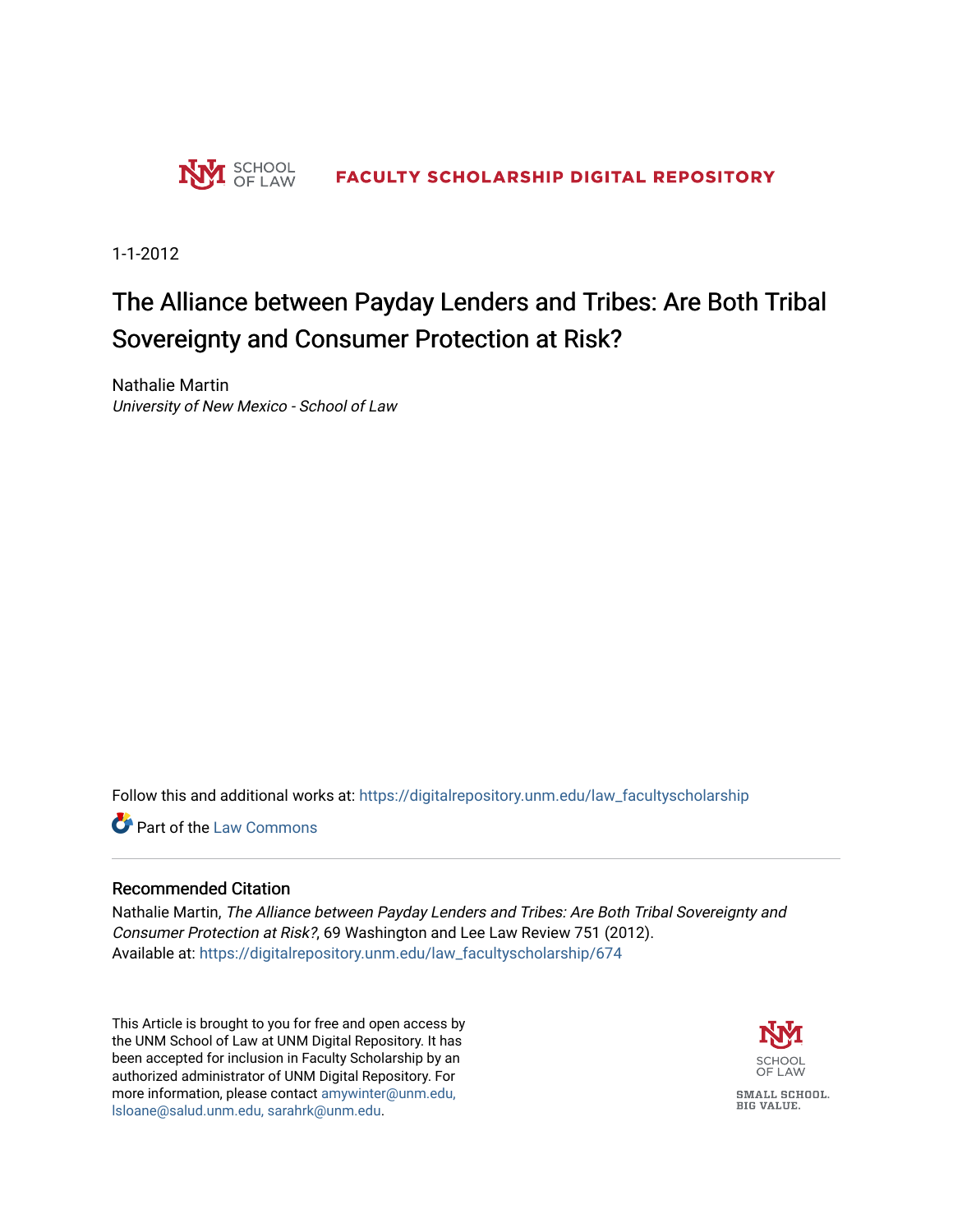# The Alliance Between Payday Lenders and Tribes: Are Both Tribal Sovereignty and Consumer Protection at Risk?

Nathalie Martin\* Joshua Schwartz\*\*

# *Table of Contents*

| П. | Background on the Economics of Tribal Life754                                                                                               |  |
|----|---------------------------------------------------------------------------------------------------------------------------------------------|--|
|    | B. The Debate over Payday Lending<br>C. The Habits of Payday Lenders and<br>D. The Legal and Regulatory Framework of                        |  |
|    | IV. Background on Sovereignty and Sovereign<br>A. Sovereignty Versus Sovereign Immunity 767<br>C. The History of Indian Sovereign Immunity: |  |

l

 \*\* J.D. Candidate 2013, University of New Mexico School of Law. The author additionally thanks Professor Martin and PRB.

 <sup>\*</sup> Frederick M. Hart Chair in Consumer and Clinical Law. Written for Zeke, who I will always love. Both authors thank Fred Hart, Sam Deloria, Christine Zuni Cruz, John Lavelle, Kevin Washburn, Jean Ann Fox, and Marvin Ginn for their comments on earlier drafts, and thanks the University of New Mexico School of law for its financial support. Both authors thank Ryan Kluthe for his fine research assistance and Bridget Mullins for her excellent editorial assistance.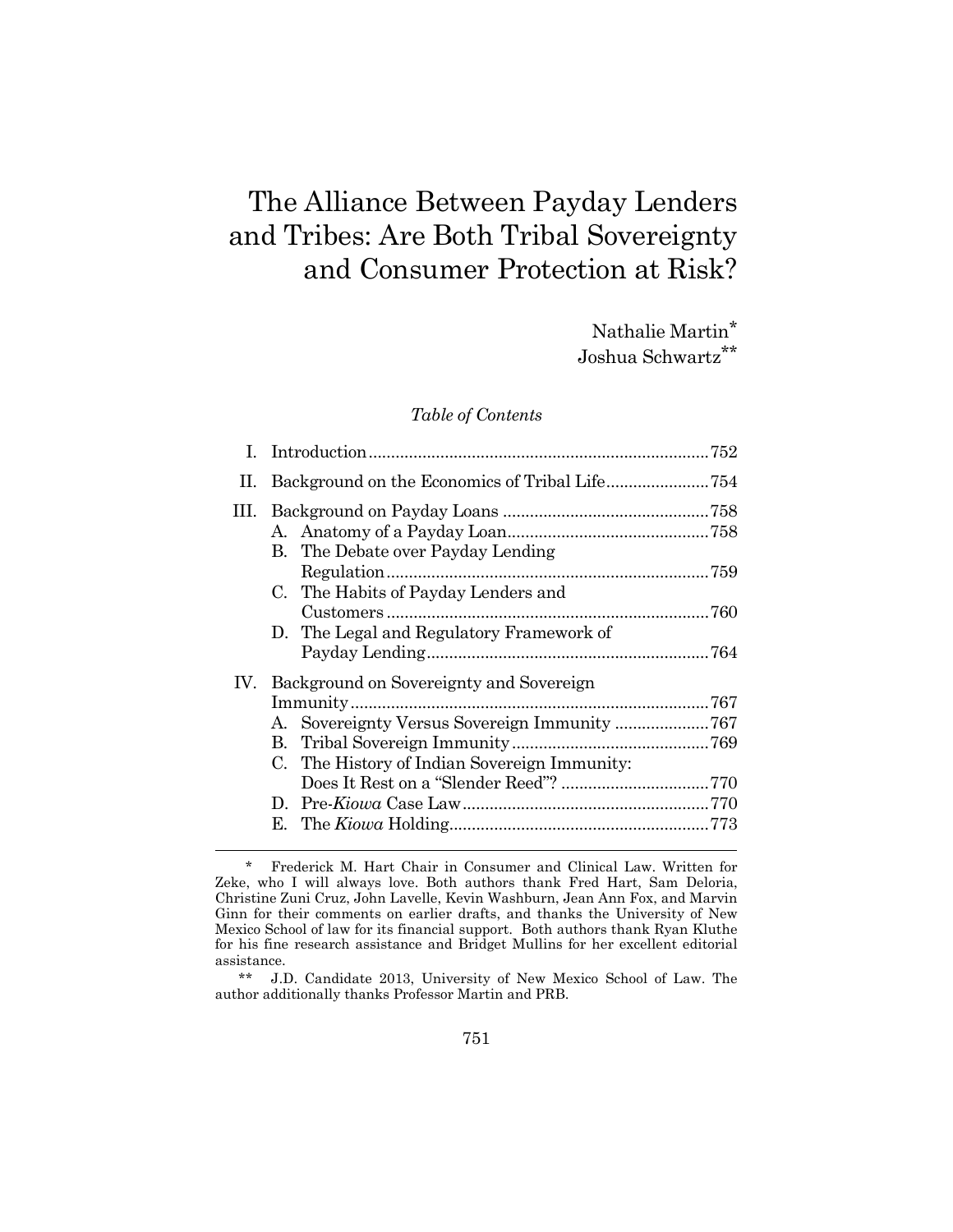| V.   | Confused Courts: Is the Arm of the Tribe a             |  |
|------|--------------------------------------------------------|--|
|      |                                                        |  |
|      | Arm of the Tribe Outside Payday Lending776<br>A.       |  |
|      | The Application of Kiowa to Payday Lending:<br>B.      |  |
|      |                                                        |  |
|      | C. If Today's Lenders Are Not Tribes, What             |  |
|      |                                                        |  |
| VI.  |                                                        |  |
|      | A. Tribal Regulation or Restraint: Tribes May          |  |
|      | Choose to Regulate Payday Lending or Refrain           |  |
|      |                                                        |  |
|      | The Supreme Court Could Clarify or Revise<br>В.        |  |
|      |                                                        |  |
|      |                                                        |  |
|      | D.                                                     |  |
|      | The Federal Trade Commission Could Act791<br>$1_{-}$   |  |
|      | <b>Consumer Financial Protection Bureau</b><br>$2_{-}$ |  |
|      |                                                        |  |
|      | $a_{\cdot}$                                            |  |
|      | The CFPB and Payday Lending in<br>b.                   |  |
|      |                                                        |  |
|      | $c_{\cdot}$                                            |  |
|      | Interference with Tribal Self-<br>$\mathbf{1}$ .       |  |
|      |                                                        |  |
|      | 11.                                                    |  |
|      | The "Other Indications"<br>iii.                        |  |
|      |                                                        |  |
| VII. | Conclusion: Who Loses When Sovereignty                 |  |
|      |                                                        |  |

# *I. Introduction*

Racecar driver Scott Tucker leads an opulent life, which includes enjoying an \$8 million vacation home in Colorado, to which he travels by a \$13 million Lear Jet.1 Much of Tucker's vast wealth

 <sup>1.</sup> David Heath, *Payday Lending Bankrolls Auto Racer's Fortune*, IWATCH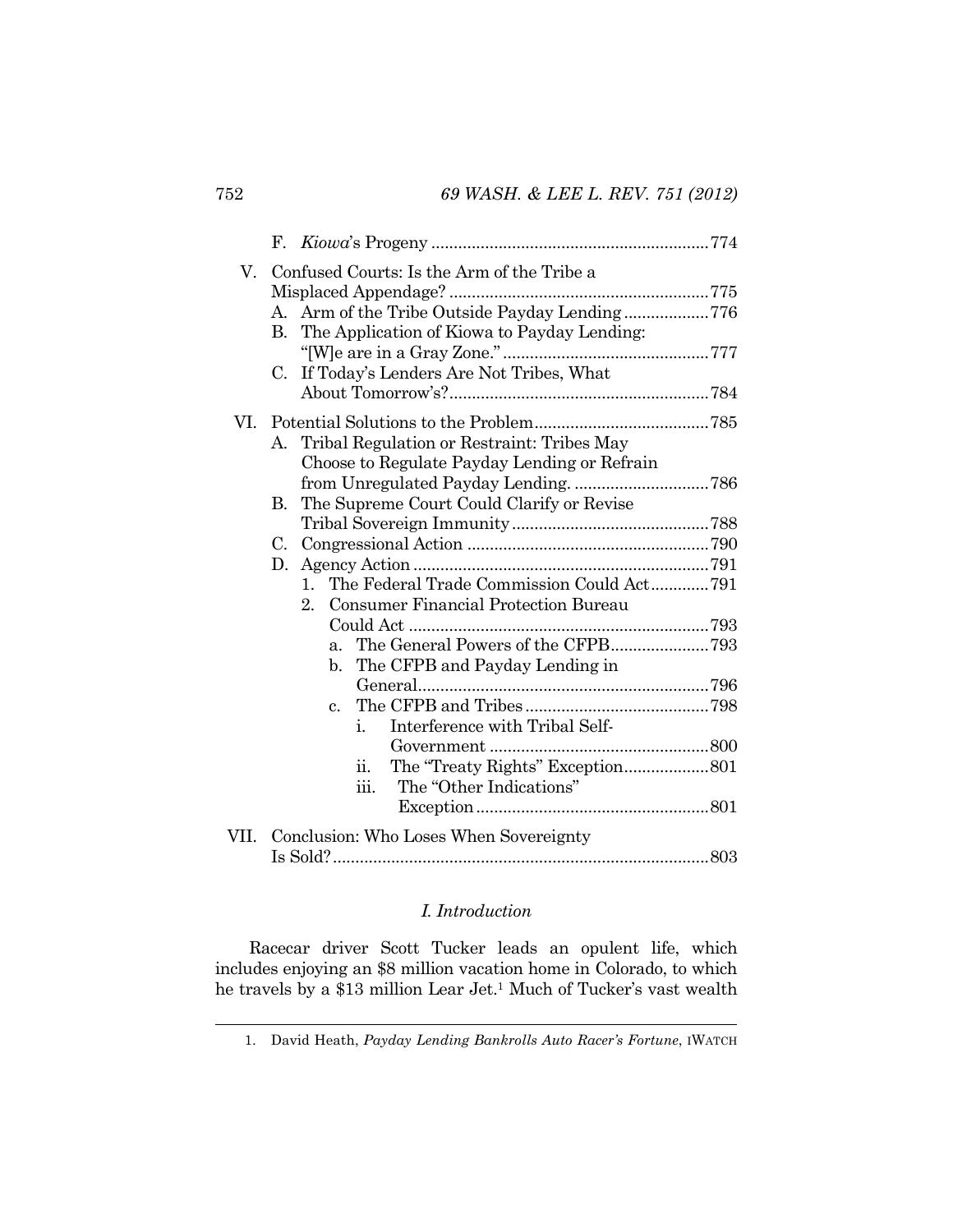has been amassed through internet payday lending businesses, which he operates from his office in Overland Park, Kansas.<sup>2</sup> He evades state lending laws by partnering with Indian tribes with tribal sovereign immunity, yet the contrast between his lifestyle and the tribes with which he partners could hardly be more stark.3 These partnerships call into question who actually controls these loan businesses and whether they represent a legitimate use of the sovereign immunity tribes have worked so hard to protect.

This Article discusses the most recent incarnation of payday lending regulation-avoidance, which pits tribal sovereign immunity against meaningful consumer protection laws. Under this model, known among internet payday lenders as the "tribal sovereignty" model, existing payday lenders team with Indian tribes in order to gain the benefit of tribal sovereign immunity and avoid state usury laws, small loan regulations, and payday loan laws.4 This practice could conceivably weaken both tribal sovereignty and consumer protection in one fell swoop.

For Indian tribes, sovereignty is a fundamentally important concept. Tribal sovereignty is retained from prior to European contact, but is subject to the power of Congress.5 Sovereignty is a tribe's power to self-govern and functions as a barrier to the encroachment of foreign authority on Indian reservations.<sup>6</sup> Sovereign immunity is a corollary of tribal sovereignty, and protects tribes from enforcement of state law.7

Consumer protection is also a matter of deep significance to many Americans, particularly in this historic time of deregulated interest rates, complex consumer credit products, and record debt levels. One context in which consumer regulation has been difficult

l

6*. Id*.

NEWS (Sept. 26, 2011, 4:00 PM), http://www.iwatchnews.org/2011/09/26/6605/ payday-lending-bankrolls-auto-racers-fortune (last visited Apr. 10, 2012) (on file with the Washington and Lee Law Review).

<sup>2</sup>*. Id.*

<sup>3</sup>*. Id.*

 <sup>4.</sup> *See infra* notes 143–50 and accompanying text (discussing the typical sovereign model of partnerships between payday lenders and tribes).

<sup>5</sup>*. See infra* Part IV.A–B (discussing the history and limits of tribal sovereignty).

<sup>7</sup>*. See infra* Part IV.B (discussing the basic principles of sovereign immunity).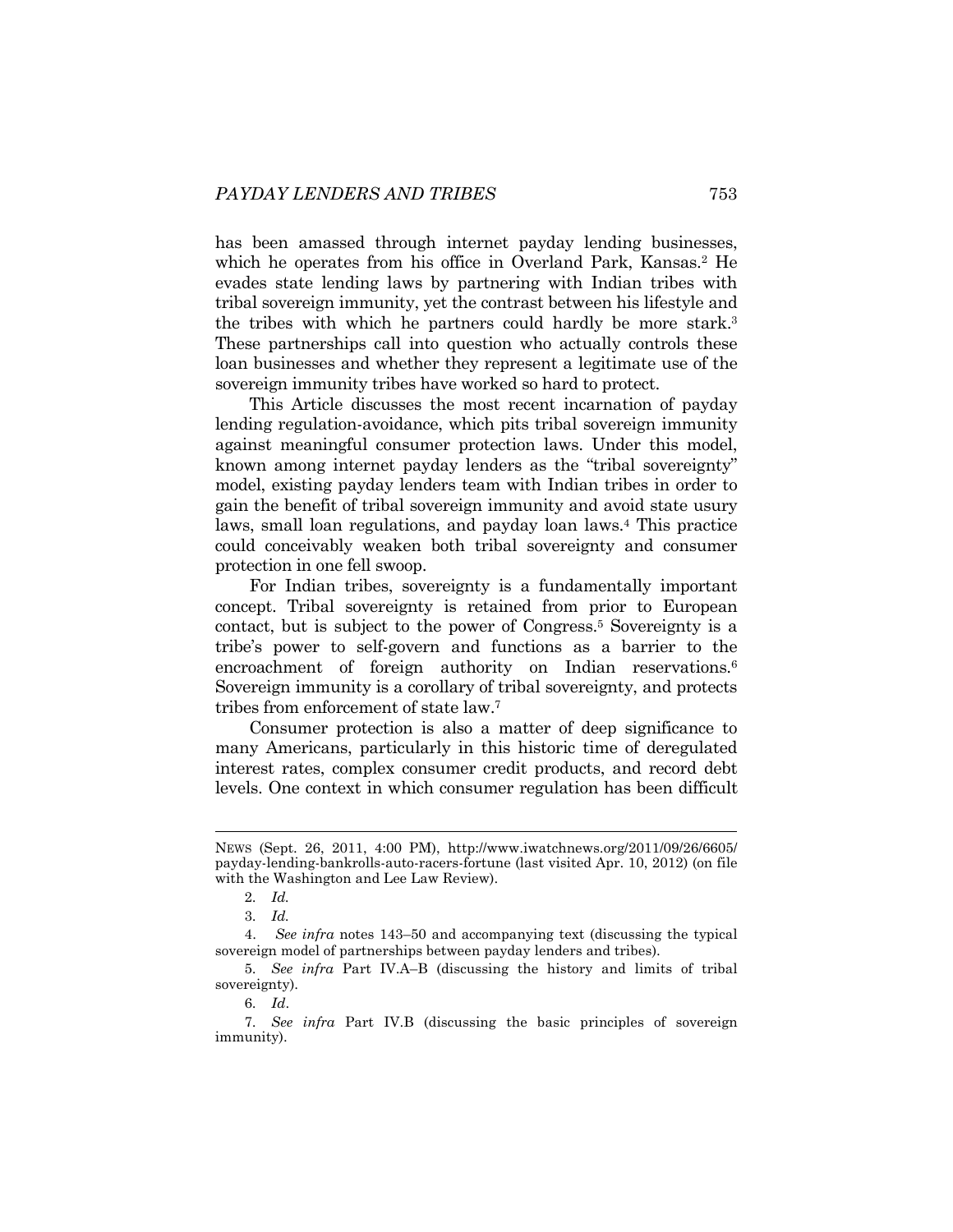to achieve is that of payday loans, high-interest products marketed for short-term use, but more typically used for very long periods of time, during which consumers often pay ten times what they borrowed and have difficulty exiting the loans. Payday lenders are adept at avoiding any regulations states pass, and there is no federal law regulating most of the terms of payday loans. Thus, in the rare instances in which states pass meaningful payday loan regulations, lenders quickly find new ways to avoid those state laws.

This Article explores how tribal sovereign immunity is being used in the context of payday lending to avoid state law and explores the ramifications of this for both consumer-protection regulation and tribes. It discusses payday loans and tribal sovereignty generally, as well as tribal sovereign immunity, then discusses what might be done to address this consumer protection issue. More specifically, we discuss who in society has the power and resolve to dissolve this alliance, identifying tribes themselves, the Supreme Court, Congress, the Federal Trade Commission, and the Consumer Financial Protection Bureau as possibilities.

We summarize the debate about whether payday lending regulation will cause more harm than good by depriving the poor of much-needed capital,<sup>8</sup> and recount examples of state regulatory efforts that have taken place. We describe the ways that lenders are teaming with tribes to avoid that regulation, and then discuss the long-term implications of these developments, both for consumer protection and for tribal sovereignty.

# *II. Background on the Economics of Tribal Life*

Some journalists with a consumer protection bent have painted tribes as the greedy beneficiaries of these high interest loans, conjuring up images of a gloating tribal member getting rich off the non-tribal poor.9 In reality, this is simply not true. First, Native

 <sup>8.</sup> Though we believe meaningful payday loan regulation is sorely needed, this paper does not focus its attention on this issue.

<sup>9</sup>*. See, e.g.*, Jessica Silver-Greenberg, *Tribes Profit on Payday-Loan Rules*, WALL ST. J., Feb. 10, 2011, at C1 (reporting on the growth of the "sovereign-loan" model" and the economic incentives it brings to tribes). *But see* Michael Hudson & David Heath, *Fights Over Tribal Payday Lenders Show Challenges of Financial Reform*, IWATCH NEWS (Feb. 7, 2011, 9:13 AM), http://www.iwatchnews.org/2011/02/07/2151/fights-over-tribal-payday-lenders-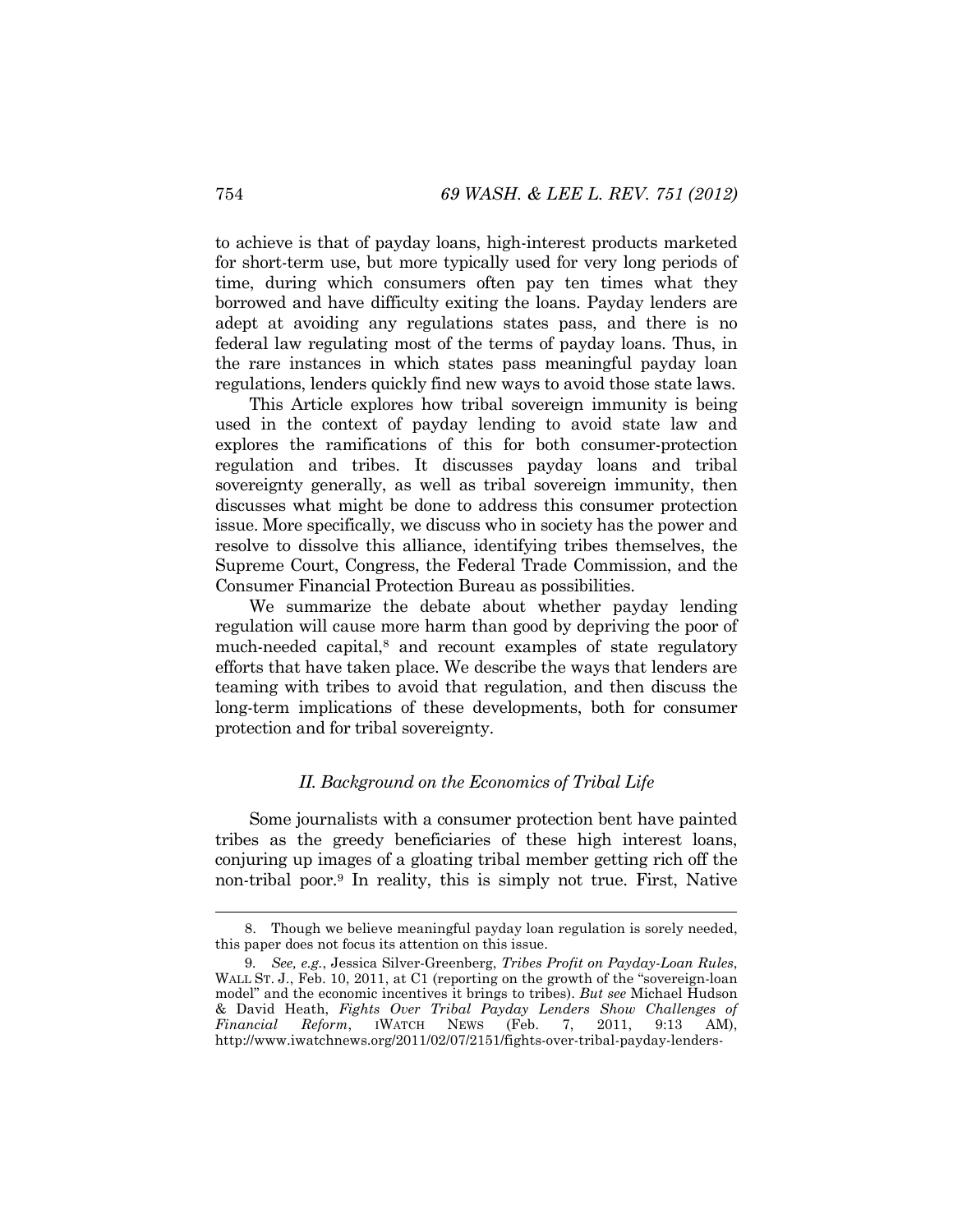l

people also use these loans. In one recent case, a New Mexico woman borrowed \$5,000 under a loan that required she pay back \$42,000.10 Second, in many of these lender–tribe partnerships, tribal sovereignty is being used in ways that benefit only non-tribal individuals. Thus, characterizations like those in the popular media are almost completely false. These false characterizations could cause short-term and long-term harm to tribes, by painting an inaccurate economic picture, and even by threatening tribal independence and sovereignty itself.

To understand the importance of sovereignty from a tribal perspective, one must also understand the economics for most tribes. Poverty is more prevalent among Native people than any other American demographic.11 Following efforts by the federal government and Euro-American settlers to dislocate and remove the Indian tribes from their territories,<sup>12</sup> many tribes now reside in rural areas with limited development of natural resources.<sup>13</sup>

10. Native Community Finance, a community development corporation located on the Laguna Pueblo, recently provided a loan to pay off an internet payday loan given by Western Sky Loans. Under the terms of the loan, the consumer would have paid back \$42,000 to borrow \$5,000. The consumer told the executive director of Native American Finance that she thought the loan was O.K. because it was being offered by a tribe. *See* interview with Marvin Ginn, Exec. Dir., Native Am. Fin. (Oct. 2, 2011).

11*. See* U.S. COMM'N ON CIVIL RIGHTS, A QUIET CRISIS: FEDERAL FUNDING AND UNMET NEEDS IN INDIAN COUNTRY 8 (2003), *available at* http://www.usccr. gov/pubs/na0703/na0204.pdf ("[T]he national poverty rate in the Unites States for the period between 1999 and 2001 was 11.6 percent. For Native Americans nationally, the average annual poverty rate was 24.5 percent.").

12*. See* Kelly E. Yasaitis, *NAGPRA: A Look Back Through the Litigation*, 25 J. LAND RESOURCES & ENVTL. L. 259, 260–61 (2005) (recounting the treatment of Native Americans in the nineteenth and twentieth Centuries).

13*. See* Nancy B. Collins & Andrea Hall, *Nuclear Waste in Indian Country: A Paradoxical Trade*, 12 LAW & INEQ. 267, 300 (1994) (describing tribal involvement in nuclear waste as a result of "legal policies that created a system of remote reservations, and restricted resource development").

show-challenges-financial-reform (last visited Apr. 10, 2012) (describing tribes' willingness to profit from payday lending as a result of being "stripped of their economic vitality and forced to relocate to remote wastelands") (on file with the Washington and Lee Law Review); Mark Fogarty, *Payday Lenders 'Using Tribes as Fronts'*, INDIAN COUNTRY TODAY MEDIA NETWORK (Feb. 14, 2011), http://indiancountrytodaymedianetwork.com/2011/02/14/payday-lenders-'usingtribes-as-fronts'-17421 (last visited Apr. 10, 2012) (objectively reporting on the publication of a report that investigates payday lender arrangements with tribes) (on file with the Washington and Lee Law Review).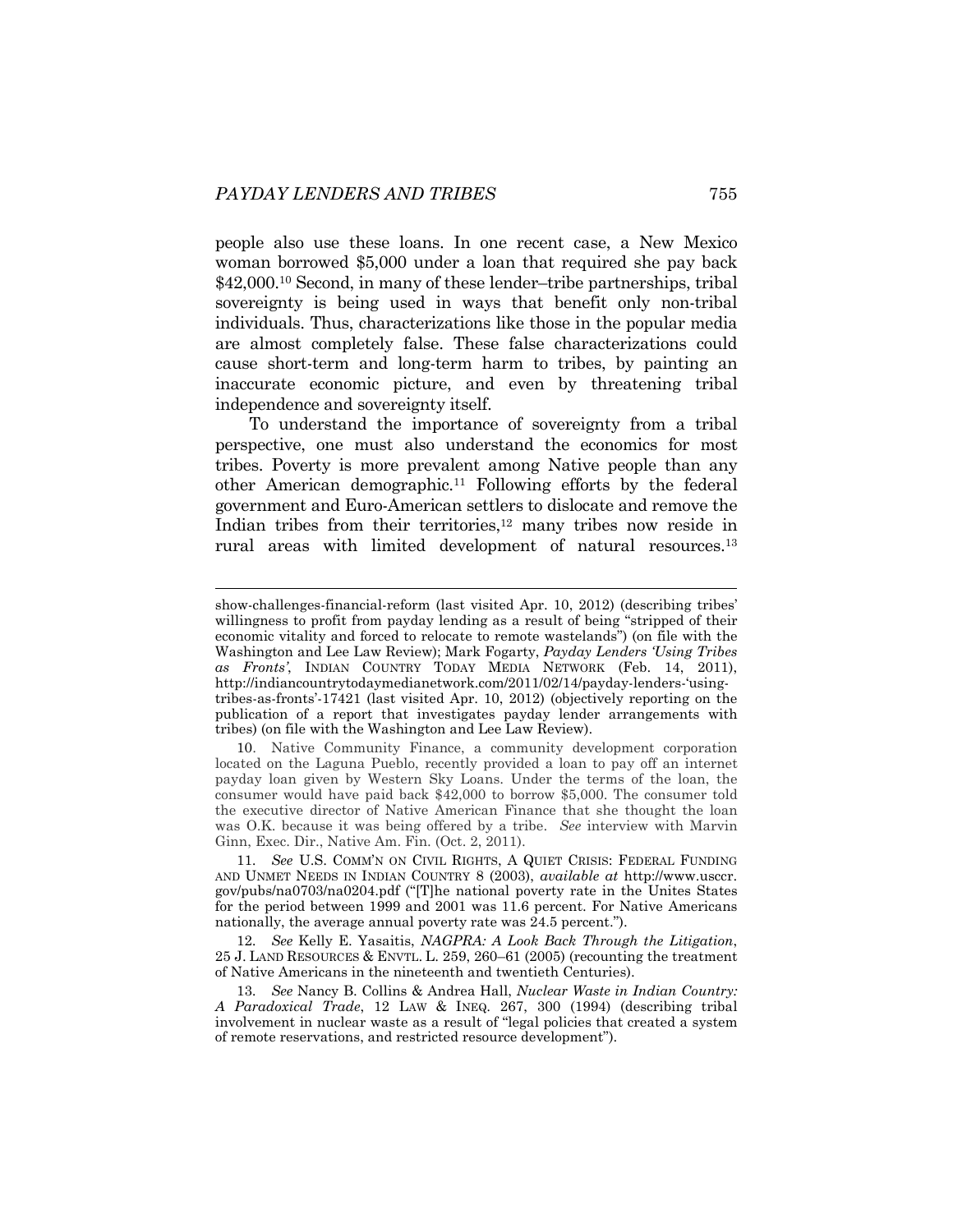Unemployment tops  $50\%$  in many areas,<sup>14</sup> and access to quality healthcare can be very limited.15 One significant bright light for tribes in recent history has been economic development. Many people, both Native and non-Native, think this may ameliorate poverty and the social problems that accompany it. Nevertheless, the stereotype of a tribe getting rich off casinos and paying no taxes could hardly be further from the truth.16 Contrary to the popular conception, most tribes are still poorer than other U.S. communities, despite recent economic development.17

*Id.* (citations omitted).

 <sup>14</sup>*. See* U.S. COMM'N ON CIVIL RIGHTS, *supra* note 11, at 101 (noting that unemployment has reached eighty-five percent on some reservations and that in 2000, unemployment on reservations was more than twice the national rate).

 <sup>15.</sup> *See* Armen H. Merjian, *Unbroken Chain of Injustice: The Dawes Act, Native American Trusts, and* Cobell v. Salazar, 46 GONZ. L. REV. 609, 611–12 (2010). As Professor Merjian states:

Native Americans are, in truth, among the very poorest Americans. As the United States Civil Rights Commission explains, "Native Americans still suffer higher rates of poverty, poor educational achievement, substandard housing, and higher rates of disease and illness. Native Americans continue to rank at or near the bottom of nearly every social, health, and economic indicator." Fully 23.6% of Native Americans live below the poverty line, and 34% of Native American children live in families with household incomes below the poverty line. Roughly 90,000 Native American families are homeless or under-housed, and nearly half of reservation households are crowded or severely crowded. One in five of those houses lacks adequate plumbing facilities.

Native Americans have a lower life expectancy than any other ethnic group in the United States, and they suffer higher rates of illness for many diseases. "On average, men in Bangladesh can expect to live longer than Native American men in South Dakota." Elderly Native Americans are 48.7% more likely to suffer from heart failure, 173% more likely to suffer from diabetes, and 44.3% more likely to suffer from asthma than the general population. Meanwhile, one in three Native Americans lacks health insurance coverage.

<sup>16</sup>*. See* Steven Andrew Light & Kathryn R.L. Rand, *Reconciling the Paradox of Tribal Sovereignty: Three Frameworks for Developing Indian Gaming Law and Policy*, 4 NEV. L.J. 262, 262–64 (2003) (discussing and negating various popular media portrayals of Native Americans as wealthy gaming tribes).

<sup>17</sup>*. See* U.S. COMM'N ON CIVIL RIGHTS, *supra* note 11, at 8 ("[T]he national poverty rate in the Unites States for the period between 1999 and 2001 was 11.6 percent. For Native Americans nationally, the average annual poverty rate was 24.5 percent.").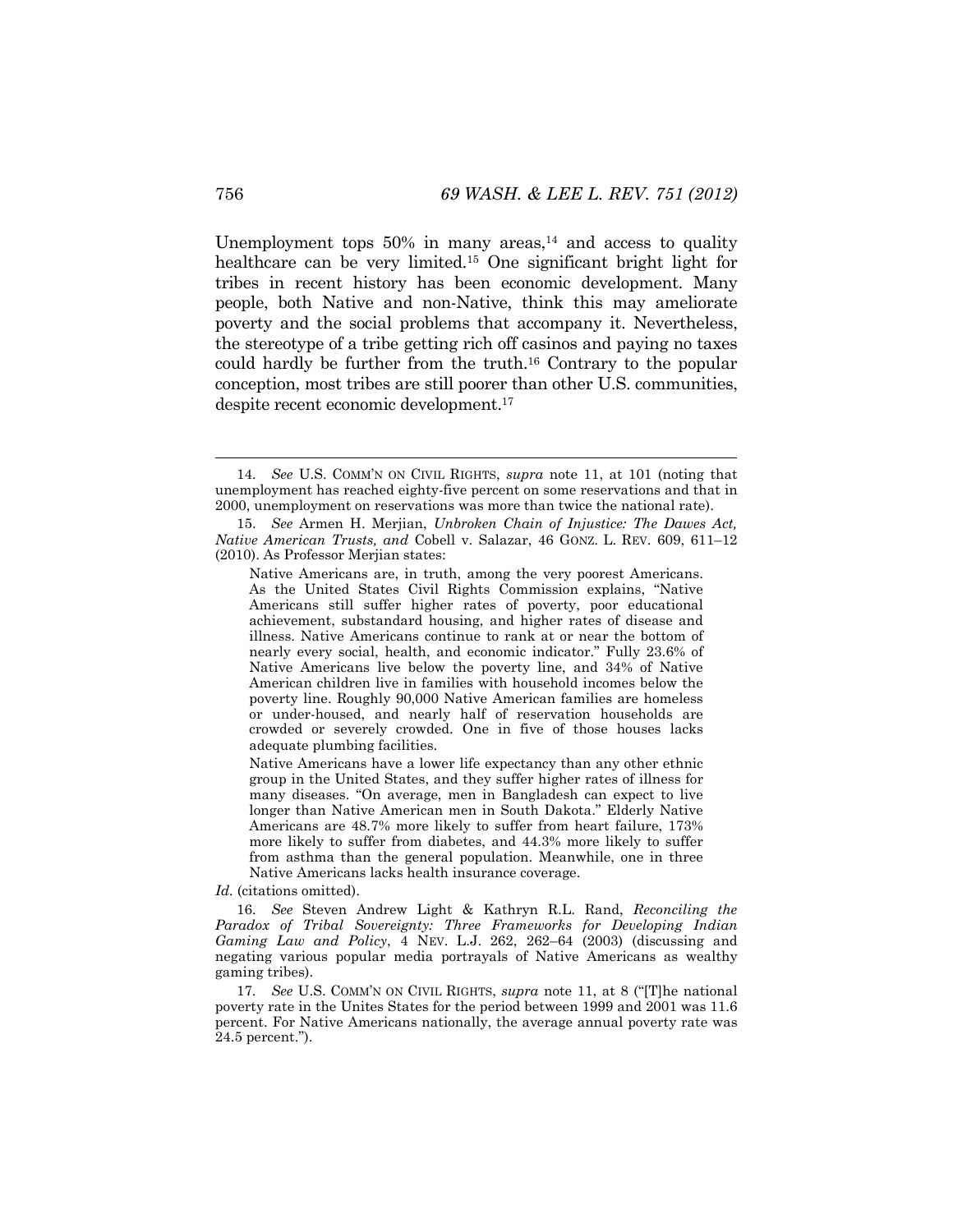l

Moreover, joint enterprises sometimes provide asymmetrical economic gains for non-Native businesses while significant collateral costs are borne by tribal lands and members. The costs borne by the tribes can be of great consequence relative to the rewards.18 For example, uranium mining has resulted in far fewer economic benefits than anticipated, and has caused cancer and black lung among Navajos who live and work near the mines.19 Uranium mining is also ruinous to the surrounding land and groundwater.<sup>20</sup> Some tribes have been convinced to take nuclear waste for disposal on their lands, even though the compensation received is significantly undermined by future health and environmental ramifications, and by inherent risk.<sup>21</sup> The tribal competitive advantage in business often consists of providing an easier or less

19*. See* Collins & Hall, *supra* note 13, at 294–95 (discussing the negative health and environmental impacts of uranium mining on Native American lands); *see also* Terri Hansen, *Proposed Alaska Coal Mine Divides Alaska Communities, Elicits Racist Rant*, INDIAN COUNTRY TODAY MEDIA NETWORK (Sept. 19, 2011), http://indiancountrytodaymedianetwork.com/2011/09/proposedalaska-coal-mine-divides-alaska-communities-elicits-racist-rant/ (last visited Apr. 10, 2012) (describing the negative impacts of mining on the health and land of Alaskan tribes) (on file with the Washington and Lee Law Review); Carol Berry, *Mining Clashed with Sacred Sites in 2010*, INDIAN COUNTRY TODAY MEDIA NETWORK (Dec. 27, 2010), http://indiancountrytodaymedianetwork.com/2010/12/ mining-clashed-with-sacred-sites-in-2010/ (last visited Apr. 10, 2012) (reporting on the potential environmental, health, and cultural damage caused by uranium and coal mines) (on file with the Washington and Lee Law Review); *A Lump of Coal for ANCs*, INDIAN COUNTRY TODAY MEDIA NETWORK (Dec. 27, 2010), http://indiancountrytodaymedianetwork.com/2010/12/a-lump-of-coal-for-ancs/ (last visited Apr. 10, 2012) (reporting on proposed legislation to address abuses in preferential government contracts and quoting Senator McCaskill as saying, "[w]e've seen that a very small portion of these companies' profits are reaching native Alaskans") (on file with the Washington and Lee Law Review).

20*. See* Collins & Hall, *supra* note 13, at 295 (explaining the environmental impacts of uranium mining).

21*. See id.* at 274–75 (discussing the incentives and consequences to tribes for accepting nuclear waste onto their land).

 <sup>18.</sup> Casinos are, overall, a significant economic boon to tribes, funding tribal language revitalization programs, tribal cultural institutions, and schools, among other programs. Yet, some argue that involvement with casinos can sometimes chip away at ancient tribal customs. Others find nothing unusual about casinos and find that they do not harm Native culture any more than any other enterprise. *See* Karin Mika, *Private Dollars on the Reservation: Will Recent Native American Economic Development Amount to Cultural Assimilation?*, 25 N.M. L. REV. 23, 33 (1995) ("Tribes disagree on how much cultural purity will be compromised by 'nontraditional' enterprises if outside entities are allowed to develop businesses on reservation lands.").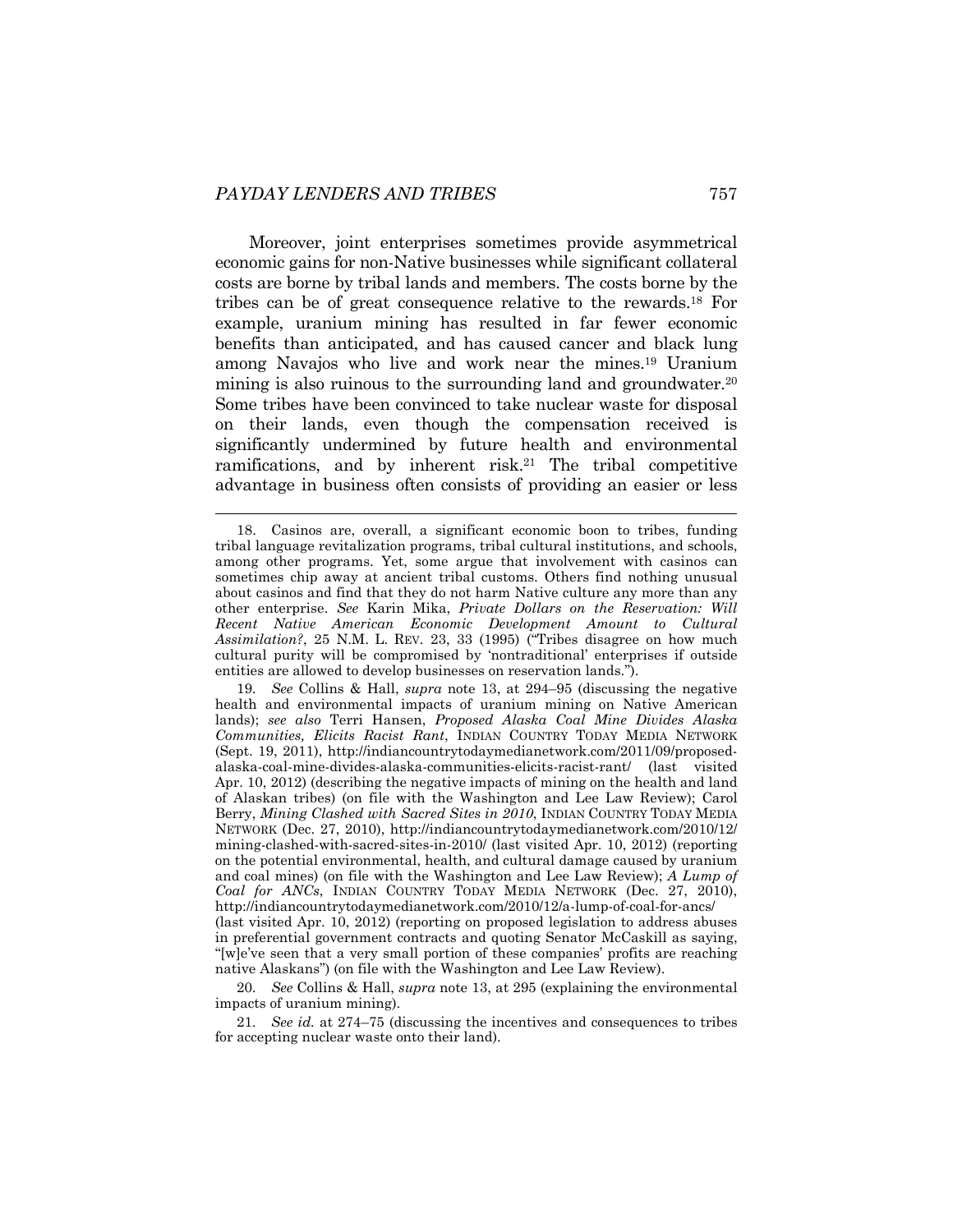costly regulatory environment in matters regulated by states.<sup>22</sup> Moreover, it goes without saying that tribes are as diverse as any group of people in the country, and there is naturally no consensus among Native people about what constitutes good or bad economic development.23 Off-reservation business activity can also cause backlash from outsiders.24 It is from this social, historical, and economic climate that the partnership between tribes and payday lenders emerged.

## *III. Background on Payday Loans*

### *A. Anatomy of a Payday Loan*

A payday loan is a loan designed to get a consumer through a short-term cash-flow shortage.25 These loans were originally created in order to help consumers make ends meet between now and payday, thus the descriptive name.26 In reality there are now many varieties of short-term loans of this kind, and the loan terms vary markedly. In one common example, a consumer borrows money at a rate of between \$15 and \$25 per \$100 for a period of fourteen days or fewer.27 In other words, if a consumer got paid four days ago but is already out of cash, she can go borrow, for example, \$400 between

 <sup>22.</sup> This is especially true of tribes that are economically vulnerable. Tribes with more economic resources have more options: They are able to be more discerning and to use the full range of their resources, including capital, to create opportunities.

<sup>23</sup>*. See* Matthew L.M. Fletcher, *Indian Tribal Businesses and the Off-Reservation Market*, 12 LEWIS & CLARK L. REV. 1047, 1049–50 (2008) (describing various off-reservation businesses, the controversy behind these businesses, and the possibility of backlash from the outside as a result).

<sup>24</sup>*. See id.*

 <sup>25.</sup> *See* Ronald Mann & James Hawkins, *Just Until Payday*, 54 UCLA L. REV. 855, 857 (2007) (explaining the mechanics of a typical payday loan); Karen E. Francis, Note, *Rollover, Rollover: A Behavioral Law and Economics Analysis of the Payday Loan Industry*, 88 TEX. L. REV. 611, 611–12 (2010) (describing a payday loan transaction).

<sup>26</sup>*. See* Mann & Hawkins, *supra* note 25, at 857 ("The spirit of the market is captured by a recent Cash America television advertisement advising that 'some things can't wait until payday.'").

<sup>27</sup>*. See* Nathalie Martin, *1,000% Interest—Good While Supplies Last: A Study of Payday Loan Practices and Solutions*, 52 ARIZ. L. REV. 563, 564 (2010) (giving an example of a typical payday loan).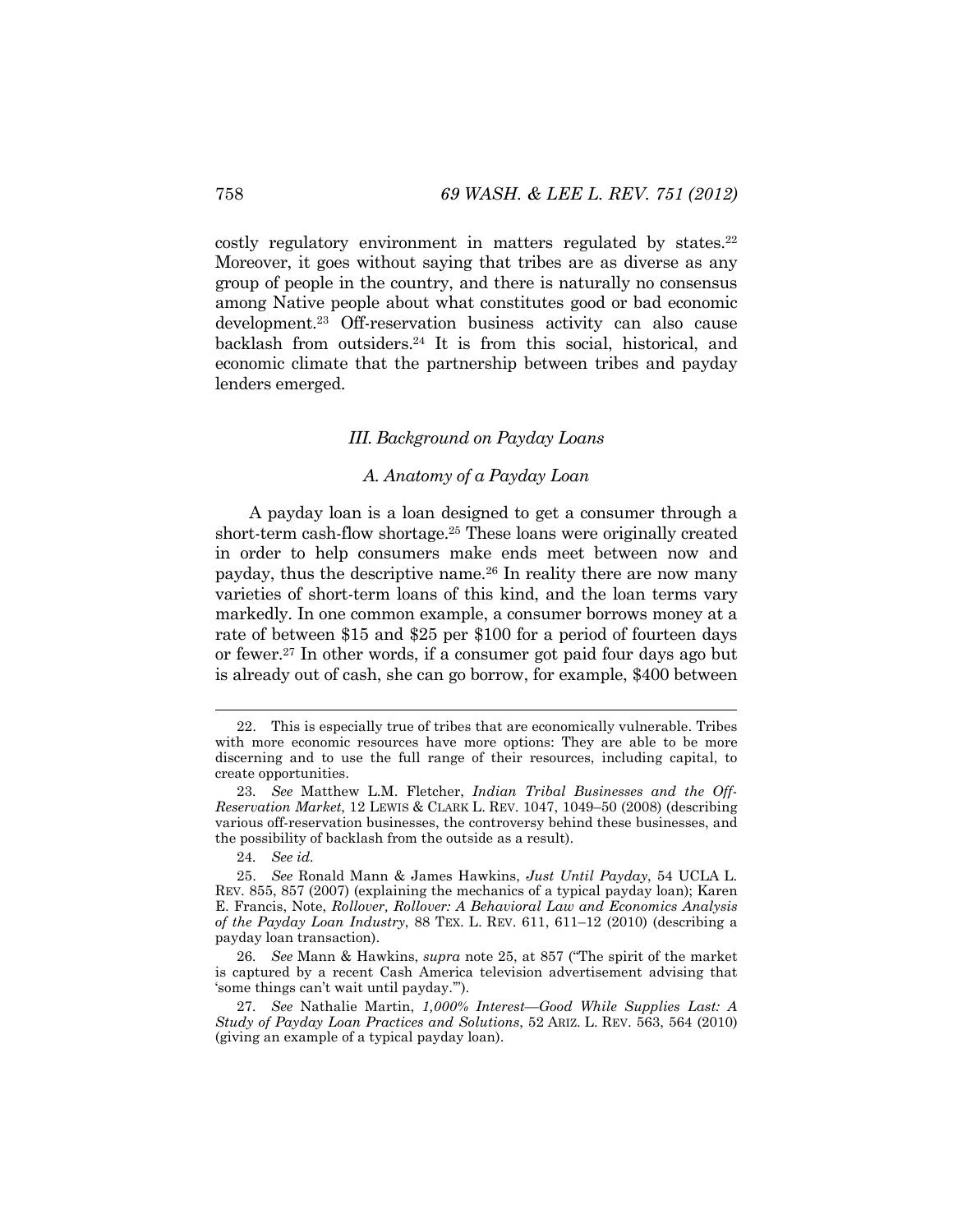now and her next payday (now ten days away). To get that \$400 at the \$15-per-\$100 rate, she will need to have a checking account and will write a check, or authorize an automatic debit, for \$460 postdated to her next payday.28 When payday comes, she can either let the check or debit clear, or she can go in and pay another \$60 to borrow the same \$400 for the next two weeks. Interest rates for these loans range from around 400% per annum to over 1,200%, and the industry is largely unregulated in most of the country.29 Payday lending is one of the fastest growing segments of the consumer credit industry.30 As Francis notes, "[b]y 2005, there were more payday-loan stores in the United States than McDonald's, Burger King, Sears, J.C. Penney, and Target stores combined."31

#### *B. The Debate over Payday Lending Regulation*

An active debate rages about whether these loans do more harm than good. Consumer groups claim these loans create a debt trap.32 Lender groups, perhaps with some justification, point out that people of lesser means have no place else to go when they really need cash.33 They claim that restricting access to the only source of

30*. See* Francis, *supra* note 25, at 618–19 (describing the growth of the payday lending industry).

31*. Id*. at 619.

32*. See* LESLIE PARRISH & URIAH KING, CENTER FOR RESPONSIBLE LENDING, PHANTOM DEMAND: SHORT-TERM DUE DATES GENERATE NEED FOR REPEAT PAYDAY LOANS, ACCOUNTING FOR 76% OF TOTAL VOLUME 15–16 (2009), *available at* http://www.responsiblelending.org/payday-lending/research-analysis/phantomdemand-final.pdf (demonstrating how the structure of payday loans creates a debt-trap for borrowers); LAUREN K. SANDERS ET AL., NATIONAL CONSUMER LAW CENTER, STOPPING THE PAYDAY LOAN TRAP: ALTERNATIVES THAT WORK, ONES THAT DON'T 4–6 (2010), *available at* http://www.nclc.org/images/pdf/high\_cost\_small\_ loans/payday\_loans/report-stopping-payday-trap.pdf (describing payday loans and the harms they cause for consumers); Francis, *supra* note 25, at 612 (describing how consumers may get "caught in the 'debt trap' of extending the loan for multiple terms").

33*. See* Francis, *supra* note 25, at 617 (noting that "the payday-lending industry claims to provide a valuable service to consumers who are in need of emergency cash and do not have access to other credit"); *see also* John P.

 <sup>28</sup>*. Id.*

<sup>29</sup>*. See id.* at 565 (citing Felix Salmon, *Loan Sharking Datapoints of the Day*, REUTERS (Jan. 6, 2010, 7:37 PM), http://blogs.reuters.com/felixsalmon/2010/01/07/loan-sharking-datapoints-of-the-day/ (last visited Apr. 10, 2012) (on file with the Washington and Lee Law Review).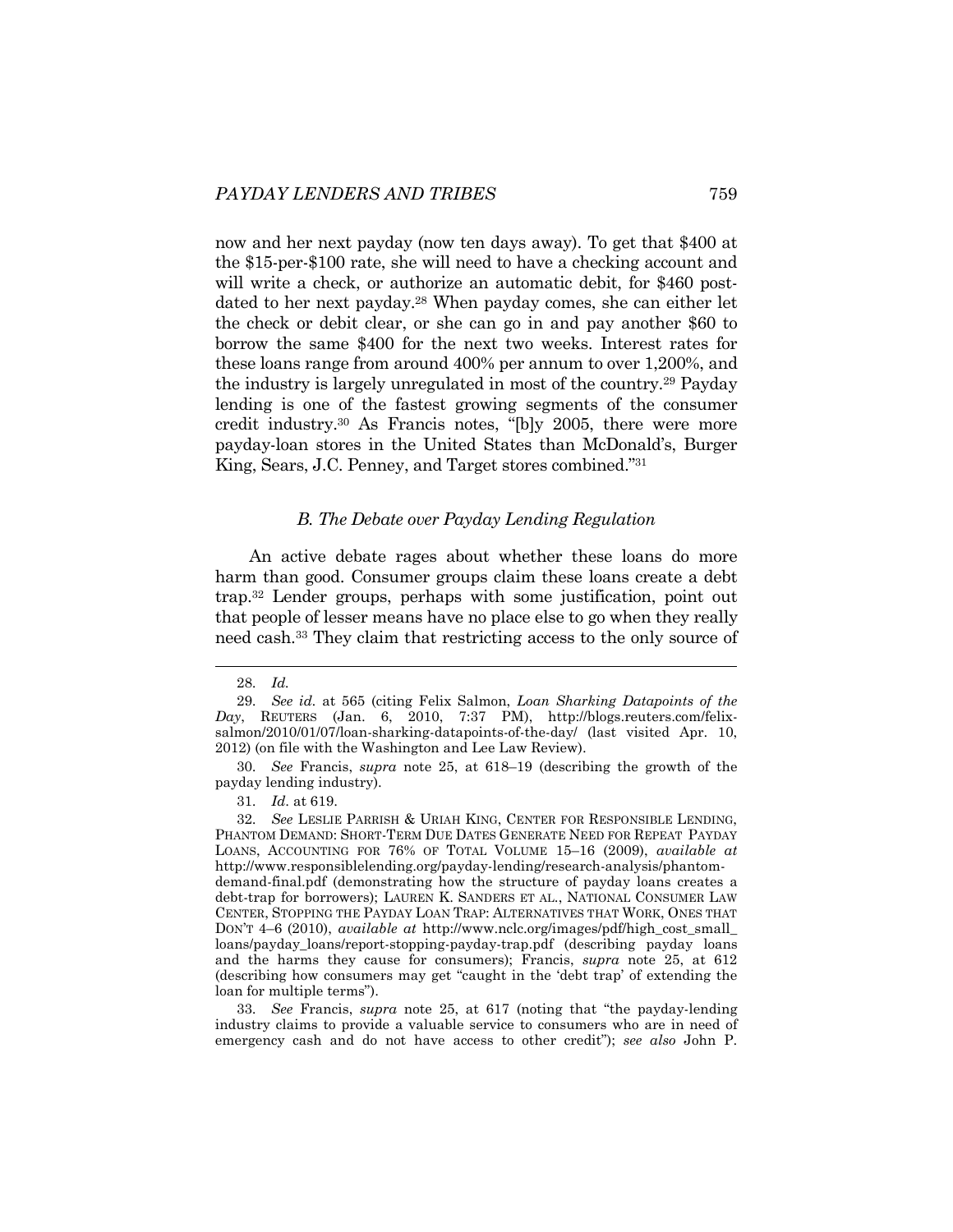capital for people of lesser means will only make people's problems worse.34

Some of the most harmful aspects of this problem have nothing to do with interest rates and everything to do with how the loans are marketed and used. We personally might look favorably upon a loan product that allowed people who could not otherwise get credit to borrow money for occasional, unexpected, non-recurring expenses. Though some consumer groups disagree, we believe that this could be a good and useful product even if it cost \$25 for every \$100 borrowed.35 In other words, the high relative cost of loans might not matter so much if loans were truly short term, both in design and marketing, as well as in actual use.

### *C. The Habits of Payday Lenders and Customers*

In reality, these loans are rarely short term or occasional. Empirical data show that the loans are often used habitually.<sup>36</sup>

34*. See* Francis, *supra* note 25, at 613 (describing the arguments made by proponents and critics of payday lending regulations).

 35. Consumer groups object to payday lending for reasons other than the high cost. As Jen Ann Fox of the Consumer Federation of America explained, in response to this view:

We object to payday loan structure and design for many reasons other than the cost, i.e. loans made without determination of ability to repay, loans secured by access to bank accounts, balloon payment loans, loans too large to be repaid out of one paycheck even if free, loans based on unfunded checks leading to coercive debt collection tactics, etc. As studies from the Center for Responsible Lending show, even if the loans were used only now and then, this does not mean that high cost is the only issue. If all the factors that go into a payday loan resulted in only occasional use, this would not be a significant problem, but these are not the same things.

Online interview with Ms. Fox (Oct. 18, 2011).

 36. Caskey, *supra* note 33, at 4–5. Professor Caskey does a thorough review of recent studies on repeat usage of payday loans, stating that:

Stegman's 2007 article made this same point and provided data indicating that many payday loan customers borrow repeatedly. More recent data reinforce this finding. A study for the California Department of Corporations found, for example, that 19 percent of

Caskey, *Payday Lending: New Research and the Big Question* 3 (Fed. Reserve Bank of Philadelphia, Working Paper No. 10-32, 2010), *available at*  http://www.philadelphiafed.org/research-and-data/publications/working-

papers/2010/wp10-32.pdf (noting that payday lenders serve people of lesser means but not the very poor).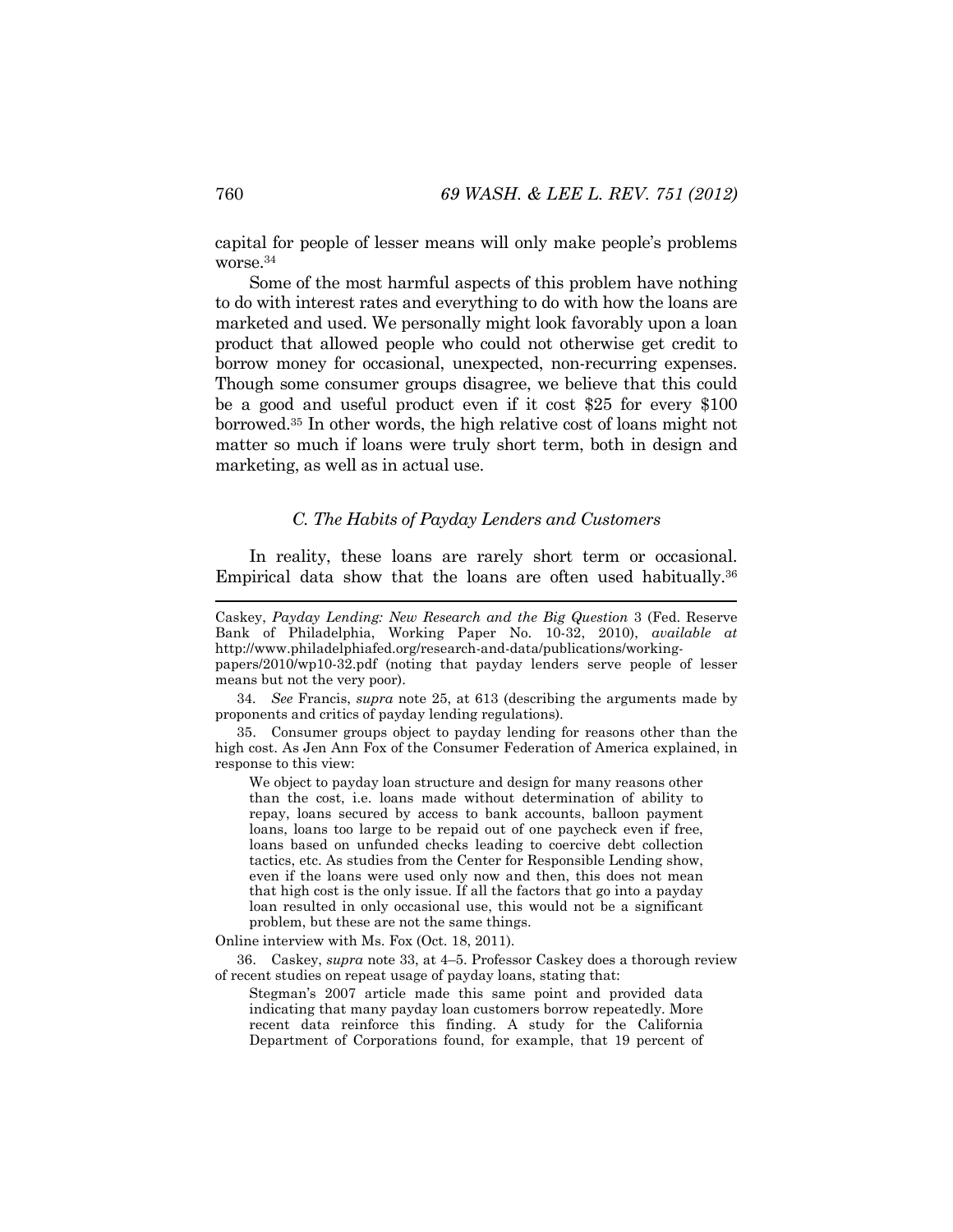According to one source, the average loan is rolled over ten times, and some consumers pay on the same loan for years at a time.<sup>37</sup>

 loan customers took out 15 or more loans over an 18- month period. Only 16 percent took out just one. The study also included focus groups with a small number of customers. Based on the focus groups, the study reported, "When asked if they would recommend payday loans to others, most indicated that they would provide the information about payday lending, but would also provide cautions to the 'addictive', 'repetitive', and 'vicious' cycle that can be a part of the payday lending experience." In Colorado during 2007, payday loan customers with 12 or more loans accounted for 67 percent of all loans; 65 percent of loans were made on the same day that a customer repaid a previous loan. As the Colorado report stated, "During 2007 the 'average' consumer paid about \$573.06 in total finance charges to have borrowed \$353.88 for a period of little more than five and onehalf months at each ... location with which that consumer did business."

Data from Florida indicate that the average number of transactions per consumer from June 2008 through May 2009 was 8.4, and 30 percent of the customers in that ear had 12 loans or more. These 30 percent of customers accounted for 61 percent of all payday loans made in that year. In Oklahoma, the average number of transactions per customer was 9.3 from April 2008 through March 2009, 32.5 percent of the customers in that year took out 12 or more loans, accounting for 63.5 percent of loan volume.

#### *Id.* (citations omitted).

37*. See* Allison Woolston, Note, *Neither a Borrower Nor a Lender Be: The Future of Payday Lending in Arizona*, 52 ARIZ. L. REV. 853, 867 (2010) ("This repeated cycle of loan renewal extends the duration of payday loan to an average of almost five months. The typical payday loan customer renews his loan approximately ten times and, in one reported instance sixty-six times."); *see also* Francis, *supra* note 25, at 617. In this student note, Ms. Francis cites a number of studies about rollovers being repeat loans, stating that:

The average borrower has 10, 11, or 12 payday transactions per year according to three respective reports. A Colorado study found that the average was greater than 9 transactions per year from the same lender, but that did not include transactions that a borrower may have had with other lenders, which the study implied could greatly increase that average. In Illinois, 20% of borrowers have 20 or more payday loans per year. A consumer advocate group found that 66% incur at least 5 payday loans per year and that 31% receive more than 12 per year. The Georgetown study reported that almost 50% of borrowers had at least 7 transactions in the last year and that 22.5% had more than 14 payday loans that year. Though none of the data converged, all of these studies reveal a high rate of rollover transactions per borrower. The striking feature of this data is that the CFSA study, which should be most favorable to the paydaylending industry, shows that almost a majority of all borrowers are rolling over their loans multiple times.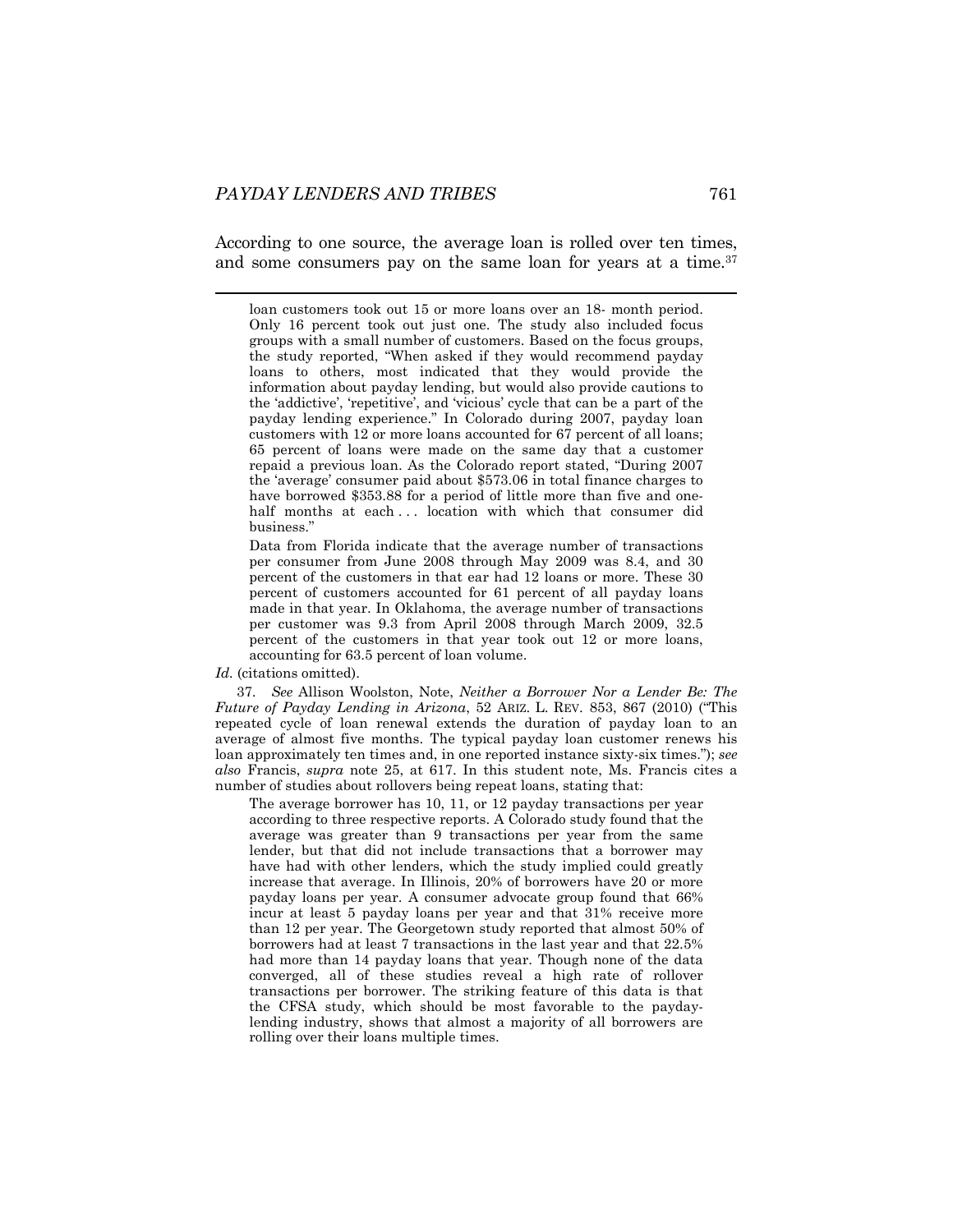Moreover, the loans are most frequently used to pay regular, recurring bills like rent and utilities, not emergencies.38 This means that once a person has borrowed the money, if he or she cannot pay it back with the fee, he or she now has another monthly or bimonthly bill to pay.

Perhaps not surprisingly, it is hard for a lender to make a profit from occasional, non-recurring customers. Thus, lender marketing typically encourages customers to use the loans for many nonemergency purposes. Advertisements suggest that the loans are a perfect way to fund vacations,39 Christmas and birthday presents, and even bachelor parties.40 In other words, while lenders claim that they are here when tragedy hits and that their customers would be harmed if they faced an emergency, many of the loans are used for discretionary purposes at a cost that customers do not understand until it is too late.

Similar to any product, gimmicks abound in payday loan advertising. The idea is to attract new customers but to rely heavily on repeat business.41 One payday lender uses stripper Bridget the Midget as its mascot in order to demonstrate that the loans are for

*Id.* (citations omitted).

<sup>38</sup>*. See* Caskey, *supra* note 33, at 6 (describing a 2007 California survey which found that "50.2 percent of loan customers said that they took the loan primarily to pay bills, and 22.3 percent said that they mainly used it to buy groceries or other household goods") (citing APPLIED MGMT. & PLANNING GRP., 2007 DEPARTMENT OF CORPORATIONS PAYDAY LOAN STUDY 47 (2007), *available at*  http://www.corp.ca.gov/pub/pdf/PDLStudy07C.pdf). Martin has found that 63% of customers reported using the loans for regular bills in her survey outside store-front lenders' places of business. Martin, *supra* note 27, at 608–09. Another 4% reported using the loans for discretionary purposes such as gifts or parties, and just 5% for emergencies, 5% for auto expenses, 5% to help family, and 5% for medical expenses. *Id.*

<sup>39</sup>*. See Using a Payday Loan for Vacation Expenses*, PAYDAY LOAN BLOG 29, 2008, 10:19 AM), http://www.paydayloanaffiliate.com/blog/ UsingAPaydayLoanForVacationExpenses.aspx (last visited Jan. 7, 2012) (advocating the use of a payday loan to fund a vacation) (on file with the Washington and Lee Law Review).

<sup>40</sup>*. See* Nathalie Martin, *Funding Your Buddy's Bachelor Party Through a Payday Loan?*, CREDIT SLIPS (Mar. 25, 2011, 6:32 PM), http://www.credit slips.org/creditslips/2011/03/funding-your-buddys-bachelor-party-through-a-pay day-loan.html (last visited Jan. 7, 2012) (linking to a payday loan ad) (on file with the Washington and Lee Law Review).

<sup>41</sup>*. See* PARRISH & KING, *supra* note 32, at 2–3 (describing the "churning" of borrows and noting that such churning accounts for three-fourths of all payday loan volume).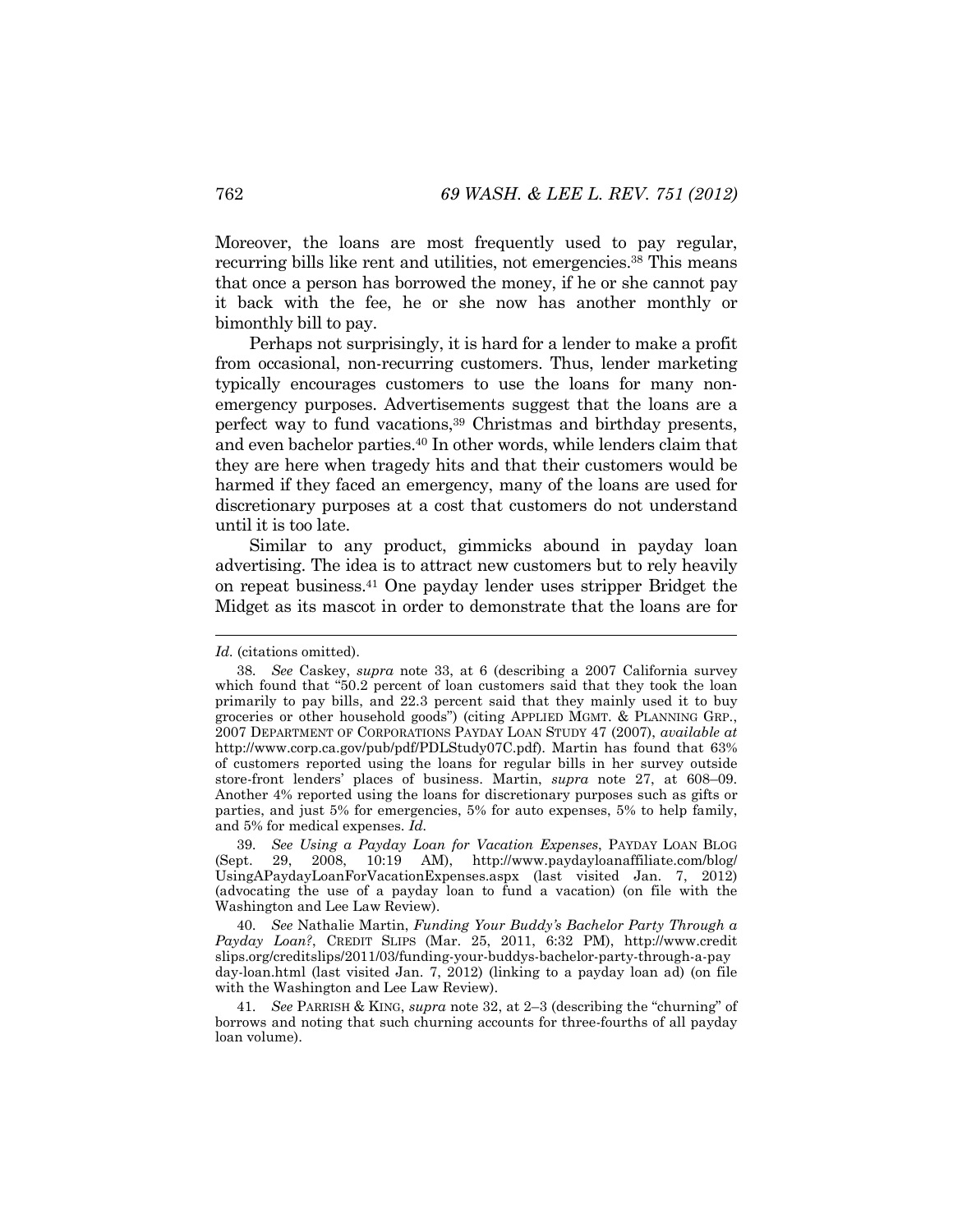"short" term use.42 Despite the clever play on words, lenders dun customers to take out new loans almost immediately after they pay back an old one.43 Lenders call customers in their cars on their way home from paying off or paying down the loan.<sup>44</sup> Lenders waive one two-week fee if you keep your loan out for four two-week cycles in a row.45 In fact, if a customer can afford to pay back the whole loan, without resorting to rollovers, lenders offer to increase the amount enough to make sure that this never happens again. In other words, lenders do whatever they legally can to make sure the loans are neither infrequent nor short term.

Whatever problems are created by storefront payday loans, the problems with internet payday loans appear to be far worse. Interest rates are more commonly in the 600%–1,000% range, rather than the 400%–600% range, and the loans are largely unregulated.46 Some lenders who operate over the internet consistently claim that they are not bound by any state's law.47 Customers give large amounts of personal data to the lender over the internet before they hear any of the loan terms.48 The lenders'

45*. See* Allied Cash Advance Customer Loyalty Card (on file with the Washington and Lee Law Review).

 <sup>42.</sup> Little Payday, *Bridget the Midget Introduces Small Loans at LittlePayday.com!*, YOUTUBE (Sept. 19, 2010), http://www.youtube.com/watch?v= 6euwvEQxm6c (last visited Jan. 7, 2012) (on file with the Washington and Lee Law Review).

<sup>43</sup>*. See* PARRISH & KING, *supra* note 32, at 2 ("Devoting [a] substantial share of paycheck to repaying a payday loan, it appears, leaves most borrowers inadequate funds for their other obligations, compelling them to take a new payday loan almost immediately.").

<sup>44</sup>*. See* Martin, *supra* note 27, at 574 (describing methods used by lenders to encourage repeat borrowing).

<sup>46</sup>*. See* CONSUMER FED'N OF AM., CFA SURVEY OF ONLINE PAYDAY LOAN WEBSITES 5–6 (2011), *available at* http://www.consumerfed.org/pdfs/CFAsurvey InternetPaydayLoanWebsites.pdf (discussing APR disclosures and state regulation of internet payday lenders); JEAN ANN FOX & ANNA PETRINI, INTERNET PAYDAY LENDING: HOW HIGH-PRICED LENDERS USE THE INTERNET TO MIRE BORROWERS IN DEBT AND EVADE STATE CONSUMER PROTECTIONS 22 (2004), *available at* http://www.consumerfed.org/elements/www.consumerfed.org/file/ finance/Internet\_Payday\_Lending113004.PDF (discussing the costs of internet payday loans).

<sup>47</sup>*. See* CONSUMER FED'N OF AM.*, supra* note 46, at 5 (describing jurisdictional disclosures made by internet payday lenders).

<sup>48</sup>*. See id.* at 11–12 (describing the typical privacy policies of internet payday lending websites).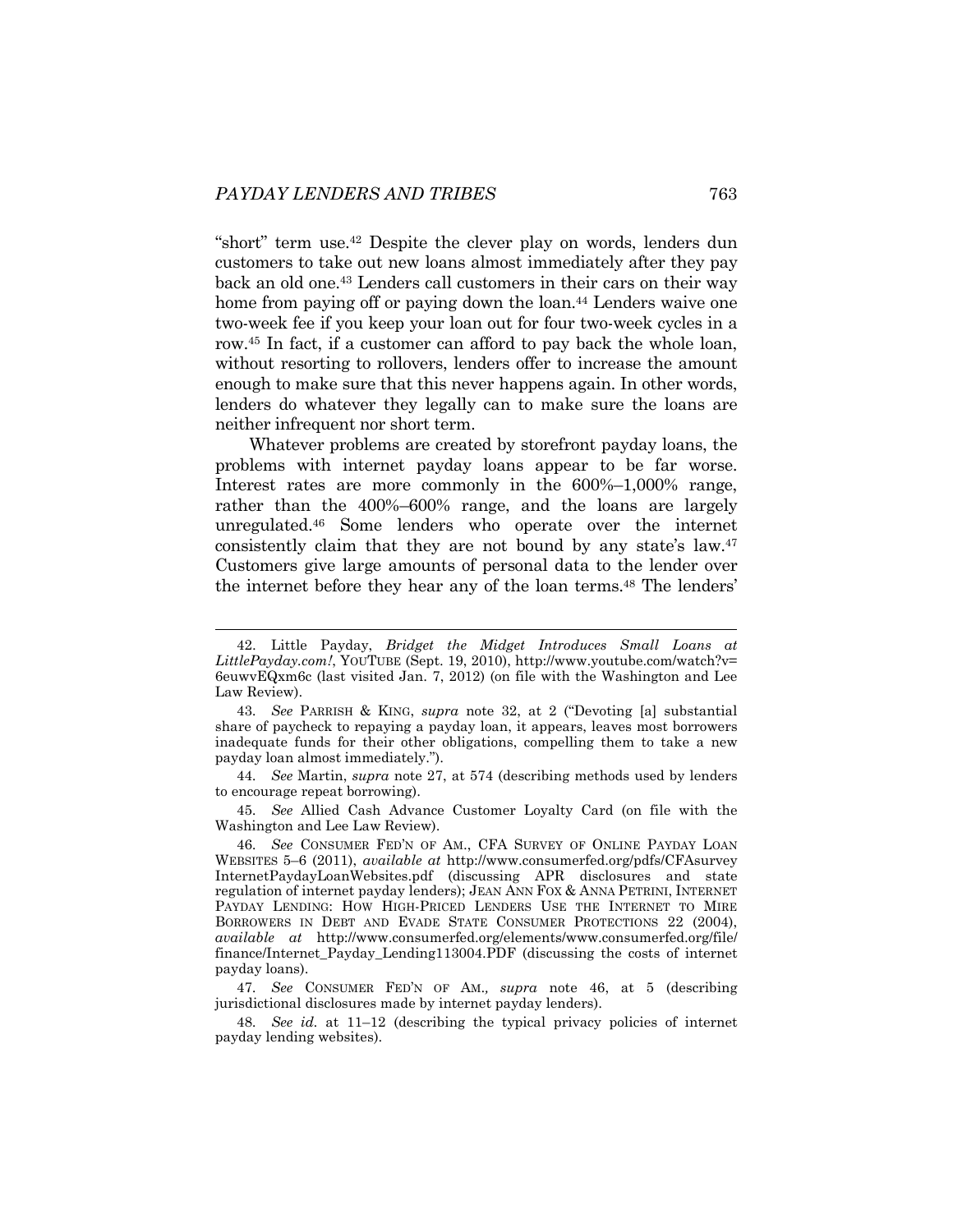procedures make it extremely difficult to pay off the principal of the loans rather than just the two-week fee.<sup>49</sup> Recently, the Minnesota Attorney General's office sued five payday lenders for automatically renewing loans and providing no meaningful procedure for paying off loans in full.<sup>50</sup>

#### *D. The Legal and Regulatory Framework of Payday Lending*

As set out in this Article, internet payday lenders have a weak history of complying with state laws. A 2004 survey of online lenders demonstrates this point.<sup>51</sup> Payday lenders are subject to state laws that range from draconian—payday lending is a RICO violation in Georgia—to permissive.52 The majority of states have laws that specifically authorize payday lending.<sup>53</sup> In recent years, state regulators have brought enforcement actions against online lenders that fail to comply with state laws, with the West Virginia Attorney General's office being among the most active.<sup>54</sup> A 2011 survey of twenty internet payday lenders noted that a growing number of websites post copies of their state licenses and claim to make loans only in states where they are licensed.55 The most recent survey by the Consumer Federation of America (CFA) notes that lenders continue to claim choice of law from lax jurisdictions, to

51*. See* FOX & PETRINI, *supra* note 46, at 7–12 (discussing the ways in which internet payday lenders evade state laws).

 <sup>49</sup>*. See id.* at 8–9 (describing internet payday loan payment terms and how they result in a debt trap).

<sup>50</sup>*. See Minnesota Sues Five Internet Payday Lenders*, CONSUMERAFFAIRS.COM (Sept. 7, 2011), http://www.consumeraffairs.com/news 04/2011/09/minnesota-sues-five-internet-payday-lenders.html (last visited Jan. 7, 2011) (describing various consumer complaints about internet payday lenders) (on file with the Washington and Lee Law Review).

<sup>52</sup>*. See Legal Status of Payday Lending by State*, PAYDAY CONSUMER LOAN INFORMATION, http://www.paydayloaninfo.org/legal-status (last visited Jan. 11, 2012) (summarizing state laws regarding payday lending) (on file with the Washington and Lee Law Review).

<sup>53</sup>*. See id.* (noting that thirty-three states permit payday lending with safe harbor legislation).

 <sup>54.</sup> *See* Press Release, Office of the W.Va. Att'y Gen. (Aug. 24, 2012), *available at* http://www.wvago.gov/pdf/press/2011\_onsumersfromDelaware InternetPaydayLender.pdf (announcing the recovery of \$300,000 from a Delaware Internet lender for West Virginians).

 <sup>55.</sup> FOX & PETRINI, *supra* note 46, at 5–6.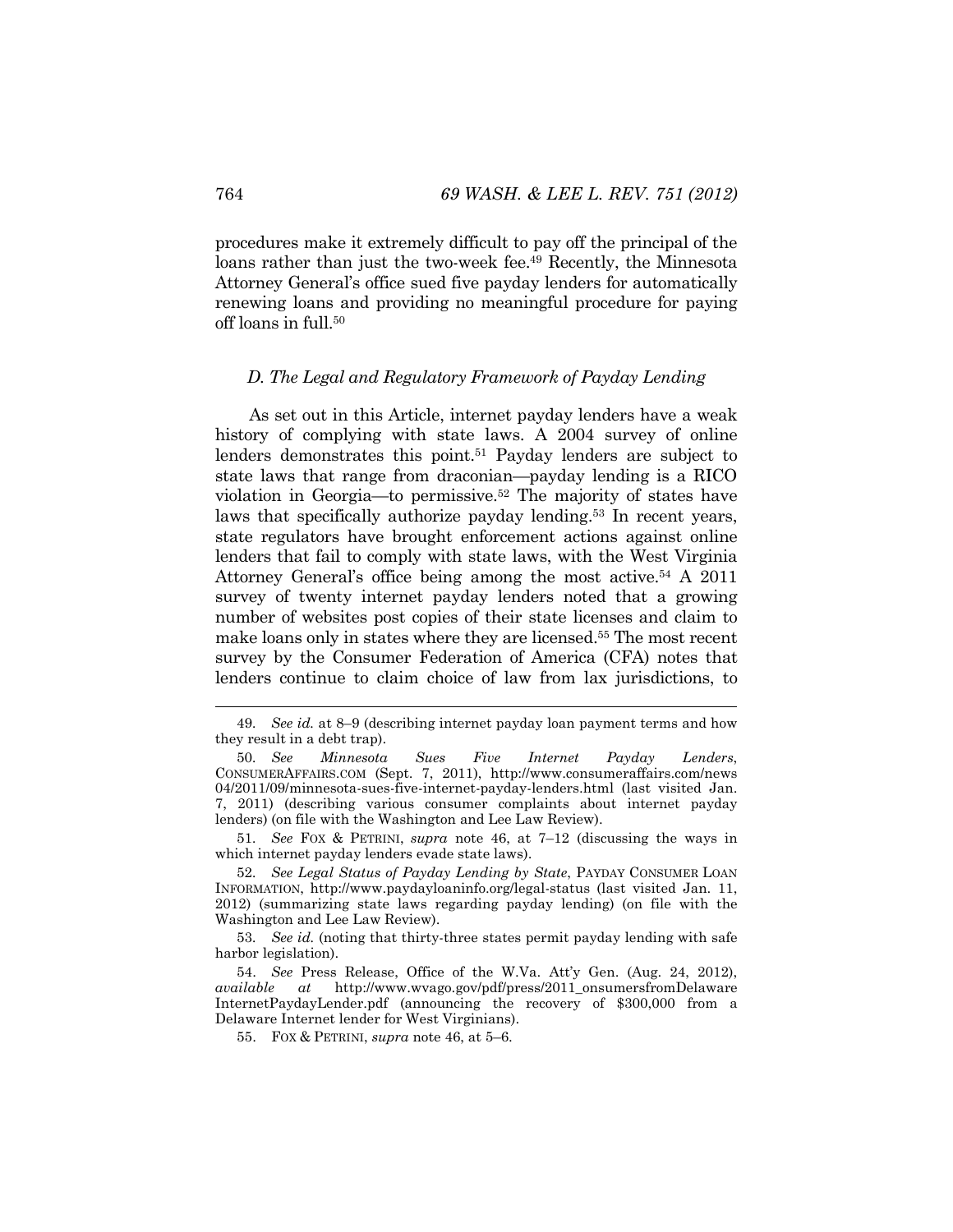locate off-shore, or to claim tribal sovereign immunity to avoid complying with state consumer protections.56

There currently is no federal law regulating the specific terms of these loans, although the Truth in Lending Act,<sup>57</sup> the Electronic Fund Transfer Act,<sup>58</sup> and other general federal laws apply to online lending. Moreover, many laws passed by states have been quickly skirted by lenders, unless the law includes an interest rate cap.59 For example, in 2007, New Mexico passed a law that capped fees at \$15 per \$100 borrowed for a period of up to two weeks;<sup>60</sup> required that lenders offer a free installment plan to any customer who could not pay back a loan; $61$  prohibited all rollovers; $62$  limited loans to  $25\%$ of a borrower's gross income;63 and provided for a right of rescission,64 among other limitations.65 This new law also provided that all loans must go into a statewide database so these new provisions could be enforced.66 Similar laws have been passed in Florida, Oklahoma, Michigan, Illinois, North Dakota, and Indiana,

62*. Id.* § 58-15-34(A).

63*. Id.* § 58-15-32(A). According to the Center for Responsible Lending, income limit requirements do not necessarily help consumers avoid becoming trapped in debt. KING & PARRISH, *supra* note 59, at 16. Because this income restriction was based on the consumer's gross income and thus on a dollar figure that the consumer did not actually have available, it did not relate directly to the consumer's ability to repay the loan. Additionally, the income figure was for an entire month but in most cases the term of the loan was for only two weeks, meaning that the consumer only had half of the stated income with which to attempt to repay the loan in any case. None of this makes any difference anyway, because once the law was passed, lenders stopped making loans covered by the new law and moved on to something else.

64. N.M. STAT. ANN. § 58-15-32(C) (West 2011).

65*. See id.* §§ 58-15-32 to 58-15-39 (enumerating all the requirements for payday lending added in 2007).

66*. Id.* § 58-15-37.

 <sup>56</sup>*. Id.* at 4.

 <sup>57.</sup> Truth in Lending Act, 15 U.S.C.A. §§ 1601–1667f (2012).

 <sup>58.</sup> Electronic Funds Transfer Act, 15 U.S.C.A. §§ 1693–1693r (2012).

<sup>59</sup>*. See* URIAH KING & LESLIE PARRISH, CENTER FOR RESPONSIBLE LENDING, SPRINGING THE DEBT TRAP: RATE CAPS ARE ONLY PROVEN PAYDAY LENDING REFORM 12–18 (2007), *available at* http://www.responsiblelending.org/paydaylending/research-analysis/springing-the-debt-trap.pdf (describing how various regulatory strategies have failed to stop the payday loan debt trap).

 <sup>60.</sup> N.M. STAT. ANN. § 58-15-33(B) (West 2011).

<sup>61</sup>*. Id.* § 58-15-35(A).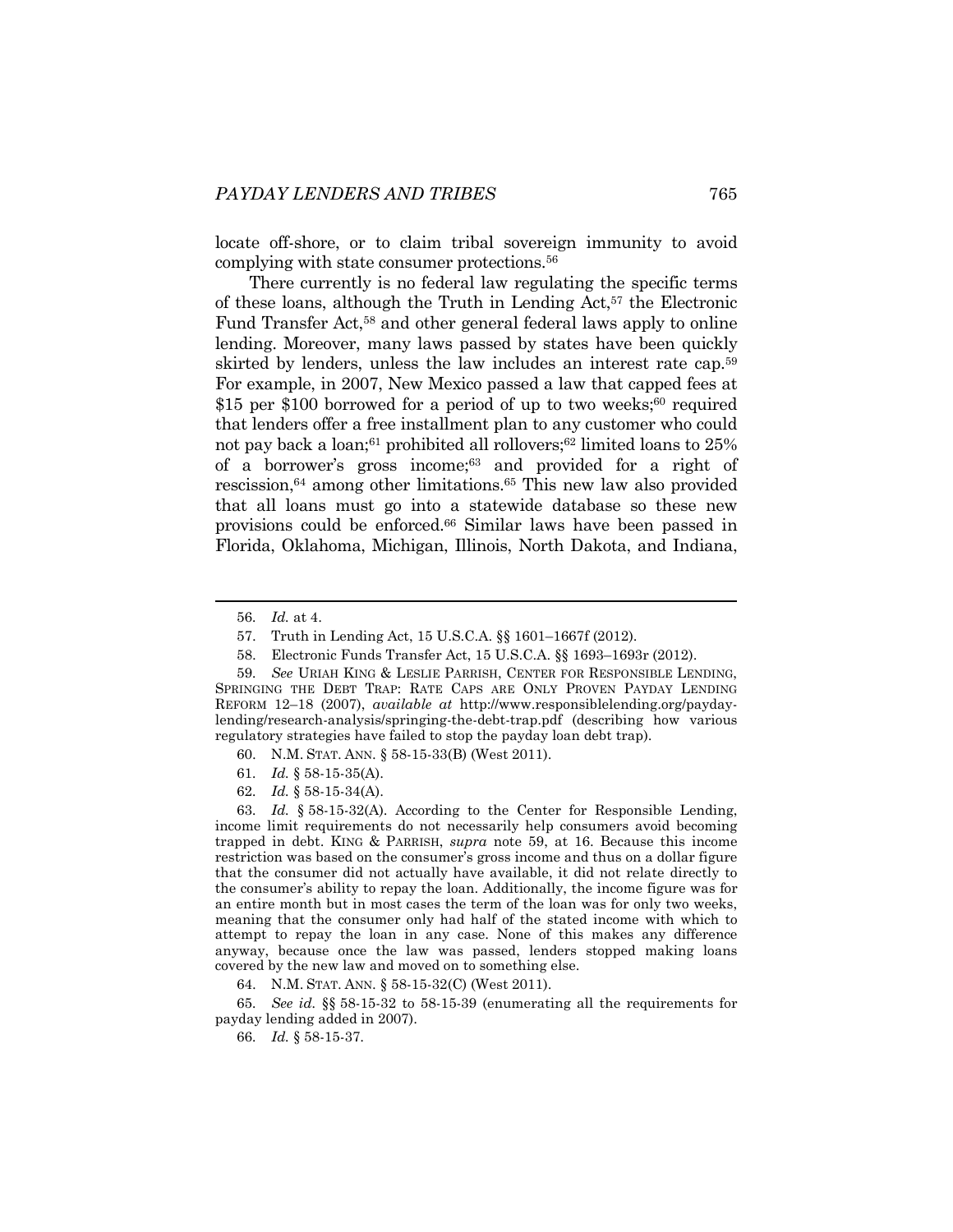but lenders have quickly found ways to skirt the laws.<sup>67</sup> Because a last-minute definition added to the bill made the new law apply only to loans of fourteen to thirty-five days in duration and those involving a post-dated check, the industry quickly began selling a product that fell outside the definition.68 In short, the new law accomplished very little. The New Mexico law, like some others around the country, capped interest rates at a generous 417%, yet payday lenders still found reason to invent new products to skirt the  $law<sup>69</sup>$ 

This is not to say that all states have been ineffective at regulating payday loans, as the recent CFA study shows.70 State interest rate caps have been very effective at eliminating payday loan abuses,71 but even this solution may have met its match—tribal sovereign immunity. Lenders make no secret about why they want to team up with Indian tribes, as this advertisement for an internet payday loan explains:

Due to the strict regulations that are hitting the payday loan industry hard, many lenders are now turning to Indian Tribes to help them out. The American Indian Tribes throughout the United States have been granted sovereign immunity which means that they are not held subject to the laws that payday loans are currently going up against. There are 12 states which have banned payday lending but as long as their (sic) is an Indian tribe who runs the operation on this sovereign land, the lenders can continue their business even where payday loans have already been banned. Similar to the Casino boom, payday loans are the new financial strategy that many are using as a loophole through the strict payday loan laws. The revenue is quite high and promising for these tribes who often find themselves struggling. There are approximately 35 online cash advance and payday loan companies that are owned by American Indian

 <sup>67</sup>*. See* Martin, *supra* note 27, at 588–93 (describing how other states have attempted and failed to successfully regulate and curb payday borrowing).

<sup>68</sup>*. Id.* at 585–86 (describing how lenders changed their product to fall outside the definition of a payday loan).

<sup>69</sup>*. Id.* at 585.

<sup>70</sup>*. See* NAT'L CONSUMER LAW CTR., SMALL DOLLAR LOAN PRODUCTS SCORECARD—UPDATED 14–20 (2010), *available at* http://www.consumer fed.org/elements/www.consumerfed.org/file/Updated\_Scorecard.pdf (grading states based on whether they impose a 36% APR cap on small dollar loans).

<sup>71</sup>*. See* KING & PARRISH, *supra* note 59, at 19 (describing the success of interest rate caps and listing the savings achieved by states that enforce an interest rate cap).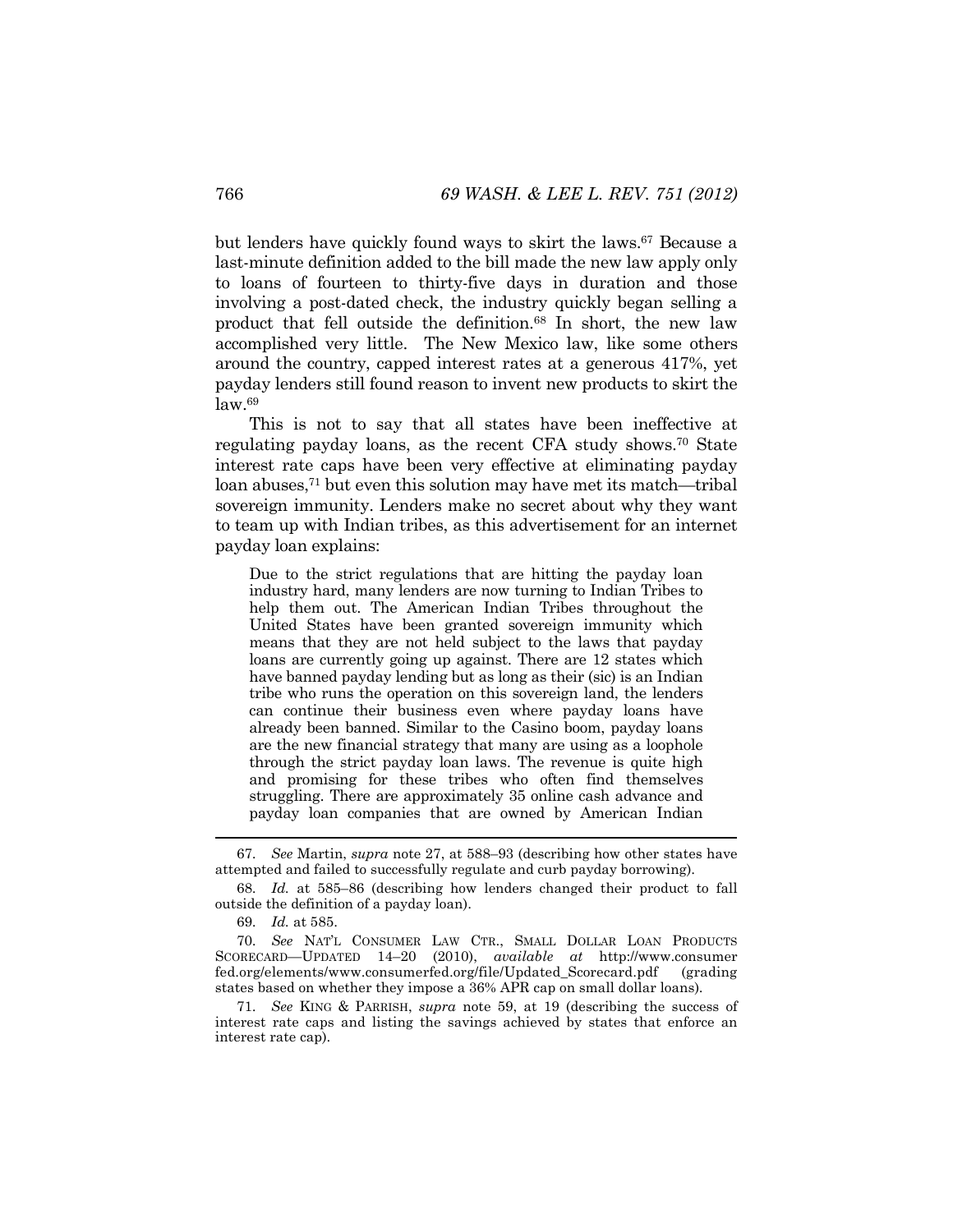tribes. Consumers have taken out approximately 12,500 loans over the last year in which these tribes made approximately \$420 million. It is no surprise that many lending companies are currently seeking out American Indian Tribes in an effort to save their businesses by escaping US lending laws. Tribal leaders are paid a few thousand dollars a month for allowing a payday lender to incorporate on tribal land. The more lenders that tribes allow to move onto their reservation, the larger the profit that they make.72

This quote also explains that under this version of the tribal affiliation model, tribes get the crumbs while the non-tribal outsiders use their tribal sovereignty to make huge profits. Moreover, as this advertisement makes clear, lenders using the model described in the advertisement are by no means tribes themselves. The next part of this Article analyzes whether these practices entitle some payday lenders to tribal sovereign immunity, and if so, which ones.

## *IV. Background on Sovereignty and Sovereign Immunity*

## *A. Sovereignty Versus Sovereign Immunity*

"There is nothing more important to Indian governments and Indian people than sovereignty."73 Tribal sovereignty is embodied in hundreds of treaties between Indian nations and the colonial powers,74 referenced in the U.S. Constitution, recognized by a vast

 <sup>72</sup>*. The Connection Between Indian Tribes and Payday Lending*, ONLINE CASH ADVANCE, http://www.online-cash-advance.com/financial-news/the-connectionbetween-indian-tribes-and-payday-lending#ixzz1Nt1vQu6h (last visited Jan. 11, 2012) (on file with the Washington and Lee Law Review).

<sup>73</sup>*. Framework of Tribal Sovereignty*, AMERICAN INDIAN POLICY CENTER, http://www.americanindianpolicycenter.org/projects/marge1.html (last visited Jan. 11, 2012) (on file with the Washington and Lee Law Review).

<sup>74</sup>*. See* FELIX S. COHEN, COHEN'S HANDBOOK OF FEDERAL INDIAN LAW 204– 24 (Nell Jessup Newton et al. eds., Lexis Nexis 2005) (1941) (tracing the history and extent of powers tribal powers and tribal sovereignty). When two governments enter into a treaty with one another, they are recognizing each other as sovereigns. For example, states generally enter into contracts with each other that are called compacts. Treaties are the basis of the relationship between tribes and the United States. *Id.* When the United States government recognized tribes as sovereigns through treaties, they were following in the footsteps of European nations that had done the same thing. *Id.* at 208.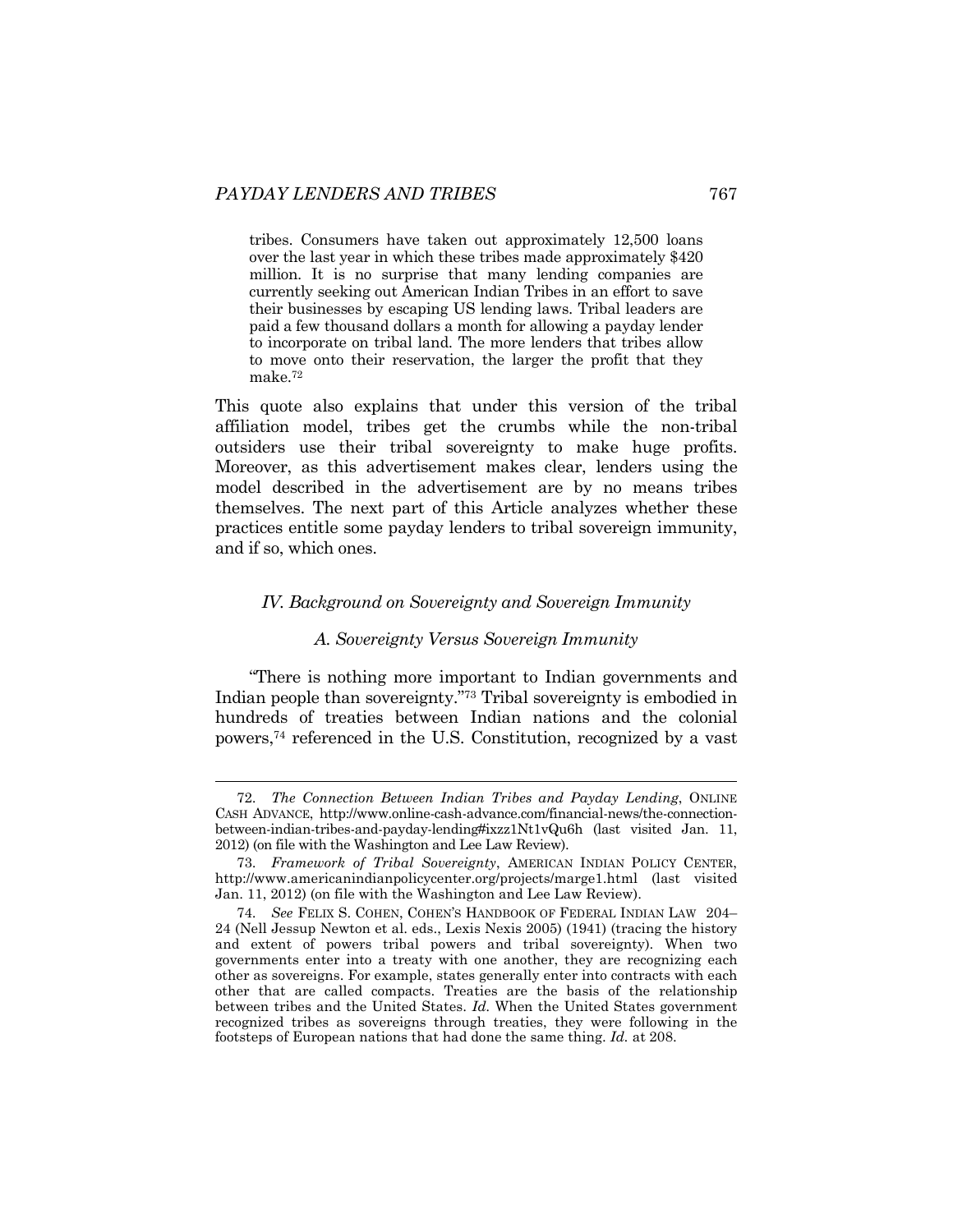body of Supreme Court jurisprudence, and affirmed by numerous laws.75 It is also referenced in the "Indians not taxed" provision of the Constitution.76 The concept is so fundamental that it runs through most legal scholarship on the subject of Indian law.77 Tribal sovereignty predates both federal and state governments.<sup>78</sup> Indian governments have inherent sovereignty which is not derived from any other government but rather from the people themselves.79

Despite this clear recognition of tribal sovereignty, Congress and the Supreme Court have been chipping away at this principle little by little, by limiting the regulatory power of tribes and the jurisdiction of tribal courts. <sup>80</sup> In so doing, Congress and the Supreme Court have systematically stripped tribes of the power to control events taking place on their lands and taken away affirmative governance powers.81 At the same time, the Supreme Court has expanded tribal *immunity*, or protection from suit.<sup>82</sup> According to one scholar, this combination of removal of governance powers from tribes and concurrent expansion of immunity could lead to a lack of government accountability, increased uncertainty about the law, and increased animosity toward tribes among the

78. COHEN, *supra* note 74, at 204.

79*. See id.* at 205 (noting that tribes are distinct entities with powers of self-government derived from original sovereignty rather than a delegation of powers). To have any sovereign nation, you need a distinct, unique group of people, who have a distinct language, a distinct moral and religious structure, and a distinct cultural base. They must have a specific geographic area that they control and regulate. Within that area, they must possess governmental powers, including the power to tax and the power to change their government if they see fit. These governmental powers must be acknowledged by the people who are subject to them, and they must be enforceable by some sort of authority, whether it be military, police, or general citizen control.

 80. Katherine J. Florey, *Indian Country's Borders: Territoriality, Immunity, and the Construction of Tribal Sovereignty*, 51 B.C. L. REV. 595, 597– 98 (2010) (discussing the erosion of tribal sovereignty).

81. *Id.*

82. *Id.*

 <sup>75.</sup> Angela R. Riley, (*Tribal) Sovereignty and Illiberalism*, 95 CAL. L. REV. 799, 821–22 (2007).

 <sup>76.</sup> U.S. CONST. amend. XIV, § 2 ("Representatives shall be apportioned among the several states according to their respective numbers . . . excluding Indians not taxed.").

 <sup>77.</sup> There are three types of sovereigns in the United States, the federal government, state governments, which derive their sovereignty from the federal government, and Indian governments.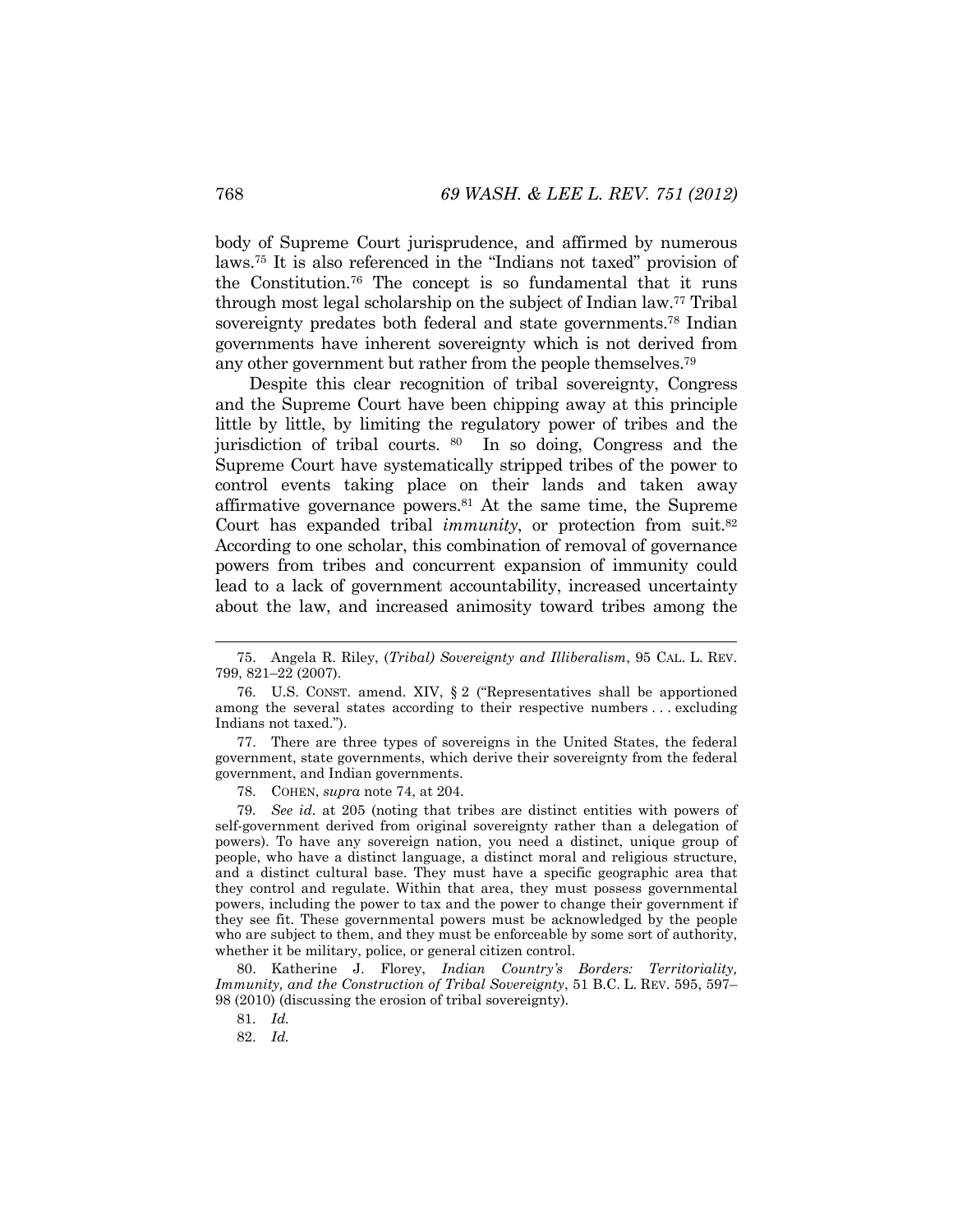general population.83 Thus, while the following discussion describes a broad expansion of tribal sovereign immunity, this expansion takes place in the context of constriction of tribal sovereignty in general.

#### *B. Tribal Sovereign Immunity*

Generally speaking, the immunity of a sovereign to suit is a longstanding corollary to the sovereignty of any governmental entity.84 Tribal sovereign immunity derives from tribal sovereignty.85 Like state and federal sovereign immunity, tribal immunity is an inherent power that prohibits state and private suits against tribes, except in certain circumstances.<sup>86</sup> Because tribes are governments, it has long been understood that federally recognized Indian tribes are subject to suit only when Congress authorizes the suit or the tribe has waived its immunity.87 Tribal sovereign immunity was once thought to be confined to governmental on-reservation activity and thus did not extend to offreservation conduct.88 However, after the *Kiowa*89 decision described below*,* a federal common-law default rule of immunity for all tribal

 <sup>83.</sup> *Id.* at 595.

 <sup>84.</sup> *See id*. at 616–17 (discussing the origins of the sovereign immunity doctrine).

 <sup>85.</sup> COHEN, *supra* note 74, at 635.

 <sup>86.</sup> *Id.* at 636. Tribal sovereign immunity does not bar suits by the federal government, however. *Id.*

 <sup>87.</sup> Kiowa Tribe v. Mfg. Techs., Inc., 523 U.S. 751, 754 (1998).

<sup>88</sup>*. See id.* at 754–56 (noting that while the Court never drew a distinction, other courts had limited off-reservation immunity).

<sup>89</sup>*. See* Kiowa Tribe v. Mfg. Techs., Inc., 523 U.S. 751, 760 (1998) (permitting tribal sovereign immunity to extend off-reservation). *Kiowa* involved a Tribal Development Commission that agreed to purchase stock through a promissory note in the name of the tribe. *Id.* at 751. Though the tribe argued the deal was signed on tribal land, the Respondent maintained that the note was executed and delivered in Oklahoma City, or non-tribal land. *Id.* The tribe defaulted on the note and the Respondent sued for the breach of contract. *Id.*  The Oklahoma Supreme Court held that Indian tribes are subject to suit in state court for breaches of contract involving off-reservation commercial conduct. *Id.* at 755. The United States Supreme Court reversed. Ultimately, the Supreme Court declined to draw a distinction based on where the tribal activity occurred, granting sovereignty to tribal conduct for purely off-reservation conduct. *Id.* at 760.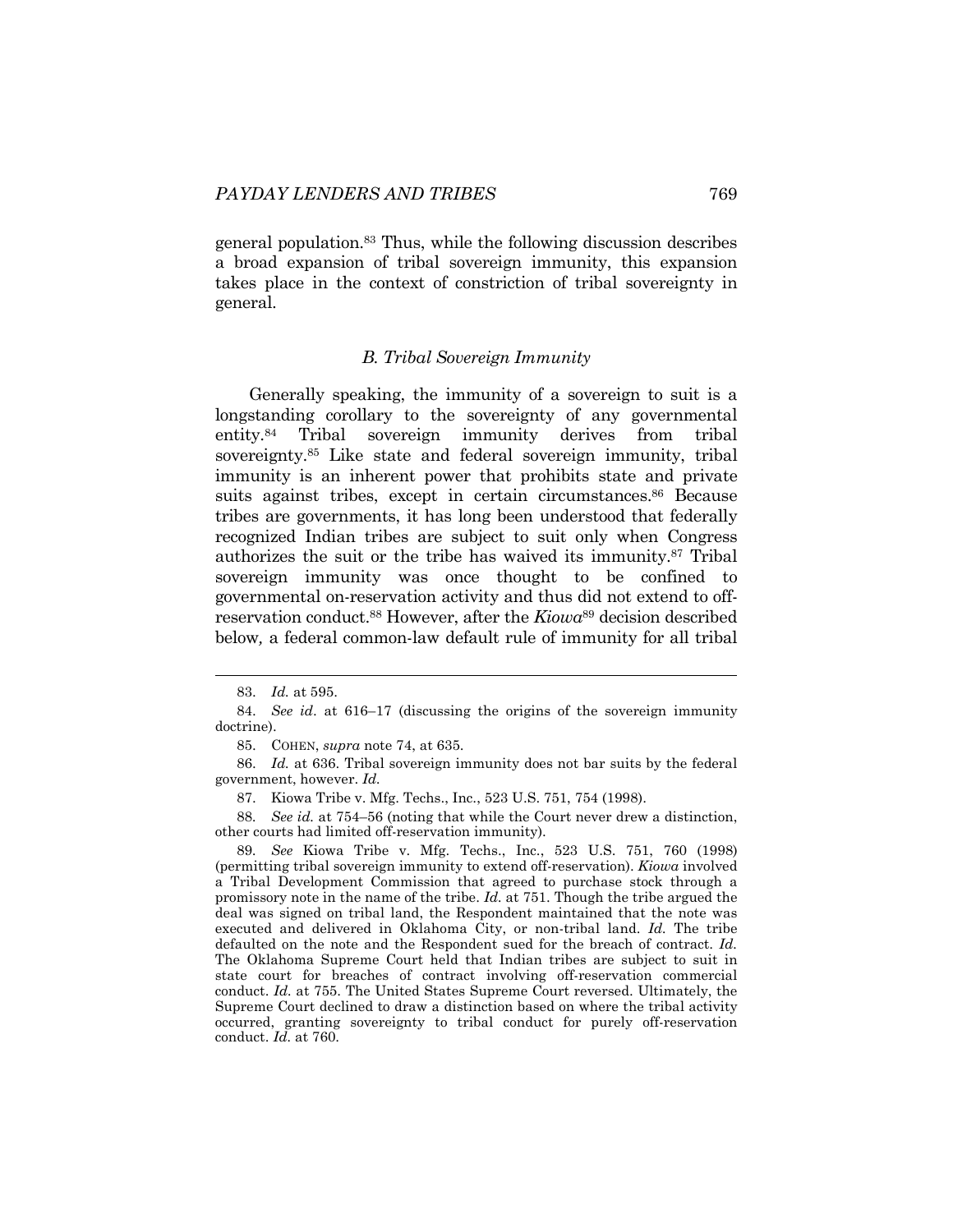activity, on- or off-reservation, was articulated by the U.S. Supreme Court.90 By declining to draw a distinction between tribal activities on or off reservation land, and choosing to defer to Congress, the Court held that tribal sovereign immunity applies to virtually all tribally-owned enterprises, whatever the industry and wherever located.91 Thus, states may attempt to regulate off-reservation tribal activities, but sovereign immunity prevents states from enforcing its substantive laws against tribes through the courts.<sup>92</sup>

# *C. The History of Indian Sovereign Immunity: Does It Rest on a "Slender Reed"?*

Tribal immunity rests on a far more slender reed than sovereignty itself. Tribes have had sovereignty over their members, territory, and affairs from "time immemorial."93 Congress has limited this sovereignty, however, by placing tribes under the legislative authority of the United States.94 Tribal sovereignty, then, is subject to the will of Congress, which exercises plenary power over Indian affairs.95

## *D. Pre-*Kiowa *Case Law*

Although tribal sovereign immunity is now well established, the U.S. Supreme Court claims that the doctrine developed "almost by

See id. at 764 (Stevens, J., dissenting) ("We have treated the doctrine" of sovereign immunity from judicial jurisdiction as settled law, but in none of our cases have we applied the doctrine to purely off-reservation conduct.").

<sup>91</sup>*. See id.* at 760 (majority opinion) ("[W]e decline to revisit our case law and choose to defer to Congress. Tribes enjoy immunity from suits on contracts, whether those contracts involve governmental or commercial activities and whether they were made on or off a reservation.").

<sup>92</sup>*. See id.* at 755 ("There is a difference between the right to demand compliance with state laws and the means available to enforce them.").

 <sup>93.</sup> Cherokee Nation v. Georgia, 30 U.S. 1, 3 (1831).

<sup>94</sup>*. See* COHEN, *supra* note 74, at 221–24 (discussing federal statutory limitations on tribal sovereignty).

<sup>95</sup>*. See* Talton v. Mayes, 163 U.S. 376, 384 (1896) ("[A]lthough possessed of these attributes of local self-government when exercising their tribal functions, all such rights are subject to the supreme legislative authority of the United States.").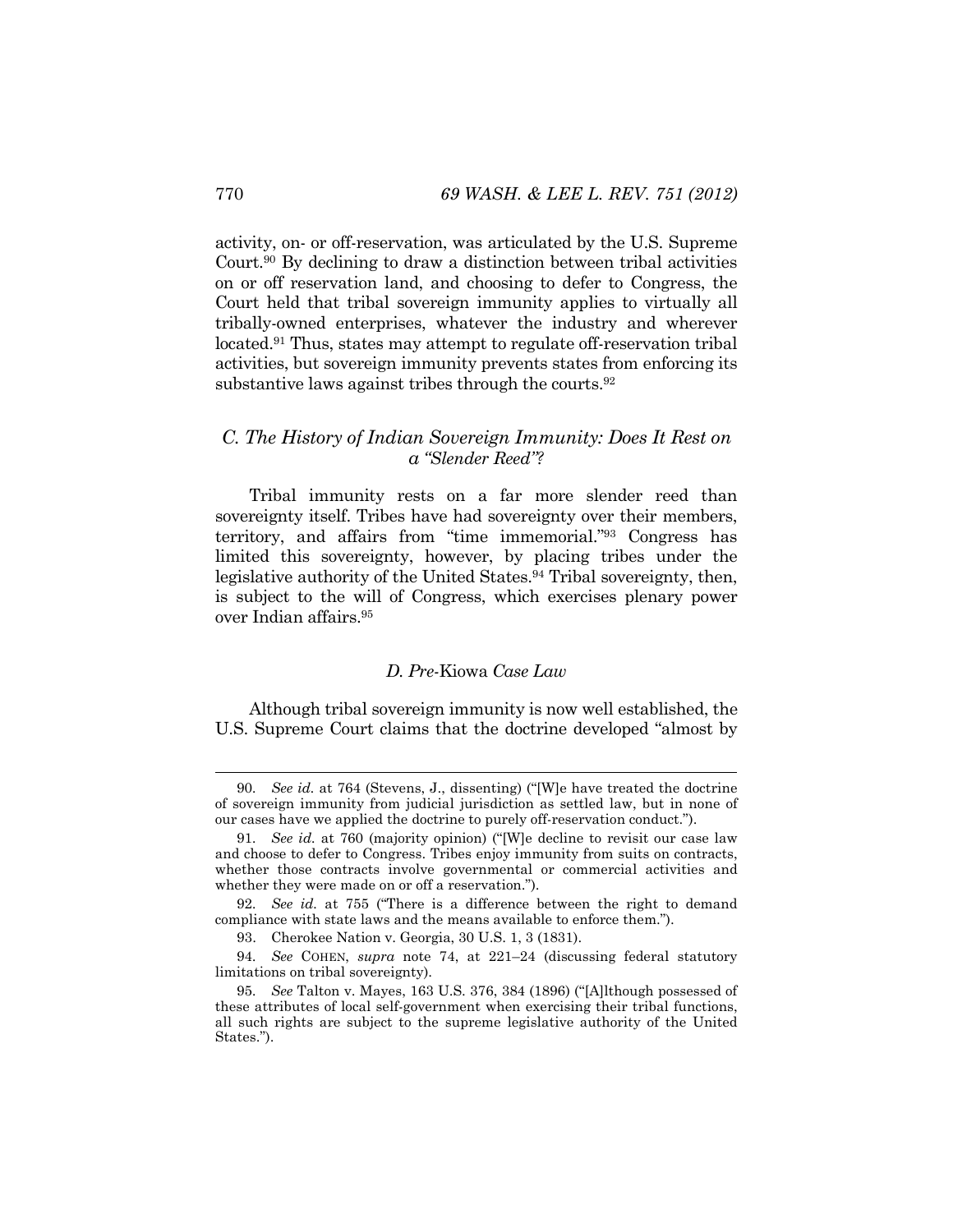accident."96 The Court never mentioned the sovereign immunity of a tribe until the 1919 case of *Turner v. United States*,<sup>97</sup> in which it mentioned the doctrine in dicta.98 *Turner* arose when members of the Creek Tribe tore down a fence to Creek grazing lands leased to Turner, and Turner sued the tribe for not preventing the destruction.99 In *Turner*, the Court held that the obstacle to recovery was "not the immunity of a sovereign to suit, but the lack of a substantive right."100 The case was decided not on the basis of the sovereign immunity of the Creek Nation, but rather because the failure of a government or its officers to keep the peace was not actionable.101 Justice Kennedy, writing almost eighty years later, called the *Turner* tribal sovereignty language a "slender reed" for supporting today's principle of tribal sovereign immunity.<sup>102</sup>

The hint articulated in *Turner* became recognized law twentyone years later in *United States v. United States Fidelity and Guaranty Co.* (*U.S. F. & G.*).103 In *U.S. F. & G.*, the Court ruled on a cross-claim filed for mining royalties against two tribal nations.104 Citing *Turner*, the Court held that tribes are "exempt from suit without Congressional authorization," that the immunity of the tribes was inherently "theirs as sovereigns," and that immunity for tribes rested on the same public policy as federal sovereign immunity.105 *U.S. F. & G.* stands for a generalized notion of tribal sovereign immunity, retained since the pre-European era.

Since *Turner* in 1940, the concept of tribal sovereign immunity has taken much fuller form. In fact, since the *Santa Clara Pueblo*<sup>106</sup> decision in 1978, it has been clear that without an explicit

 <sup>96.</sup> Kiowa Tribe v. Mfg. Techs., Inc., 523 U.S. 751, 761 (1998).

 <sup>97.</sup> Turner v. United States, 248 U.S. 354 (1919).

 <sup>98.</sup> Florey, *supra* note 80, at 619.

 <sup>99.</sup> Turner v. United States, 248 U.S. 354, 356–57 (1919). Turner also sued the United States as trustee of Creek funds. *Id.* at 357.

<sup>100</sup>*. Id.* at 358.

<sup>101</sup>*. Id.*

 <sup>102.</sup> Kiowa Tribe v. Mfg. Techs., Inc., 523 U.S. 751, 757 (1998).

<sup>103</sup>*. See* United States v. U.S. Fid. & Guar. Co., 309 U.S. 506, 512 (1940) ("These Indian Nations are exempt from suit without Congressional authorization.").

<sup>104</sup>*. Id.* at 510.

<sup>105</sup>*. Id.* at 512–13. The Court did not articulate the common public policy.

 <sup>106.</sup> Santa Clara Pueblo v. Martinez, 436 U.S. 49 (1978).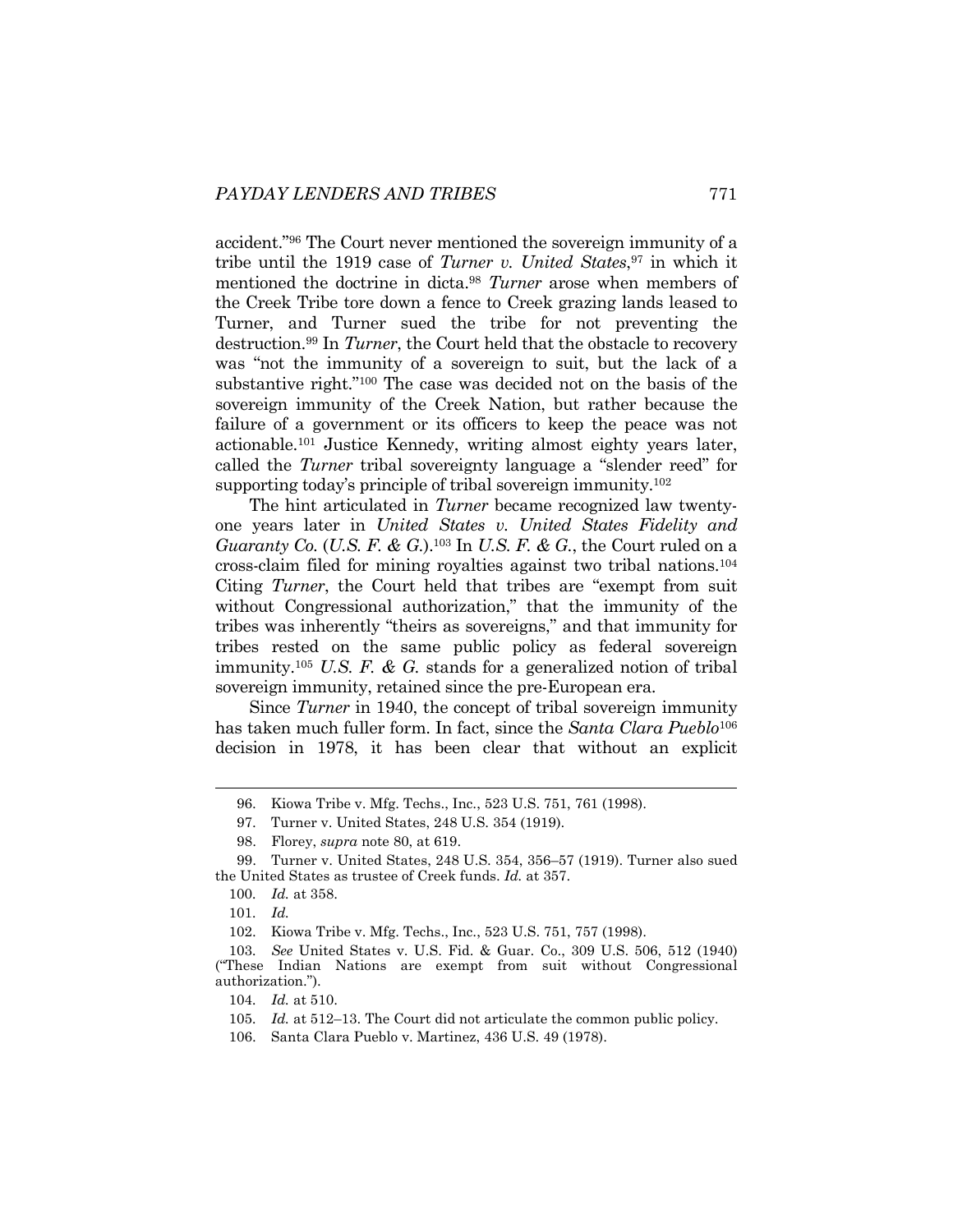Congressional waiver of tribal sovereign immunity, a tribal government can choose not to follow even federal law—at least where the plaintiff is an individual citizen rather than the federal government itself.107 In *Santa Clara Pueblo v. Martinez*, the Supreme Court interpreted the Indian Civil Rights Act (ICRA), a federal statute that extends portions of the Bill of Rights and the Fourteenth Amendment to tribal people and lands.108 The Santa Clara Pueblo had a policy of excluding from membership the children of females who married outside the tribe, but including the children of males, which potentially violated ICRA.109 However, in the absence of "unequivocally expressed" Congressional intent that a tribe is subject to a suit in federal court, the Court found that sovereign immunity barred a suit against the tribe under ICRA.<sup>110</sup> Thus, although the law was constructed by Congress to apply to tribes, sovereign immunity was held to be sufficiently robust to prevent federal enforcement of IRCA, at least when the suit was brought by an individual plaintiff.111

In *Oklahoma Tax Commission v. Citizen Band Potawatomi Indian Tribe of Oklahoma*, 112 the Supreme Court held that sovereign immunity extends to on-reservation commercial activity conducted by a tribe.113 In *Potawatomi*, Oklahoma sought the collection of the state tax on cigarettes by the Potawatomi tribal convenience store.114 Although the Court held that the state of Oklahoma had the authority to tax cigarette sales to non-tribal members, it could not sue the tribe to collect the revenue.115 The Court suggested alternative remedies, including collecting the sales tax from wholesalers by off-reservation seizure of cigarettes or

l

113. *Id.* at 513.

114*. Id.* at 507–08.

115*. Id.* at 512.

<sup>107</sup>*. See id.* at 55–58 (discussing tribal sovereign immunity).

<sup>108</sup>*. Id.* at 62–72.

<sup>109</sup>*. Id.* at 51.

<sup>110</sup>*. Id.* at 58–59.

<sup>111</sup>*. Id.* at 71–72. *Santa Clara* was upsetting to some scholars and caused consternation toward the Supreme Court at the time. At its essence, however, the decision could hardly have gone any other way. Only a tribe, and certainly not the federal government, can decide who in society is entitled to tribal membership.

 <sup>112.</sup> Okla. Tax Comm'n v. Citizen Band Potawatomi Indian Tribe of Okla., 498 U.S. 505 (1991).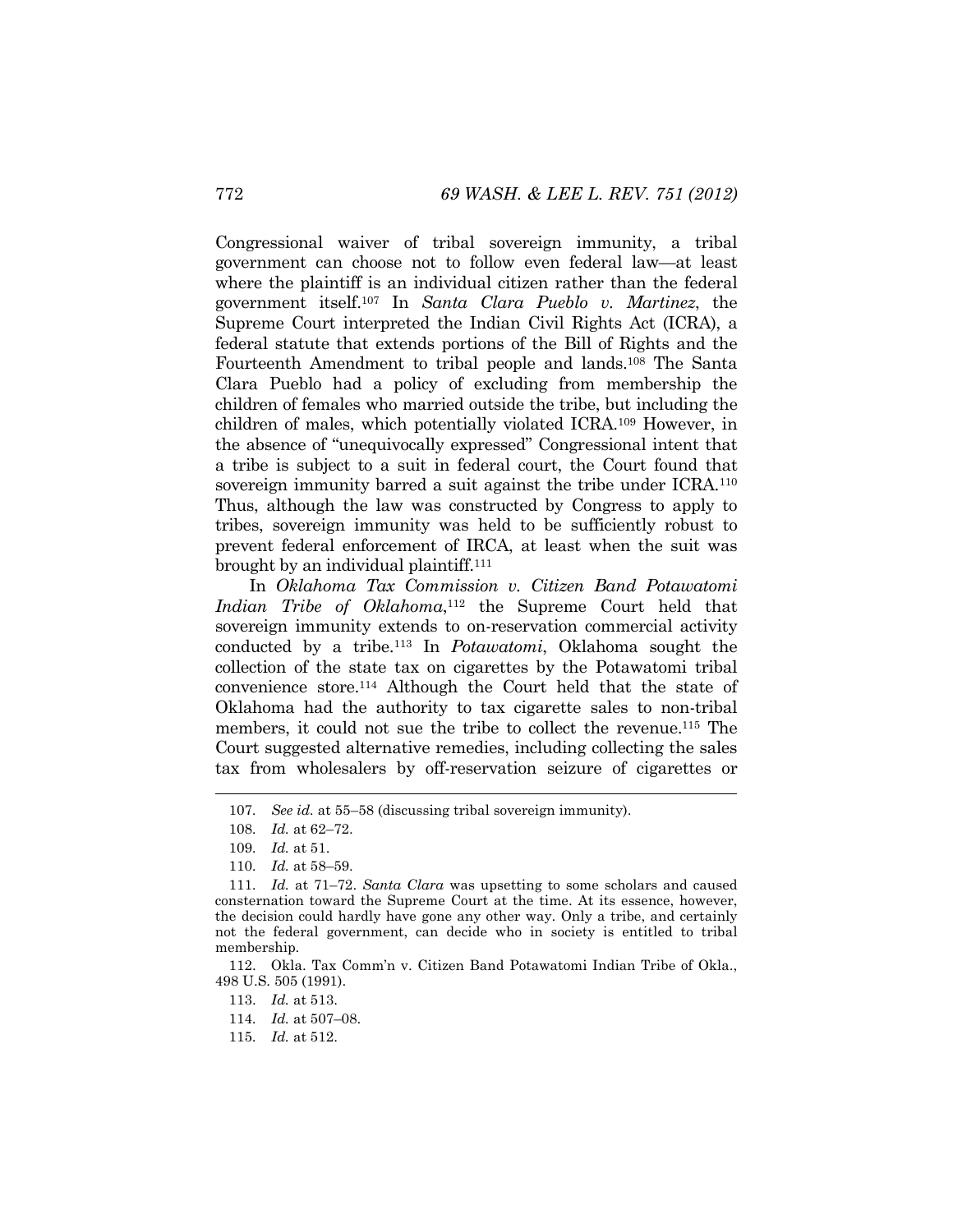assessing suppliers, by agreement with the tribe, or through lobbying Congress.116 In a concurring opinion, Justice Stevens noted that he was unsure that tribal sovereign immunity would extend to the off-reservation commercial activity of a tribe.117 Five years later, in *Kiowa Tribe v. Manufacturing Technologies, Inc*., the Court held exactly that.

#### *E. The* Kiowa *Holding*

In *Kiowa Tribe v. Manufacturing Technologies, Inc*., the Court held that tribal sovereign immunity applies to off-reservation commercial activity conducted by a tribe.118 In *Kiowa*, the tribe defaulted on a note executed off-reservation to Manufacturing Technologies, who sued the tribe for the balance owed.119 The Court agreed with Manufacturing Technologies' argument that state laws can be applied to tribal activities outside of Indian country.120 But, citing *Potawatomi*, the Court countered that "[t]here is a difference between the right to demand compliance with state laws and the means available to enforce them."121 The Court refused to limit tribal sovereign immunity to suits stemming from on-reservation transactions, noting that precedent did not support a distinction based on reservation boundaries.122 Nor was the Court willing to draw a distinction between commercial and governmental activities of a tribe.123 Rather, the Court held that an "Indian tribe is subject to suit only where Congress has expressly authorized the suit or the tribe has waived immunity,"124 and that tribal sovereign immunity "is a matter of federal law and is not subject to diminution by the States."125

<sup>116</sup>*. Id.* at 514.

<sup>117</sup>*. Id.* at 515 (Stevens, J., concurring).

 <sup>118.</sup> Kiowa Tribe v. Mfg. Techs., Inc., 523 U.S. 751, 754 (1998).

<sup>119</sup>*. Id.* at 751.

<sup>120</sup>*. Id*. at 755.

<sup>121</sup>*. Id.* 

<sup>122</sup>*. Id.* at 754–55.

<sup>123</sup>*. Id*.

<sup>124</sup>*. Id.* at 754.

<sup>125</sup>*. Id.* at 756.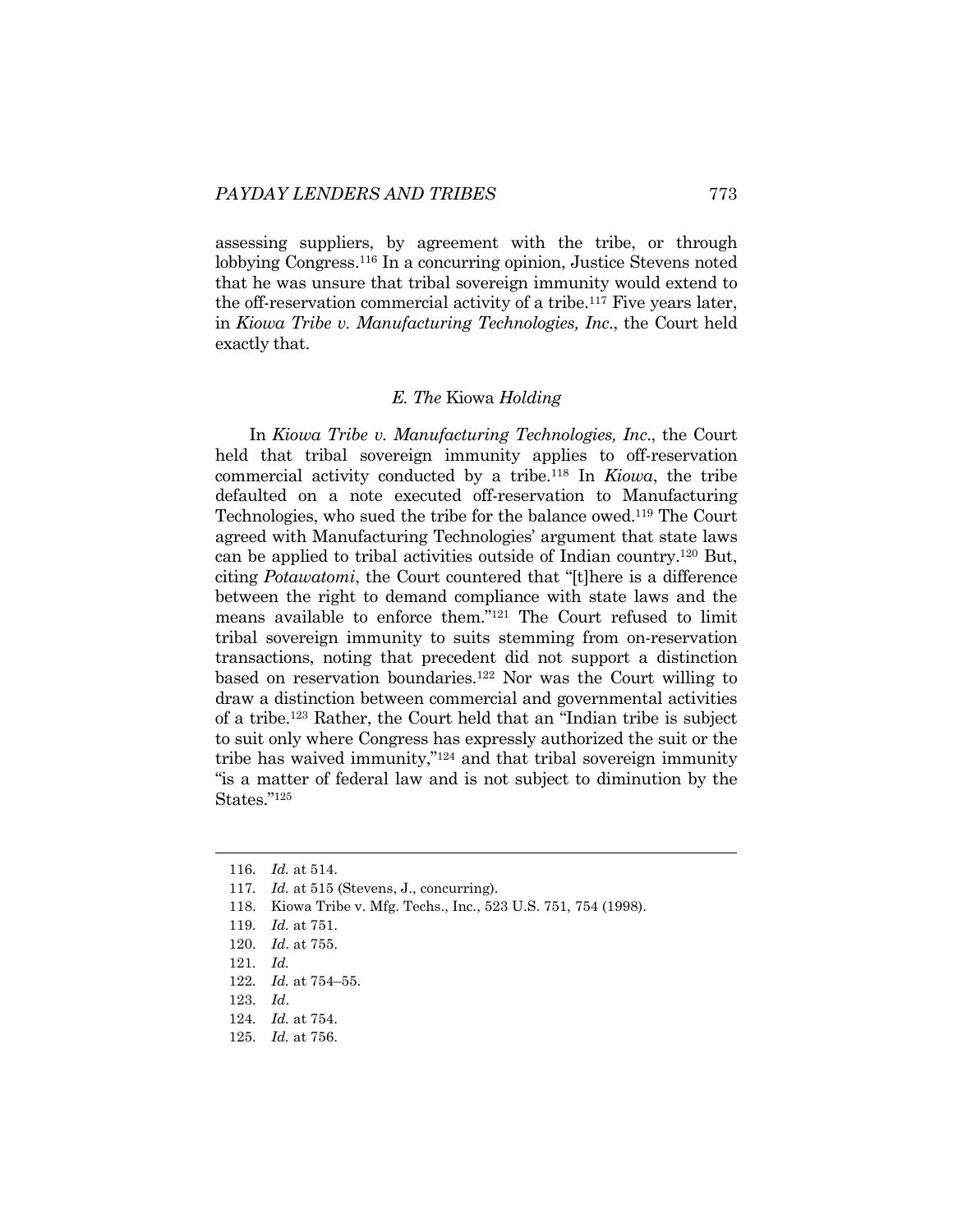The Court in *Kiowa* articulated a clear and robust doctrine of tribal sovereign immunity but showed some reluctance to do so, stating that there were reasons "to doubt the wisdom of perpetuating the doctrine."126 Given the interdependent and mobile American society of the late twentieth century, and the broad participation of tribes in the wider economy, noted the Court, tribal sovereign immunity "can harm those who are unaware that they are dealing with a tribe who do not know of tribal immunity or who have no choice in the matter, as in the case of tort victims."<sup>127</sup> The Court stated that the rationale for a broad tribal immunity—the safeguarding of tribal self-governance and promotion of economic development and self-sufficiency—could be "challenged as inapposite to modern, wide-ranging tribal enterprises extending well beyond traditional tribal customs and activities."128 Although tribal sovereign immunity was a judicially created doctrine, and despite the Court's reservations about the doctrine's reach, the Court in *Kiowa* candidly chose to defer to Congress.129 In so doing, the Court invited Congress to reconsider the wisdom of recognizing sovereign immunity.<sup>130</sup>

#### *F.* Kiowa*'s Progeny*

Nearly one-hundred years since the first passing mention of tribal sovereign immunity, it is clear from *Kiowa* that any tribal enterprise not subject to a specific waiver of immunity by Congress or the tribe is immune from suit on the basis of tribal sovereign immunity.131 *Kiowa's* progeny is extensive.132 One 2008 study of

<sup>126</sup>*. Id.* at 758. Note the Court's retention of the doctrine in *Potawatomi* "on the theory that Congress had failed to abrogate it in order to promote economic development and tribal self-sufficiency." *Id.* at 757.

<sup>127</sup>*. Id.* at 758.

<sup>128</sup>*. Id.* at 757–58.

<sup>129</sup>*. Id*. at 758–60. The Court noted that Congress was "in a position to weigh and accommodate the competing policy concerns and reliance interests," and that Congress has authorized suit against tribes in the past, but had not done so in this area. *Id.* at 759.

<sup>130</sup>*. Id.* at 758.

<sup>131</sup>*. Id.* at 760.

<sup>132</sup>*. See* Jeff M. Kosseff, Note, *Sovereignty for Profits: Courts' Expansion of Sovereign Immunity to Tribe-Owned Businesses*, 5 FLA. A & M U. L. REV. 131, 138–39 (2009) (discussing the multitude of lower court cases that have followed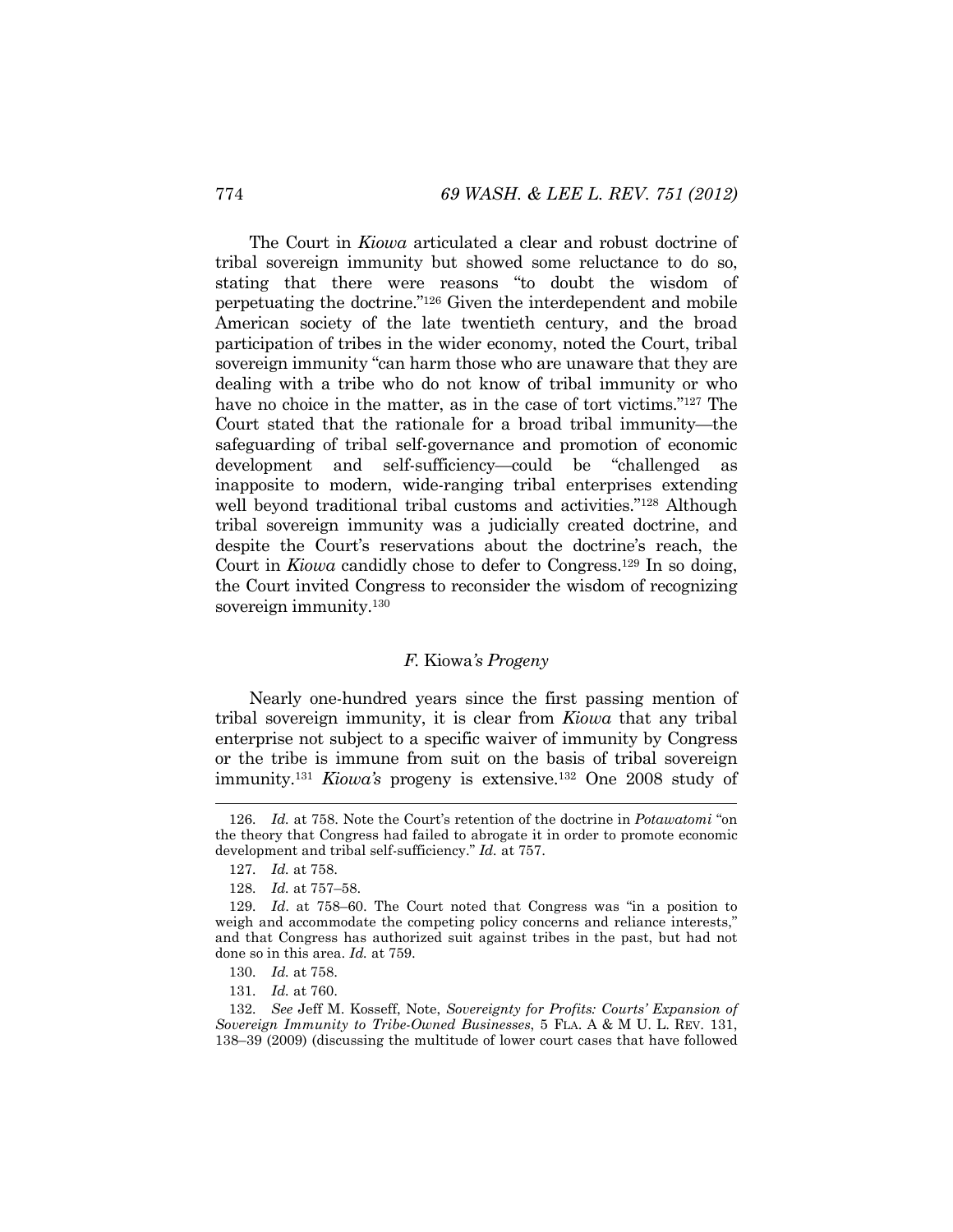*Kiowa*'s effects on reported decisions found seventy-one opinions citing *Kiowa* as a primary reason to extend sovereign immunity to a tribally-owned commercial entity.133 Forty-six of these were casinorelated cases, seventeen involved breach of contract claims filed by companies that did business with a tribe, twenty-six involved employment-related suits, and twenty-one were personal injury claims.134 Thirty-nine of the seventy-one opinions were federal and twenty-one were state court opinions.135

# *V. Confused Courts: Is the Arm of the Tribe a Misplaced Appendage?*

Now that tribal sovereignty extends to commercial enterprises and off-reservation conduct, the question becomes, What constitutes a tribal enterprise? If anything remotely connected to a tribe will qualify, Congress may well move to abrogate immunity in the face of a power that can be easily abused. This seems particularly likely in cases where the entities gaining the financial benefits from immunity are not tribes, but outside, non-tribal interests for whom there may be no policy justification for immunity. Since *Kiowa,* the Supreme Court has yet to address what constitutes a tribal enterprise directly, though it did recognize in a footnote that a corporation can be an "arm of the tribe" for sovereign immunity purposes.136 Using this passing phrase as a starting point, courts now attempt to determine if a corporate entity is an arm of the tribe through various multi-factor tests.137

*Kiowa*).

<sup>133</sup>*. Id.* at 138.

<sup>134</sup>*. See id.* ("Immunity [has been provided] to a wide variety of tribal entities, including tobacco companies, snow removal contractors, truck stops, hotels, and payday loan companies.").

<sup>135</sup>*. Id.*

 <sup>136.</sup> Inyo Cnty. v. Paiute-Shoshone Indians of the Bishop Cmty. of the Bishop Colony, 538 U.S. 701, 705 n.1 (2003).

<sup>137</sup>*. See* Allen v. Gold Country Casino, 464 F.3d 1044, 1046–47 (9th Cir. 2006) (examining whether a casino was operated as an "arm of the tribe"). For earlier uses of the test, see *Redding Rancheria v. Super. Ct*., 105 Cal. Rptr. 2d 773, 776–77 (Cal. Ct. App. 2001) (noting that factors to determine if an entity is entitled to immunity include the importance of gaming in promoting tribal selfdetermination, the close link between the tribe and the casino, and the existence of federal law promoting Indian gambling). As established in *Kiowa,* the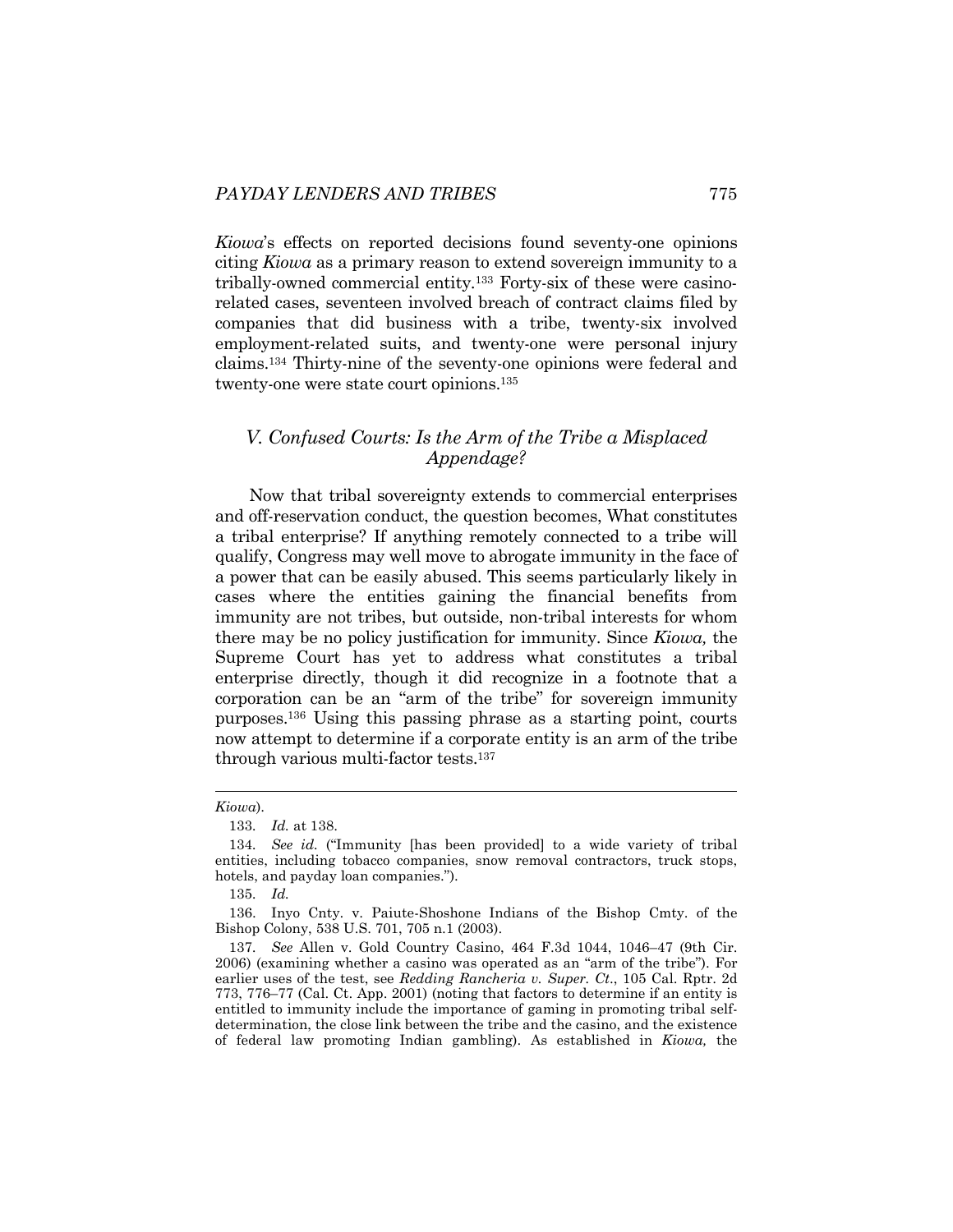# *A. Arm of the Tribe Outside Payday Lending*

Courts have articulated numerous variations on the test for whether a tribal business enterprise is entitled to the tribe's immunity. Common factors used by courts in the arm-of-the-tribe analysis include:

(1) whether the enterprise performs a commercial (i.e., proprietary) or traditional governmental function; (2) whether it is for-profit or nonprofit and generates its own revenue; (3) the enterprise's financial relationship with the tribe, including where the enterprise's revenues go and how they are used; (4) whether a suit against the enterprise will jeopardize tribal assets; (5) whether the enterprise has insurance to protect the tribal fiscal resources; and (6) who controls the enterprise's activities.<sup>138</sup>

Immunity clearly extends to tribally-owned health organizations, housing authorities, museums, and casinos.139 As the Ninth Circuit Court of Appeals noted in *Allen v. Gold Casino*, the casino's creation in that case was "dependent upon government approval at numerous levels, in order for it to conduct gaming activities permitted only under the auspices of the Tribe."140 However, casinos are somewhat unique in the world of tribal economic development, as the Indian Gaming Regulatory Act explicitly provides for the creation and operation of Indian casinos, in order to promote "tribal economic development, self-sufficiency, and strong tribal governments."141 While the U.S. Supreme Court has set out the name of the relevant test, i.e., the arm-of-the-tribe standard, it is still unclear what constitutes an arm of the tribe.

question is not whether the activity may be characterized as a business, which is irrelevant, but whether the entity acts as an arm of the tribe so that its activities are properly deemed to be those of the tribe. *Gold Country Casino*, 464 F.3d at 1046.

 <sup>138.</sup> Patrice H. Kunesh, *Tribal Self-Determination in the Age of Scarcity*, 54 S.D. L. REV. 398, 399 (2009) (citations omitted).

<sup>139</sup>*. Id*. at 402. For a collection of cases and their conclusions regarding various entities, see *id.* at 402–03 nn.29, 31.

<sup>140</sup>*. Gold Country Casino*, 464 F.3d at 1046.

<sup>141</sup>*. Id.* (quoting 25 U.S.C. § 2702(1)).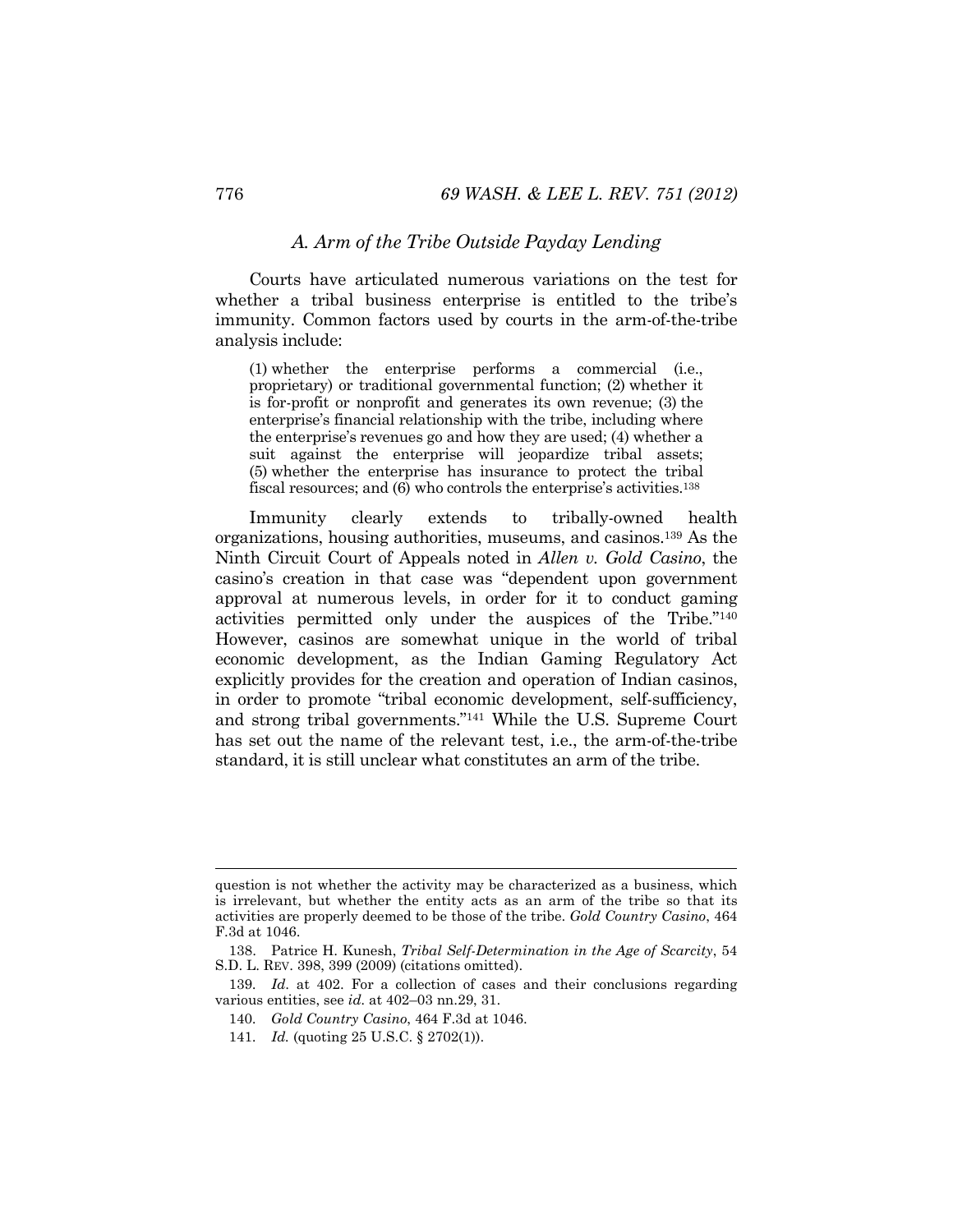# *B. The Application of* Kiowa *to Payday Lending: "[W]e are in a Gray Zone."*<sup>142</sup>

It is presumptively true from *Kiowa*'s holding that an internetbased payday lender that is formed, funded, and run by a tribe for the benefit of the tribe is entitled to tribal sovereign immunity.143 If that scenario exists at all, however, it is rare. Typically, a non-tribal payday lender makes an arrangement with a tribe under which the tribe receives a percentage of the profits, or simply a monthly fee, so that otherwise forbidden practices of the lender are presumably shielded by tribal immunity.<sup>144</sup> This is described in the payday lending industry as the "sovereign model."145 Although there is little sunlight on the true financial arrangements between the tribes and payday lenders, under one such agreement, between one and two percent of the payday profits of one "tribal" lender actually went to the tribes.<sup>146</sup> By contrast, the Indian Gaming Regulatory Act,  $147$ which extensively regulates the Indian gaming industry for the benefit of tribes, mandates that at least 60% of the profits from each gaming enterprise go directly go to the tribe under normal circumstances,148 with a maximum of 30% going to non-tribal consultants and mangers.149

 <sup>142.</sup> Petition for Review and Stay at 17, MTE Fin. Servs., Inc., v. Alameda County Super. Ct., No. S194110 (Cal. June 20, 2011), 2011 WL 2707079, at \*17 (quoting the trial judge from trial transcript).

<sup>143</sup>*. See supra* notes 118–30 and accompanying text (discussing the holding of *Kiowa*).

<sup>144</sup>*. See The Connection Between Indian Tribes and Payday Lending*, *supra* note 72 (briefly describing the partnership between tribes and payday lenders).

<sup>145</sup>*. See* C4T, *Huge Victory for the Sovereign Model,* Feb. 12, 2012, http://www.consultants4tribes.com/category/sovereign-model (last visited Mar. 2, 2012) (collecting this and other blog posts related to the sovereign model) (on file with the Washington and Lee Law Review); PAYDAY LOAN INDUSTRY BLOG, http://paydayloanindustryblog.com/Payday%20loan%20industry/sovereign-nationmodel/ (last visited Jan. 12, 2012) (collecting blog posts related to the sovereign model) (on file with the Washington and Lee Law Review).

 <sup>146.</sup> Real Parties in Interest's Answer to MTE Financial Services, Inc.'s Petition for Review and Request for Stay at 4, No. S194110 (Cal. June 23, 2011), 2011 WL 2907024, at \*4 ("Verified discovery responses in this case supplied by another defendant, Processing Solutions, LLC, states that MTE received between 1% and 2% of the total loan revenue.").

 <sup>147.</sup> Indian Gaming Regulatory Act, 25 U.S.C.A. §§ 2701–2721 (2012).

<sup>148</sup>*. Id*. § 2710(b)(4).

 <sup>149.</sup> *Id*. § 2711(7).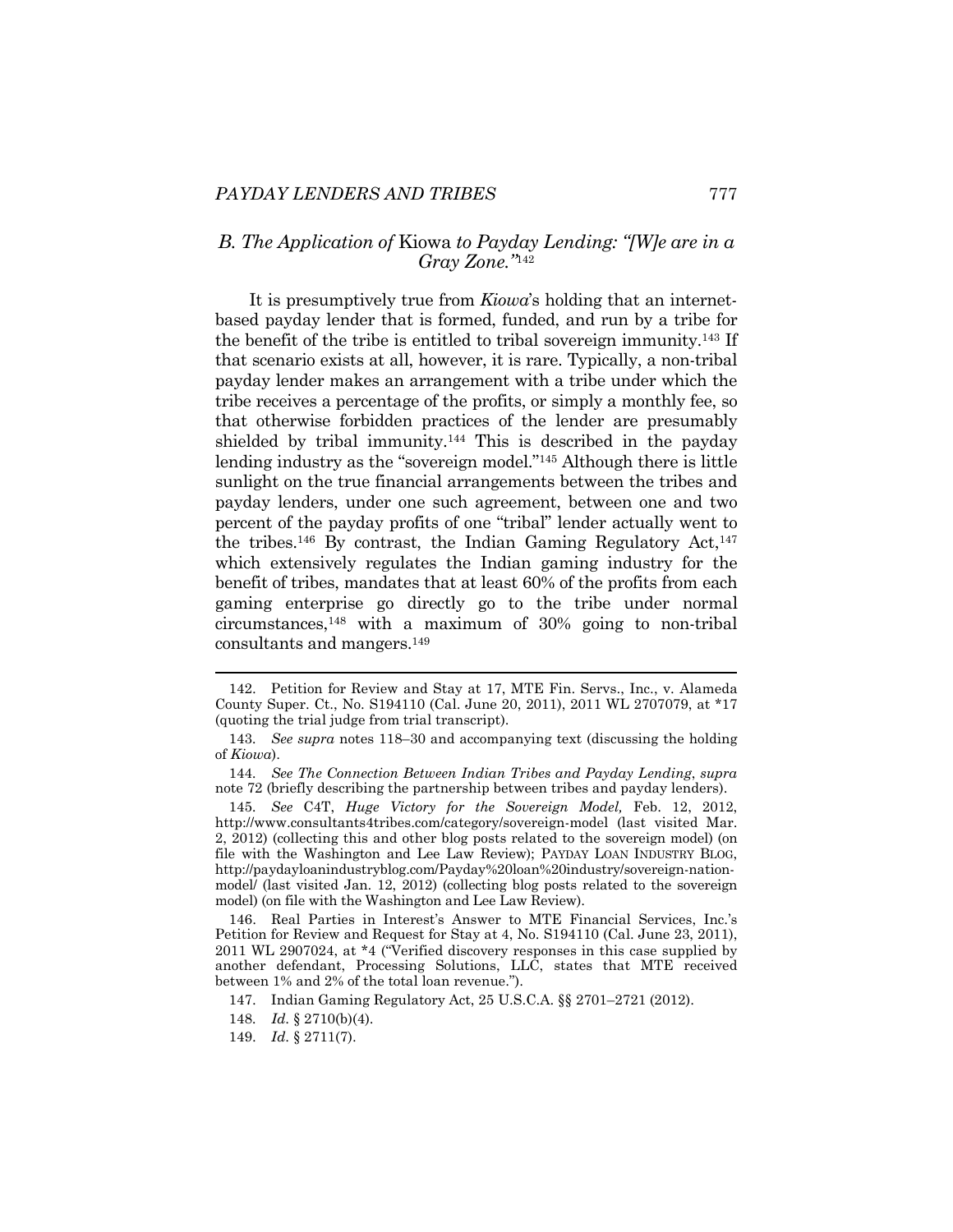As the last section articulates, in the absence of guidance from Congress or binding precedent,<sup>150</sup> state and federal courts are developing arm-of-the-tribe tests piecemeal.<sup>151</sup> For example, a recent Tenth Circuit Court of Appeals case also sets out a multi-factor test.152 This inconsistency and lack of authority has led to expensive, inefficient litigation. Although it is unclear whether and under what circumstances the typical tribally-affiliated payday lender will meet these tests, tribes and their affiliated lenders have yet to experience a significant setback at trial. Below we examine three recent cases from state courts. As would be expected after the Supreme Court's holding in *Kiowa*, policy arguments resting on the harm done to a vulnerable population by tribally-affiliated payday lenders whose practices violate state regulations have not succeeded in court. In *Ameriloan v. Superior Court*, 153 the court acknowledged but then rejected the California Department of Corporations' equitable arguments against applying sovereign immunity in the context of payday lending.154 There, the California Court of Appeals held that sovereign immunity is not a discretionary doctrine.<sup>155</sup> It is independent of the equities of a given situation.156 Rather, this is a "pure jurisdictional question."157

The court stated, however, that it was within the realm of the imagination that a tribal entity could engage in activities that were

<sup>150</sup>*. Kiowa* clarified that sovereign immunity applies to off-reservation tribal commercial enterprises, but involved a suit against the tribe itself, and did not outline a test to determine when a tribally created entity qualifies as an arm of the tribe.

<sup>151</sup>*. See supra* Part V.A.

 <sup>152.</sup> Breakthrough Mgmt. Grp., Inc. v. Chukchansi Gold Casino & Resort, 629 F.3d 1173, 1181 (10th Cir. 2010). In this case, the Court applied a test that included these factors for determining whether a tribal economic entity qualifies as "subordinate to the tribe," so as to share in the tribe's sovereign immunity: (1) the method of creation of the entity; (2) its purpose; (3) its structure, ownership, and management, including the amount of control the tribe exercises over the entity; (4) the tribe's intent with respect to the sharing of the soverign immunity; (5) the financial relationship between the tribe and the entity; and (6) whether the purposes of tribal sovereign immunity are served by granting the entity immunity. *Id.* 

 <sup>153.</sup> Ameriloan v. Super. Ct., 86 Cal. Rptr. 3d 572 (Cal. Ct. App. 2008).

<sup>154</sup>*. Id*. at 581–82.

<sup>155</sup>*. Id.* at 582.

<sup>156</sup>*. Id.* 

 <sup>157.</sup> *Id.*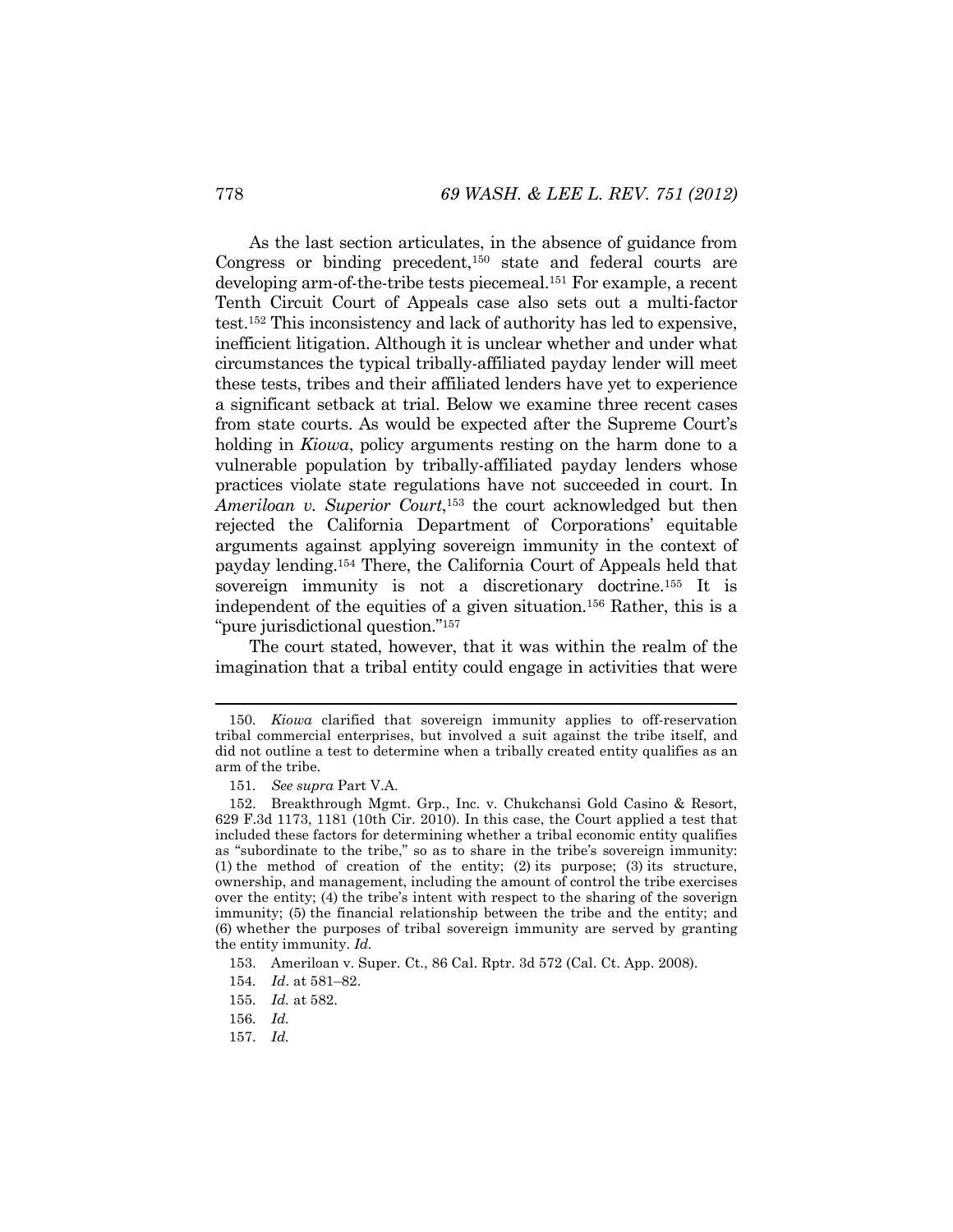so distant from tribal interests that the entity could no longer be legitimately seen as an extension of the tribe and would therefore fail the arm-of-the-tribe test and not be entitled to immunity.<sup>158</sup> Tribally chartered corporations that are "completely independent of the tribe," noted the court, are not covered by the doctrine of sovereign immunity.159 *Ameriloan* also left open the possibility that a distinction in sovereign immunity might be drawn between Indian gaming entities and payday loan companies, on the basis that the Indian gaming industry has been recognized by Congress as important to the welfare of Indian tribes, while payday lending has not.160

Rather than rule against the lender, the court in *Ameriloan*  remanded the case to the trial court for a determination of whether payday lending entities are sufficiently related to the tribe to benefit from sovereign immunity.161 In order to analyze whether payday lending entities are in fact arms of the tribe, the *Ameriloan* court instructed the lower court to consider two factors: (1) "whether the tribe and the entities are closely linked in governing structure and characteristics" and (2) "whether federal policies intended to promote Indian tribal autonomy are furthered by extension of immunity to the business entity."162 The *Ameriloan* court authorized limited discovery, "directed solely to matters affecting the trial court's subject matter jurisdiction,"163 meaning discovery tailored to the two broad factors mentioned above.

*Cash Advance and Preferred Cash Loans v. State*, 164 a Colorado Supreme Court case, upheld the Colorado Court of Appeals decision that sovereign immunity from suit shielded two tribally affiliated internet payday lenders when they operated as arms of the tribe,

<sup>158</sup>*. Id.* at 585 (quoting Trudgeon v. Fantasy Springs Casino, 84 Cal. Rptr. 2d. 65, 69 (Cal. Ct. App. 1999)).

 <sup>159.</sup> *Id.* (quoting Agua Caliente Band of Cahuilla Indians v. Super. Ct., 52 Cal. Rptr. 3d 659, 665 (Cal. 2006)).

<sup>160</sup>*. Id.* at 586 n.10.

<sup>161</sup>*. Id.* at 585.

<sup>162</sup>*. Id.* at 586 (citing Allen v. Gold Country Casino, 464 F.3d 1044, 1046 (9th Cir. 2006); Redding Rancheria v. Super. Ct., 105 Cal. Rptr. 2d 773, 776 (Cal. Ct. App. 2001); Trudgeon v. Fantasy Springs Casino, 84 Cal. Rptr. 2d. 65, 68 (Cal. Ct. App. 1999)).

 <sup>163.</sup> *Id.*

 <sup>164.</sup> Cash Advance & Preferred Cash Loans v. State, 242 P.3d 1099 (Colo. 2010) (en banc).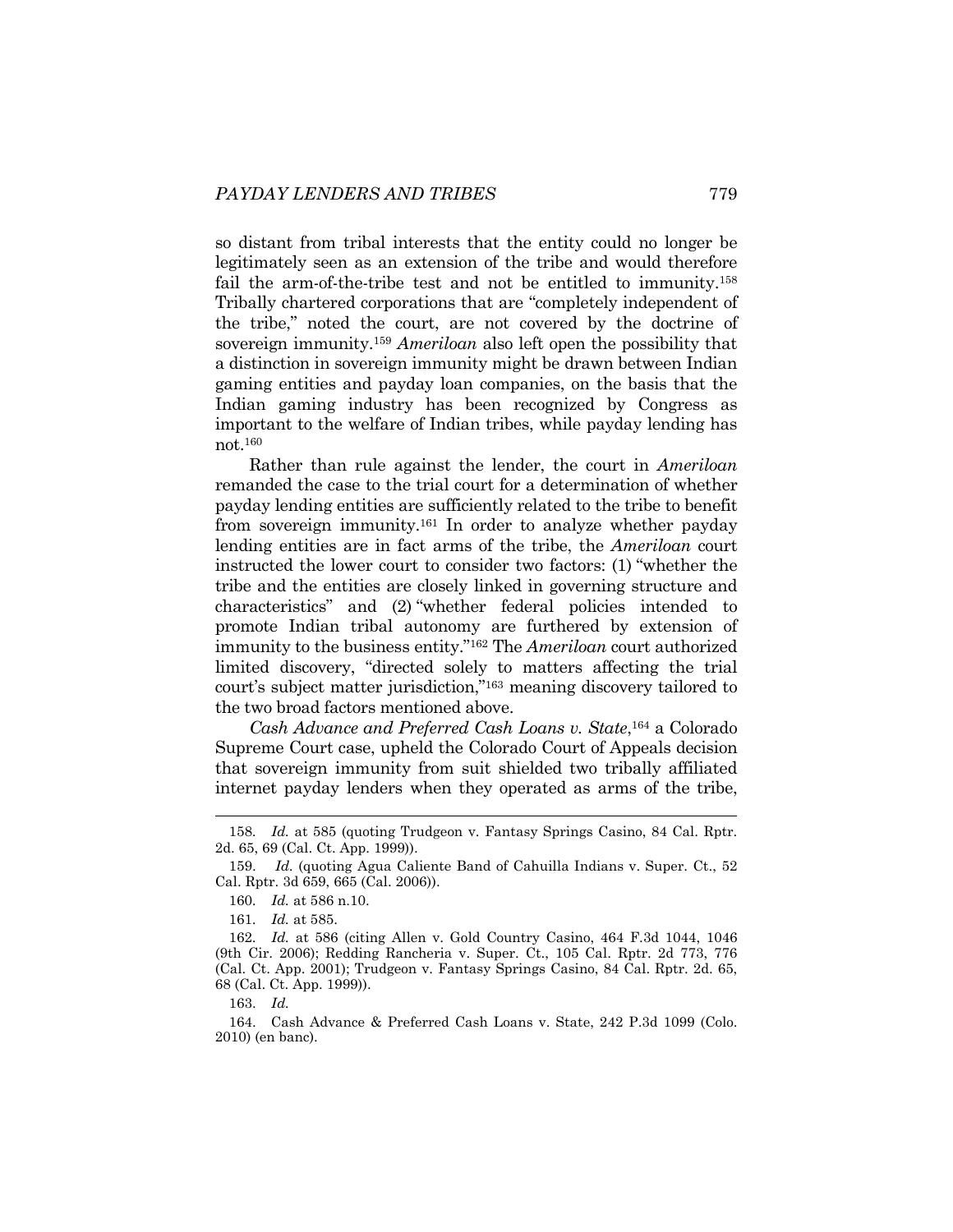but it significantly altered the lower court's arm-of-the-tribe test.165 The lenders, affiliated with the Miami Nation and the Santee Sioux Nation, were targeted by the Colorado Attorney General for allegedly violating the state's payday lending laws.166 The Court of Appeals reviewed five different arm-of-the-tribe tests from other jurisdictions,167 focusing on an eleven-factor test culled from the dissent of a Washington Supreme Court case.168 The Colorado Supreme Court, citing *Kiowa*, rejected the eleven-factor test, stating that at least two of the factors considered "the entity's purpose [and] would function as a state-imposed limitation on tribal sovereign immunity, in contravention of [*Kiowa*]."169

The Colorado Supreme Court replaced the eleven-part test with a three-factor test that "focuses on the relationship between the tribal entities and the tribes: . . . (1) whether the tribes created the entities pursuant to tribal law; (2) whether the tribes own and operate the entities; and (3) whether the entities' immunity protects the tribes' sovereignty."170 Contrary to the Court of Appeals, which factored in the purpose of the entity, the Colorado Supreme Court explicitly grounded its approach in the inherent nature of tribal sovereignty.171 *Cash Advance* also clarified that the burden of proof rests not with the tribe, but rather with the state, which must prove that sovereign immunity does *not* apply.172

l

 167. State *ex rel*. Suthers v. Cash Advance & Preferred Cash Loans, 205 P.3d 389, 403–05 (Colo. App. 2008).

168*. Id*. at 405–06. The Washington Supreme Court case from which the eleven-factor test was taken by the lower court is *Wright v. Colville Tribal Enterprise Corp.*, 147 P.3d 1275 (Wash. 2006).

169*. Cash Advance & Preferred Cash Loans*, 242 P.3d at 1111. The two factors that were explicitly rejected were: "(2) whether the purposes of Cash Advance and Preferred Cash are similar to the Tribes' purposes;" and "(9) the announced purposes of Cash Advance and Preferred Cash." *Id.* at1105. Another notable factor that was jettisoned was "(10) whether Cash Advance and Preferred Cash manage or exploit tribal resources." *Id.*

170*. Id.* at 1110.

171*. See id.* at 1110 n.11. ("We prefer an approach that recognizes, without diminishing, the inherent nature of tribal sovereignty.").

172*. Id.* at 1113. The Colorado Supreme Court affirmed that sovereign immunity is a matter of subject matter jurisdiction rather than an affirmative defense, and thus that, as a result, the state must prove by a preponderance of

<sup>165</sup>*. See id.* at 1110 (adopting three factors from the federal courts of appeal and noting that the Colorado Court of Appeal's eleven factor test was "contrary to federal in some respects").

<sup>166</sup>*. Id.* at 1103.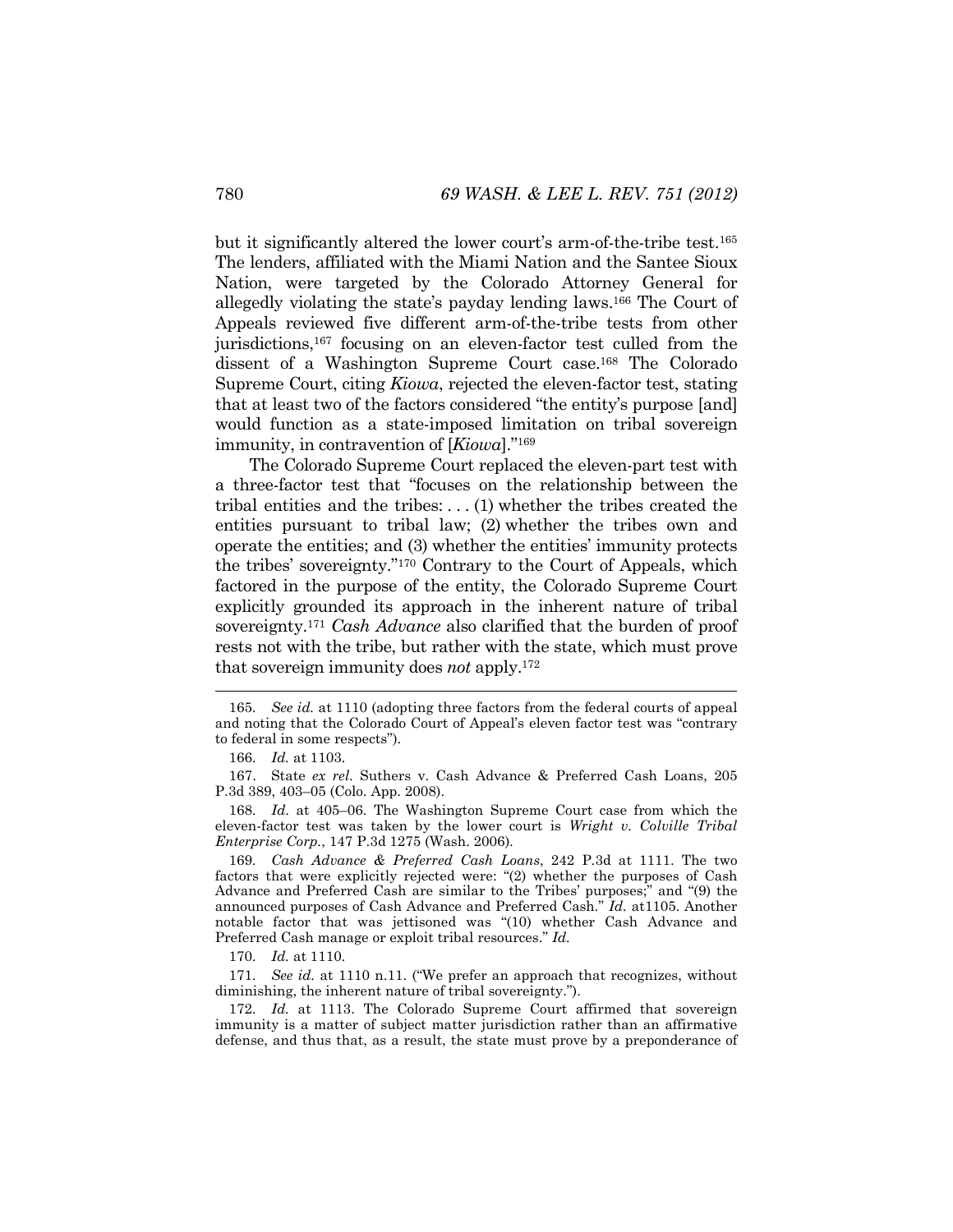The Colorado Supreme Court remanded to the state trial court, which held that the lending entities were, in fact, arms of the tribe and thus entitled to sovereign immunity.173 The court noted that a tribal entity does not lose its immunity simply by contracting with non-Indian operators of the business.174 It found that the Congressional intent of promoting tribal economic development was furthered by allowing Indian Nations the freedom "to enter into commercial areas where they have no expertise, but can acquire the necessary expertise through non-Indian operators."175

The court held that the inquiry into tribal immunity is focused on the status of the entities in the present.176 In other words, whether a particular entity meets the arm-of-the-tribe test is answered with the facts as they are when the court considers the matter, not when the complaint was filed or any other time in the past.177

The court found that the three factors of the arm-of-the-tribe test were met with regard to the two tribal entities at issue. It found that the entities in question, Miami Nations Enterprises, Inc. (MNE) and SFS, Inc. (SFS)178 were formed pursuant to tribal law as evidenced by documents put before the court.179 The court further held that the businesses were owned and operated by the tribes,<sup>180</sup> and were thus in such relation to the tribe that granting immunity would protect the sovereignty of the tribe.<sup>181</sup>

l

176. *Id.* at 12. The court uses the phrase "trapped in the present." *Id.* 

177. *Id.*

179. *Id.* at 13–14.

181. *Id* at 16. Here, the court points to economic benefits to the tribe from

evidence that the tribes are not entitled to sovereign immunity. *Id.*

 <sup>173.</sup> Amended Order, State of Colorado v. Cash Advance, Case No. 05CV1143, *on remand*, Cash Advance & Preferred Cash Loans v. State, 242 P.3d 1099 (Colo. 2010) (en banc) (on file with Washington and Lee Law Review).

 <sup>174.</sup> *Id.* at 11.

 <sup>175.</sup> *Id.* (citing Cabazon Band of Mission Indians v. Riverside Cnty*.*, 783 F.2d 900, 901 (9th Cir. 1986), *aff'd sub. nom.* California v. Cabazon Band of Mission Indians, 480 U.S. 202 (1987) (noting with approval that the tribal business was "operated by non-Indian professional operators, who receive a percentage of the profits").

 <sup>178.</sup> Doing business as, respectively, "Cash Advance" and "Preferred Cash Loans." *Id.* at 5.

 <sup>180.</sup> *Id.* at 15. Documents placed before the court indicated that the tribe chooses MNE's board of directors, that two of the three directors must be members, and that the Business Committee hired the CEO. *Id*.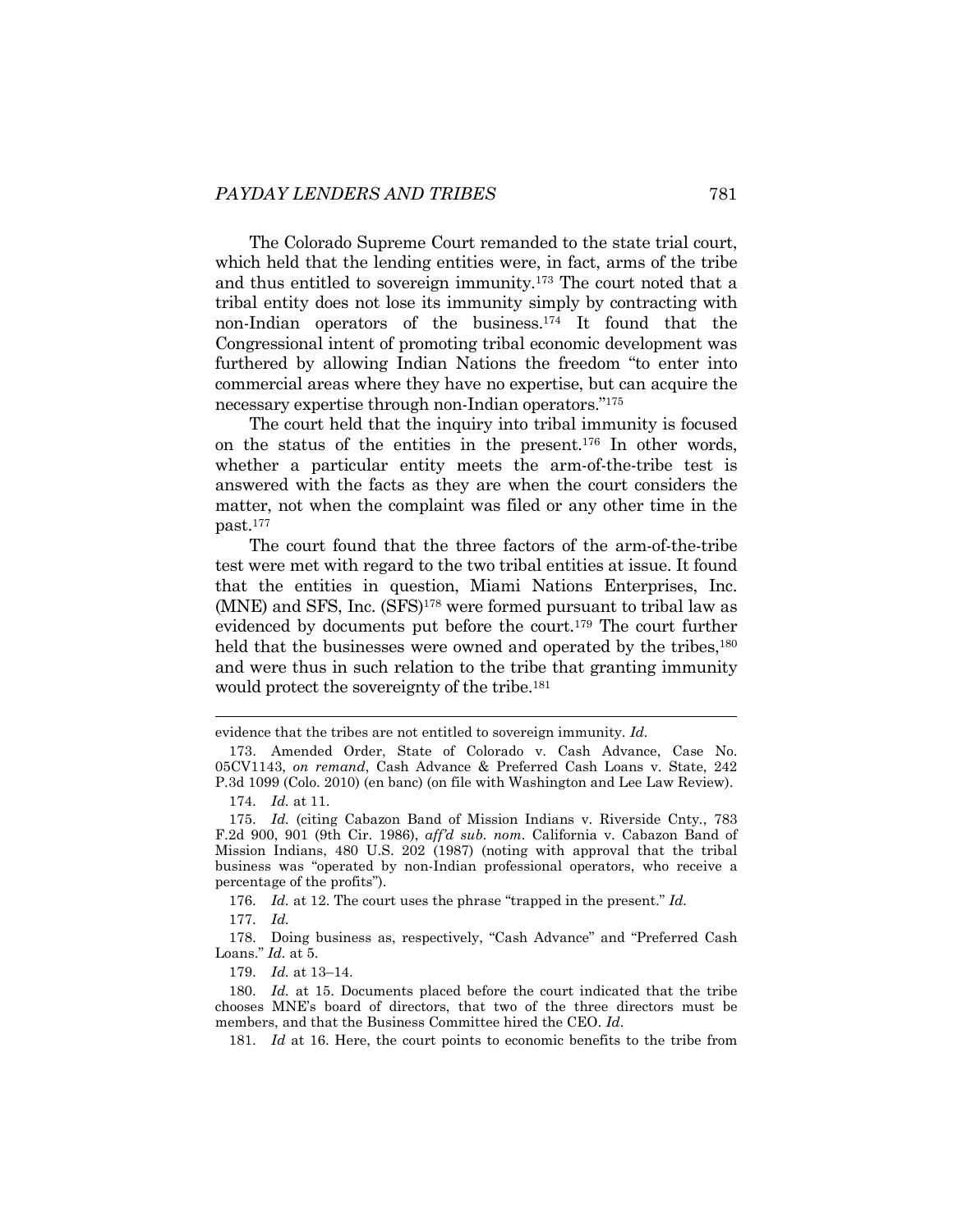The court looked in detail at Colorado's assertion that the tribal entities were shams.182 It accepted the following as proven: that the payday loan businesses existed before the tribal entities took them over; that Scott Tucker, an experienced outside payday lender, owned and operated those prior businesses; that Tucker's loan entities formerly did business under the current names of the entities; that the tribes were likely recruited in the mistaken belief that the businesses could be shielded by the sovereign immunity of the tribes; and that during the initial period of affiliation, Tucker was the true owner of the business.<sup>183</sup> Nevertheless, because both tribes replaced Tucker's entities with wholly-owned tribal corporations in 2008, the tribes were found to be the true owners at the time of the court's consideration, and thus immune.184

In dicta, the court speculated that even if it were true that Tucker "functionally" owned the business in the present, it is still "not at all certain the tribal entities would thereby lose their immunity."185 It is the tribal entity that is immune, "not their particular businesses, and . . . tribal immunity does not depend in any fashion on the type of business a tribal entity engages in, with whom, or for what ulterior purpose."<sup>186</sup> However, the court noted that it is only the tribal entities and their officers while acting within the scope of tribal business that are immune from suit.<sup>187</sup> Thus, Colorado could subpoena Tucker and his non-tribal officers as well as non-tribal entities to discover whether they were and still are the lenders.<sup>188</sup> The court found that the state could not subpoena

the businesses.

 <sup>182.</sup> *Id.* at 18–23.

 <sup>183.</sup> *Id.* at 20–21 (noting that ownership could be inferred from the fact that Mr. Tucker put up all of the capital for the businesses, providing \$3 million to one entity and \$5 million to another). Both agreements called for 1% of the gross to go to the tribes, with a monthly minimum of \$20,000. It should be noted that Judge Hoffman originally issued an order based on a misunderstanding that the tribes received 99% of the profits from Tucker. Judge Hoffman acknowledged the error in his amended order. He noted that the State's sham argument was "closer as a factual matter" under the actual arrangements, but remained unproven. Further, the court said that "even if they were [sham owners,] that characterization would not displace tribal immunity." *Id.* at 1–2 n.1.

 <sup>184.</sup> *Id.* at 21.

 <sup>185.</sup> *Id.* 

 <sup>186.</sup> *Id.*

<sup>187</sup>*. Id* at 22.

 <sup>188.</sup> *Id*.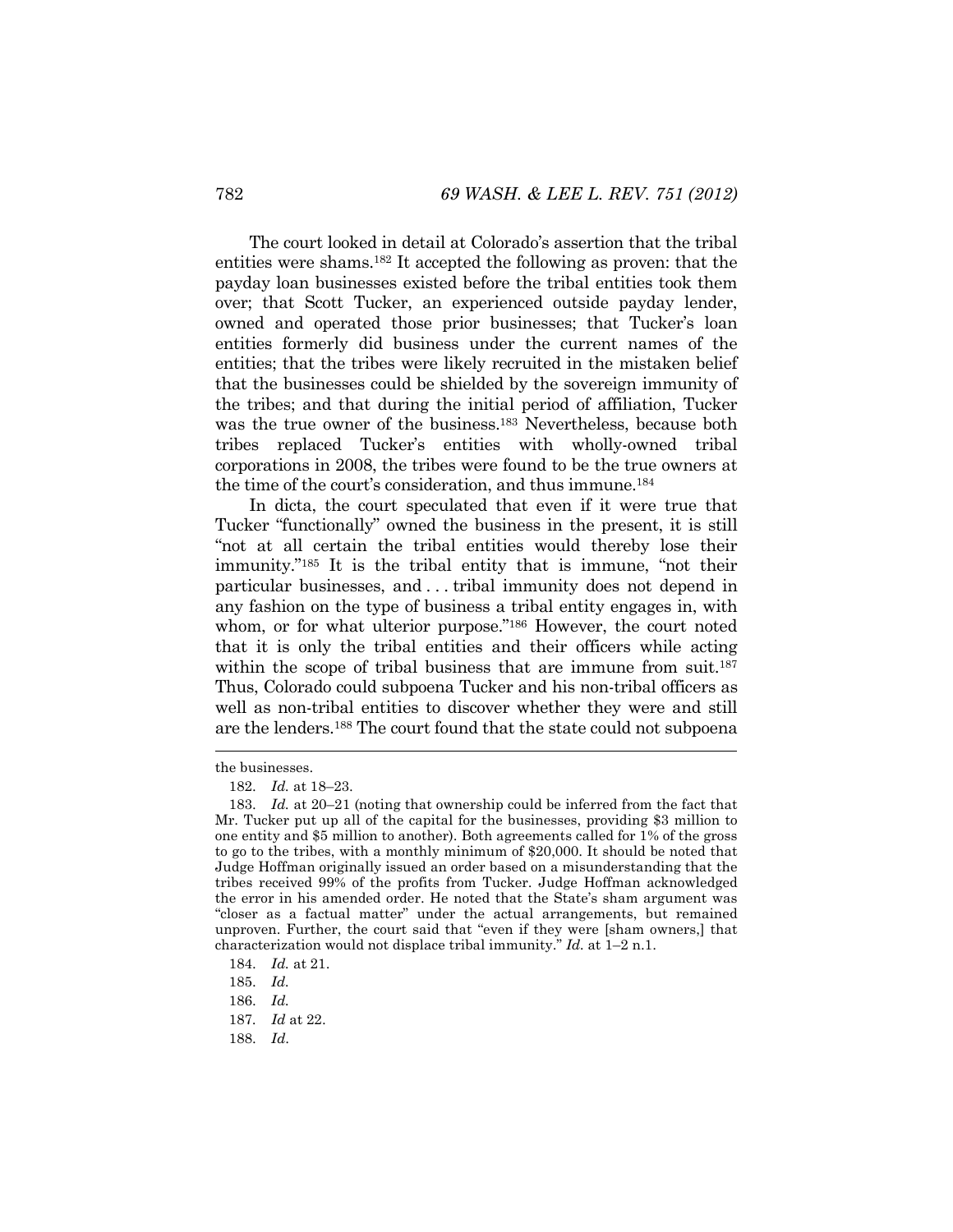the tribal entities. Colorado cannot do that, said the court, "any more than it could subpoena France if it thought Tucker was the real owner and operator of Air France."189

Moreover, when the burden of proof rests on the party challenging the immunity of a tribally-affiliated payday lender, the specific details of what constitutes allowable discovery become extraordinarily important. In *Specially Appearing Defendant MTE Financial Services, Inc. v. Alameda County Superior Court*, briefed in June 2011, tribally-affiliated lender MTE challenged the scope of discovery allowed by the trial court.190 MTE and payday loan borrowers Baillie and Rosas (Baillie) agreed that discovery was appropriate on the issue of subject matter jurisdiction<sup>191</sup> but disagreed on what such discovery would entail.192 More precisely, they disagreed about whether discovery should allow Baillie to "follow the money trail."193 Baillie asserted that a "thorough explanation" of all the entities involved in the operation of the payday entities, and the relationships between these entities, is critical to the arm-of-the-tribe inquiry.194 To Baillie, the fact that the tribe might receive just 1% to 2% of the monies generated by the business implied that the tribe was merely rented.195 If so, argued Baillie, the lending entity could not possibly meet the arm-of-thetribe test.196

Conversely, the lenders argued that allowing Baillie to "follow the money" would constitute unjustifiable intrusive discovery and

 <sup>189.</sup> *Id.*

<sup>190</sup>*. See* Petition for Review and Stay at 5, MTE Fin. Servs., Inc., v. Super. Ct., No. S194110 (Cal. June 20, 2011), 2011 WL 2707079, at \*5 (seeking review "to settle an important question related to whether Indian tribal sovereign immunity is dependent upon the type of 'tribal business venture'").

<sup>191</sup>*. Ameriloan* is binding precedent on this point. *See supra* notes 154–64 and accompanying text (discussing the *Ameriloan* holding).

<sup>192</sup>*. See* Real Parties in Interest's Answer to MTE Financial Services, Inc.'s Petition for Review and Request for Stay, *supra* note 146, at \*3–4.

<sup>193</sup>*. Compare id.* at \*4 (arguing that arm-of-the-tribe analysis necessitates an investigation of the money trail in this case), *with* Petition for Review and Stay, *supra* note 190, at 18 (arguing against the trial court's order allowing Plaintiffs to "follow the money").

 <sup>194.</sup> Real Parties in Interest's Answer to MTE Financial Services, Inc.'s Petition for Review and Request for Stay, *supra* note 192, at \*4.

<sup>195</sup>*. Id.* at \*12.

<sup>196</sup>*. Id.* at \*12–13.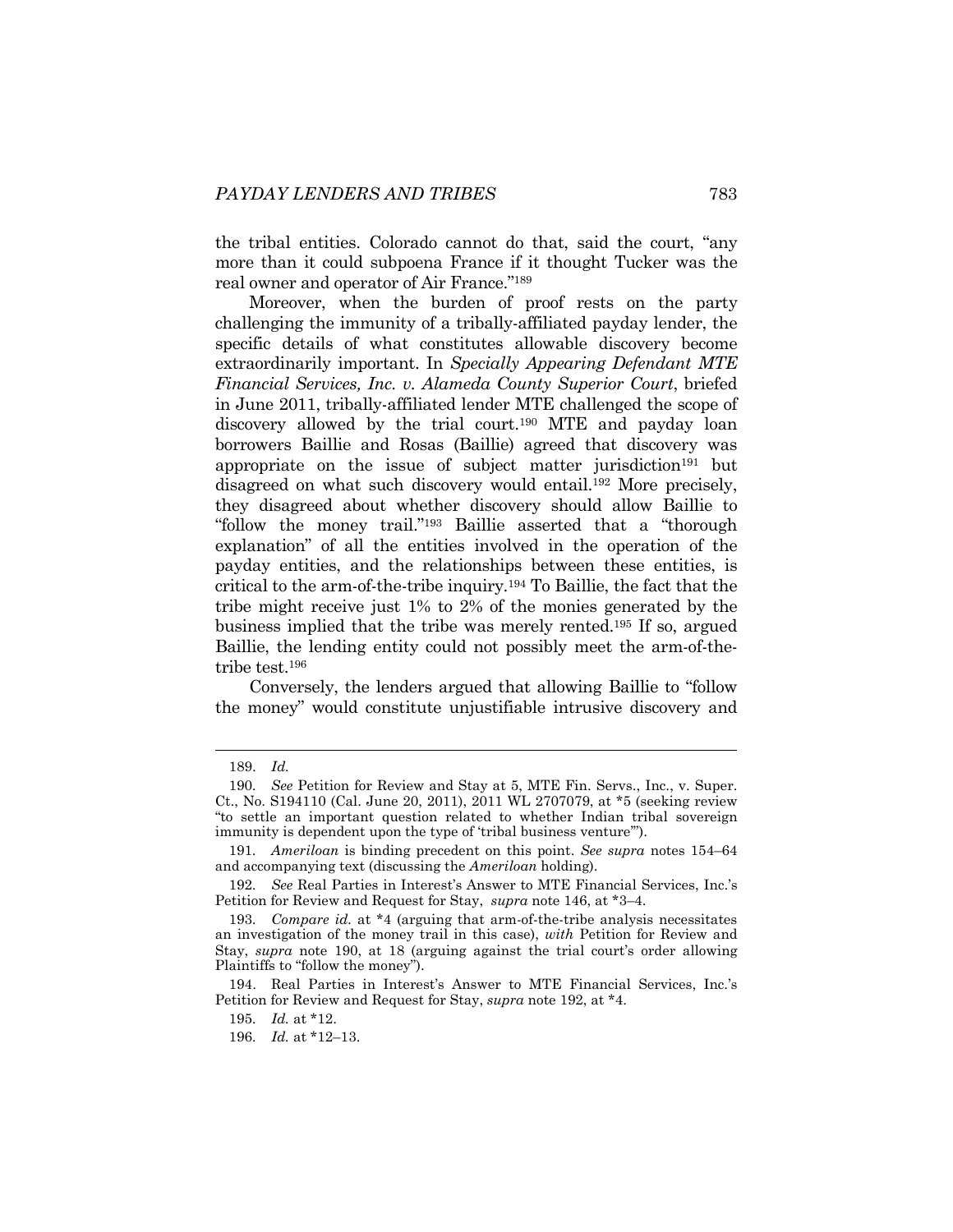would pry into the internal affairs of the tribe.<sup>197</sup> The tribe willingly provided MTE's organizational documents and documents indicating that MTE is a chartered corporation organized under the laws of the Modoc Tribe of Oklahoma by Tribal Resolution, wholly owned by the Modoc Tribe, to facilitate goals relating to the economy, government, and sovereignty of the tribe.198 The articles of incorporation expressly provide for MTE to share in the sovereign immunity of the tribe.199

The briefs in *MTE* illustrate the two poles of the arm-of-thetribe debate as it relates to tribally-affiliated lenders. Tribes will likely maintain that whether an entity functions as an arm of the tribe is a foundational inquiry, and not to be inferred from the functional arrangements, whatever they are. If tribal sovereignty is inherent and not subject to diminution by the states, so the argument goes, a state court lacks the power to hold that a tribal entity formed according to tribal law, by tribal resolution, for the stated purposes of tribal development, with clear intent on the part of the sovereign tribe to convey its sovereign immunity to the entity, is not an arm of the tribe, simply because the deal the tribe negotiated does not retain enough of the profits to satisfy the court. On the other hand, it is common sense that if an entity provides a miniscule percentage of its revenue to the tribe, and the tribe is barely involved, the entity cannot be said to stand in the place of the tribe. Moreover, if a tribe retains only a minimal percentage of the profits from the enterprise, it would appear that the enterprise may not be truly "controlled" by the tribe.

## *C. If Today's Lenders Are Not Tribes, What About Tomorrow's?*

We suspect that many of the current connections between tribes and internet payday lenders are tenuous, and further, that tribes generally receive minimal compensation relative to their non-tribal partners. It is unclear whether these payday lending operations are managed by tribes in any substantial sense. In some cases we know that lenders claim to be tribally-owned when in reality, there is no

 <sup>197.</sup> Petition for Review and Stay, *supra* note 190, at \*18.

<sup>198</sup>*. Id.* at \*4–5.

<sup>199</sup>*. Id.* at \*9.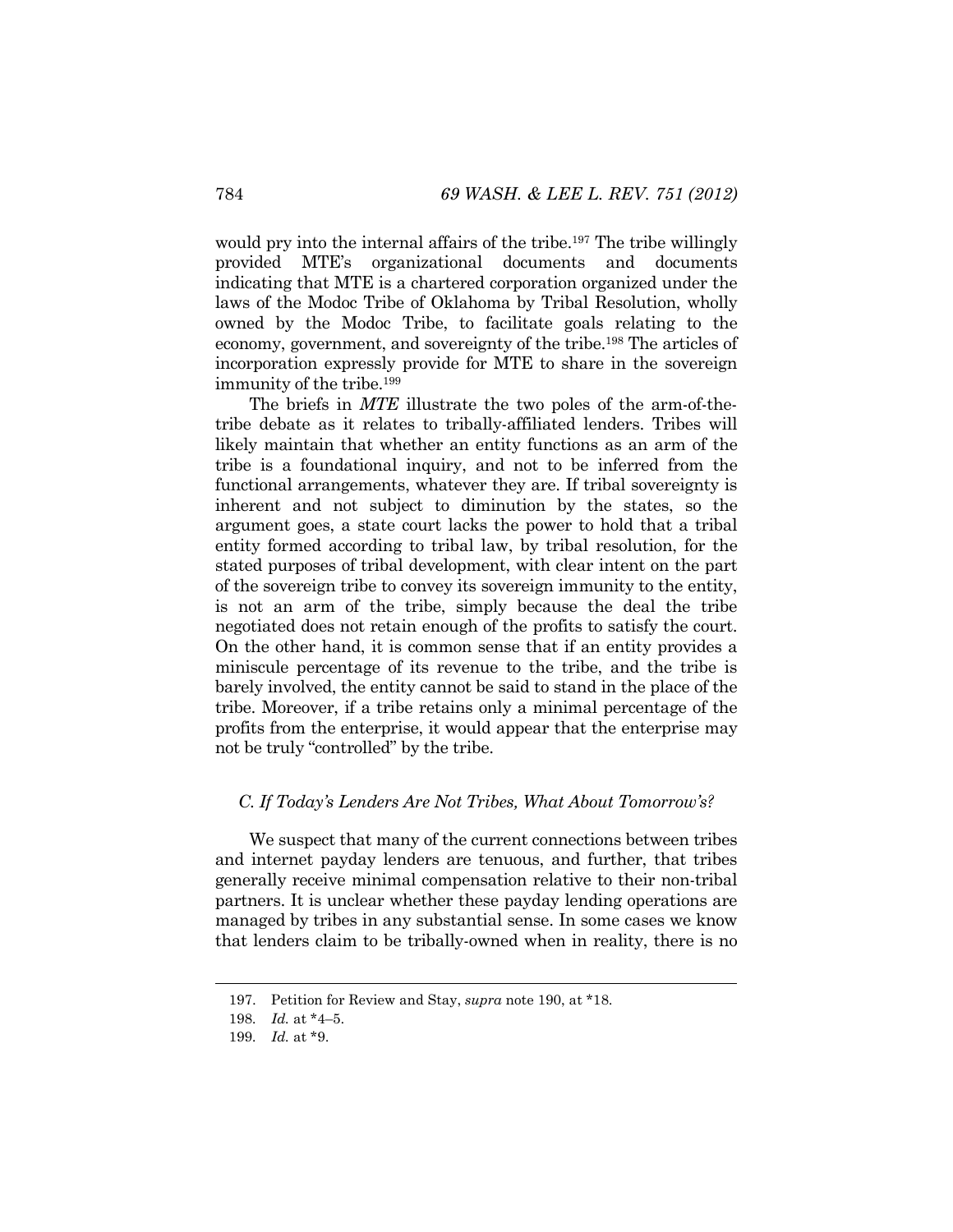connection to a tribe.200 Obviously, tribal sovereign immunity is not implicated at all in such cases. Moreover, the most recent arm-ofthe-tribe test from a payday case $201$ —a permissive formulation relative to past tests—requires that the enterprise be owned and operated by the tribe. Thus, any payday lending entity that entails strictly passive involvement on the part of the tribe would fail this test.

It is less clear how future internet payday lenders will be operated, as tribes may themselves begin to operate these lenders and thus fulfill the arm-of-the-tribe test. Ironically, the more tightly states regulate the payday industry, the more valuable tribal sovereign immunity becomes, and the more likely that tribes will take control of these operations, retaining more of the profits. In other words, more tribes could choose to simply form, fund, and run operations of their own, solely for the benefit of their members, thus meeting *Kiowa* directly. Since even the most improbably one-sided state court rulings from the perspective of consumer protection are unlikely to provide a stable solution to this problem, we turn below to other potential resolutions.

# *VI. Potential Solutions to the Problem*

Although access to emergency cash for people in need is arguably beneficial, the record on unregulated payday lending indicates that the business model is frequently exploitative of a vulnerable and often poor population. Yet many, if not most, tribes are still in need of fundamental economic development to provide basic social services to their members. Tribal options are often limited by circumstances thrust upon tribes by history. For some

<sup>200</sup>*. See* WESTERN SKY FINANCIAL, http://www.westernsky.com (last visited Jan. 12, 2012) (on file with the Washington and Lee Law Review).

Western Sky Financial is owned wholly by an individual Tribal Member of the Cheyenne River Sioux Tribe and is not owned or operated by the Cheyenne River Sioux Tribe or any of its political subdivisions. WESTERN SKY FINANCIAL is a Native American business operating within the exterior boundaries of the Cheyenne River Sioux Reservation, a sovereign nation located within the United States of America.

<sup>201</sup>*. See supra* notes 154–64 and accompanying text (discussing Ameriloan v. Super. Ct., 86 Cal. Rptr. 3d 572 (Cal. Ct. App. 2008)).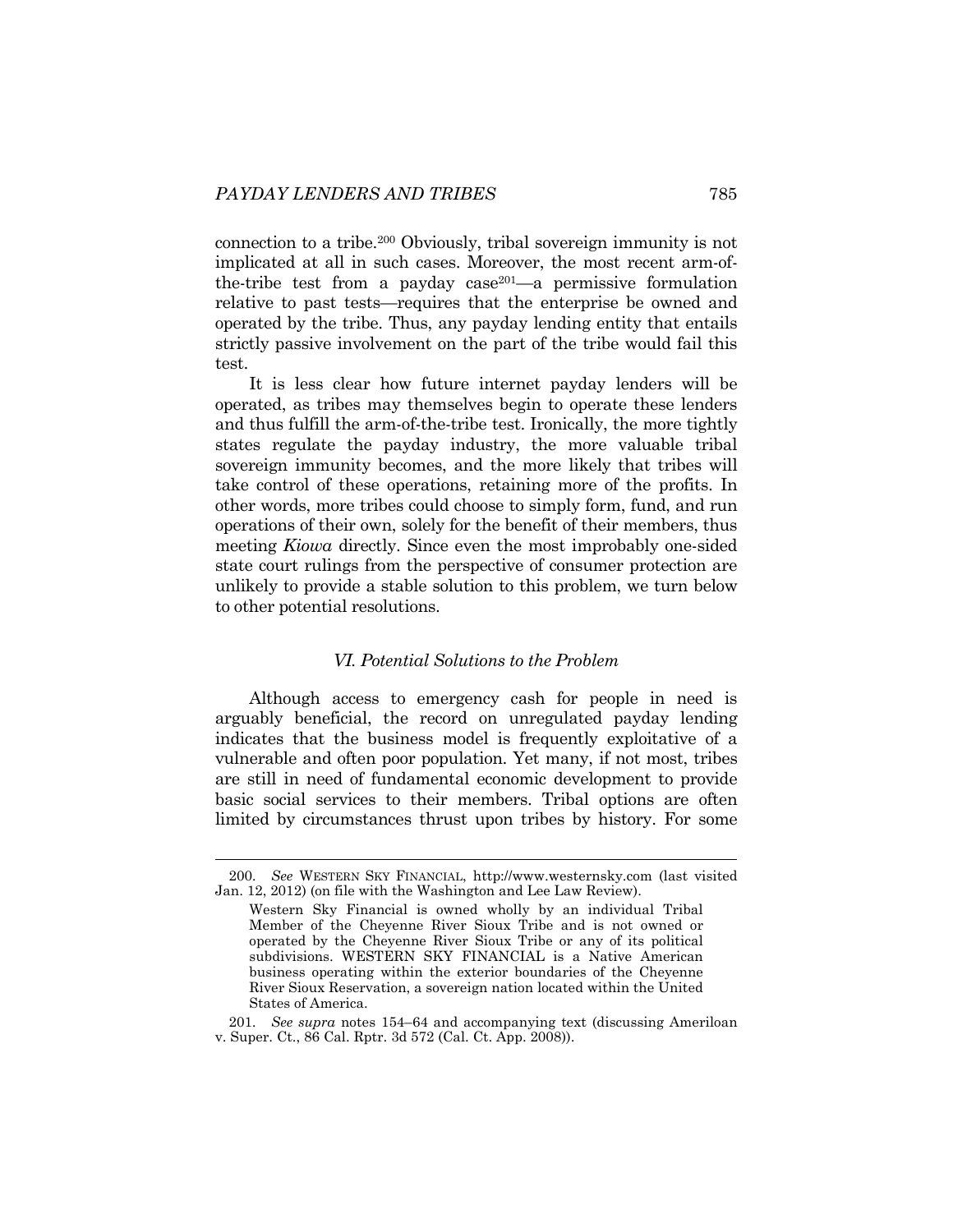tribes, payday lending may be an important means of generating income and opportunity. The tribal sovereignty model that allows payday lenders to operate without regard to state lending regulations is most pernicious when tribes do not get the lion's share of the profits. Since this seems to be the typical case, we view the tribal sovereignty model (as it is currently put into practice) more as a problem for vulnerable consumers than as a potential solution to tribal disadvantage.

Nevertheless, unless states can prove that an entity is not operated and controlled by a tribe, state and circuit courts will lack the power to significantly limit use of the tribal sovereign immunity avenue.202 Below we explore several other potential solutions to the tribal sovereignty model: (1) decisions by tribes themselves to regulate or prohibit payday lending; (2) Supreme Court doctrinal revision or clarification; (3) congressional action; and (4) agency action by either the Consumer Financial Protection Bureau or the Federal Trade Commission.

# *A. Tribal Regulation or Restraint: Tribes May Choose to Regulate Payday Lending or Refrain from Unregulated Payday Lending.*

Tribes can decide for themselves how to address payday lending. The decision by a tribe to participate in unregulated payday lending, regulate payday lending, or simply forbid payday lending by its members and corporations, is a contextualized inquiry that each tribe must make independently. This decision will depend upon each tribe's unique culture, laws, tradition, customs, beliefs, and economic circumstances. However, there are important reasons why a tribe might choose to refrain from engaging in unregulated payday lending, especially when a substantial portion of the economic benefit is to be siphoned off by outsiders. Tribes can look to state payday lending laws for examples of effective regulation, or fashion their own forms of regulation. Tribes may wish to form coalitions with other tribes in order to strategize about effective laws and policies.

<sup>202</sup>*. See supra* note 172 and accompanying text (discussing the notion that tribal immunity is a question of jurisdiction and noting the burden of proof rests on the party challenging immunity).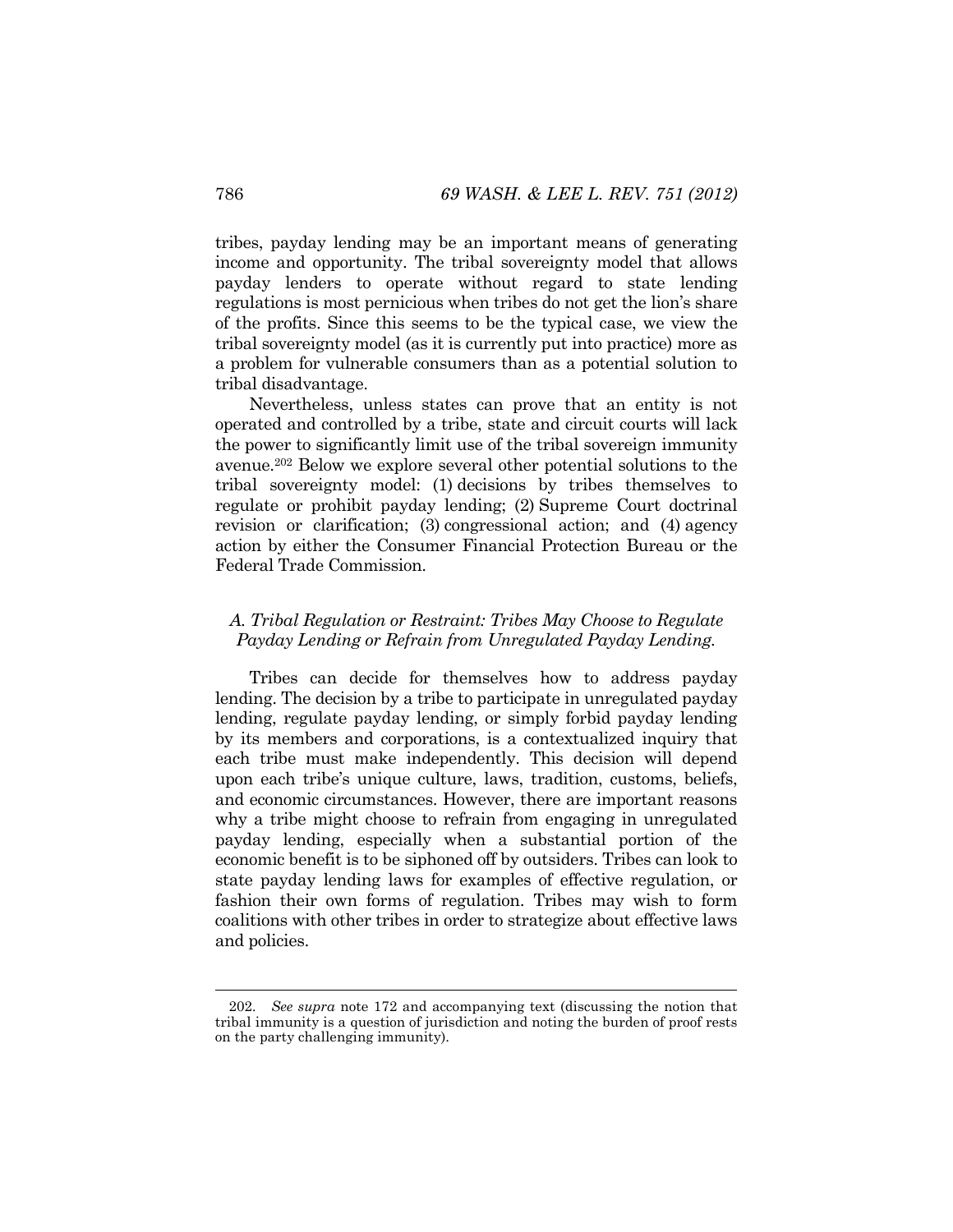Conversely, a tribe that engages in unregulated payday lending stakes out a de facto position that it opposes regulation designed to protect vulnerable consumers. Because the lending entity stands in the place of the tribe,203 it is as if the tribe itself is engaging in the exploitation of the underprivileged for the sake of profit. Such action could tarnish sovereignty. Exploitative payday lending can do significant harm to an already vulnerable person or family, and thus there is an ethical dimension to tribal participation. As scholar Sam Deloria aptly notes, "sovereignty can be used in a way that erodes itself."204

Use of tribal sovereign immunity to engage in unregulated payday lending in contravention of state law might engender a backlash, such as that experienced by tribes in 1976–1977, in response to non-Indian views that tribes were favored by the federal government.205 As Deloria further concludes, in the context of statetribal collaboration:

[R]ecent history shows that the diminutions of tribal sovereignty have come from the courts' responses to tribal unilateral assertions of sovereignty or from efforts by individuals to avoid sovereignty, in lawsuits that might well have not been brought if the situations had been addressed—and managed—by an intergovernmental agreement.206

Tribal sovereign immunity, although not conferred, is not absolute. Use of sovereign immunity to evade consumer protection laws may be exactly the type of activity referred to in *Kiowa* as having the potential to undermine the congressional rationale for a robust sovereign immunity doctrine presumed by the Supreme Court.207 Although the doctrine of tribal sovereign immunity (as

<sup>203</sup>*. See* Allen v. Gold Country Casino, 464 F.3d 1044, 1046 (9th Cir. 2006) (explaining that when an entity acts as an arm of the tribe, its "activities are properly deemed to be those of the tribe," and providing examples of entities found to be acting as an arm of the tribe).

 <sup>204.</sup> Sam Deloria, Tassie Hanna & Chuck Trimble, The Commission on State-Tribal Relations: Enduring Lessons in the Modern State-Tribal Relationship 38 (August 2, 2011) (unpublished manuscript) (on file with the Washington and Lee Law Review).

 <sup>205.</sup> *Id.* at 18–19.

 <sup>206.</sup> *Id.* at 38.

<sup>207</sup>*. See* Kiowa Tribe v. Mfg. Techs., Inc., 523 U.S. 751, 757–58 (1998). The fact that this might be seen as undermining the presumed congressional rationale is not an argument for a court's allowing suit against a tribal entity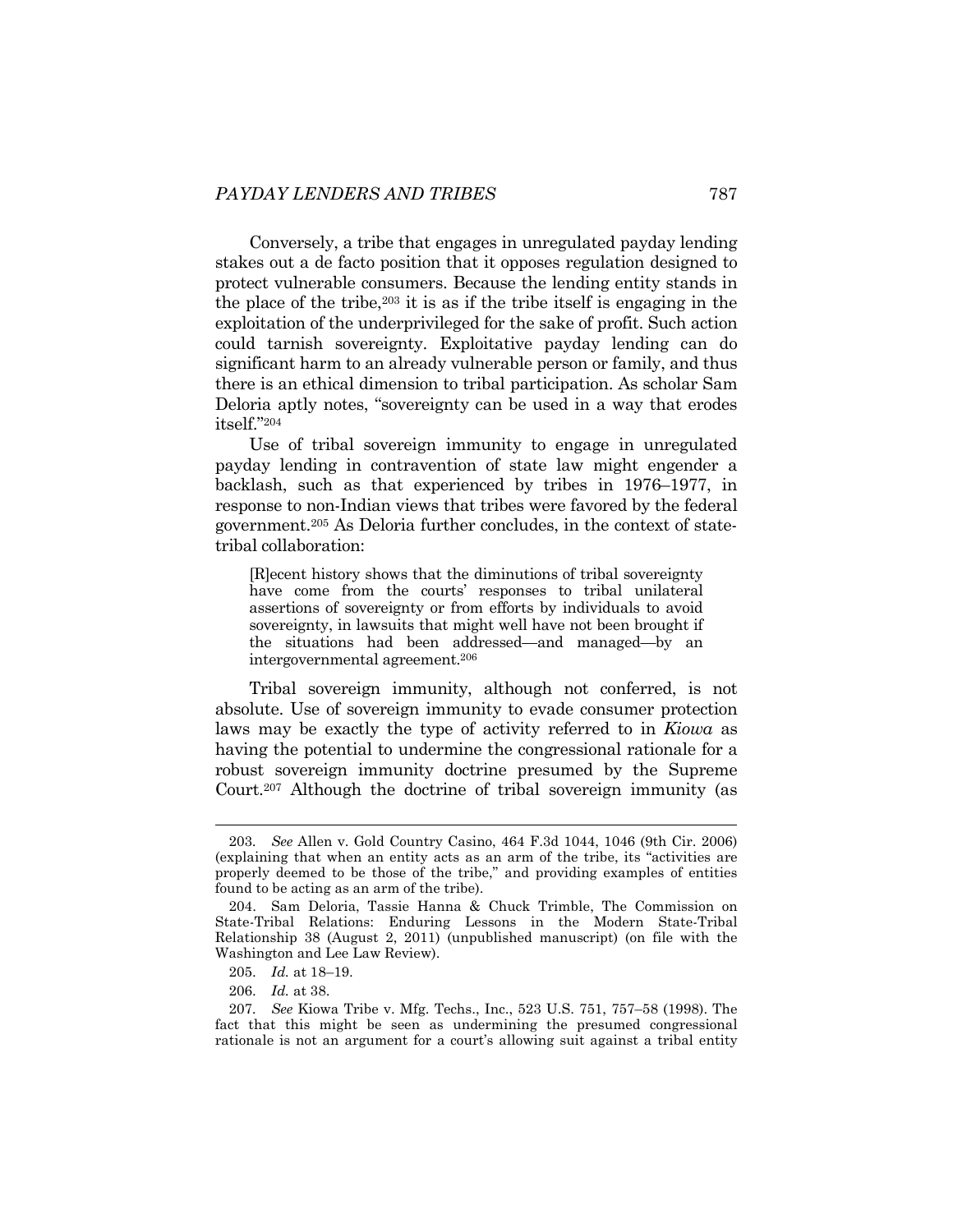opposed to sovereignty generally) has thus far expanded consistently, the doctrine of tribal territorial sovereignty has, in the past, seen a retreat after an expansionary period.208 The use of tribal sovereign immunity to escape state regulation as the value in a business partnership might attract the attention of Congress or the Supreme Court. Once the issue is taken up, congressional intervention or binding federal precedent might not be narrowly tailored, and tribal sovereign immunity could be hampered beyond payday lending. Although tribes make independent decisions with regard to the exercise of sovereign immunity, the negative consequences of a Supreme Court ruling or congressional intervention in this area would affect them all.

Because of harmful and steady constriction in other realms of tribal sovereignty, restriction in the area of tribal sovereign immunity has the potential to significantly diminish the ability of tribes to make and be controlled by their own laws.209 We do not question the right of tribes to utilize sovereign immunity to engage in payday lending. Rather, we gently question the wisdom. Although unregulated payday lending might be profitable, and a sovereign's responsibility to its people is unquestionably paramount, both ethical and practical considerations could cause tribes to autonomously reject this opportunity. Because the actions of any single tribe could have ramifications for all others, collective action on the part of tribes, if possible, may be important. Thus, tribes may want to form coalitions and otherwise organize with other tribes in order to address payday lending.

# *B. The Supreme Court Could Clarify or Revise Tribal Sovereign Immunity*

engaged in payday lending. The statement in *Kiowa* was dicta, but the holding is firm: a tribal entity—commercial or not, and regardless of whether the activity takes place outside of the reservation—shares in the tribe's sovereign immunity. *Id*. at 760. The analysis focuses on the relationship between the tribe and the entity, and cannot judge the type of activity in which the entity is engaged.

 <sup>208.</sup> Deloria et al., *supra* note 204, at 15–20; Florey, *supra* note 80, at 603– 13.

<sup>209</sup>*. See* Florey, *supra* note 80, at 640 (explaining that tribal immunity is one of the few robust protections remaining for tribal sovereignty).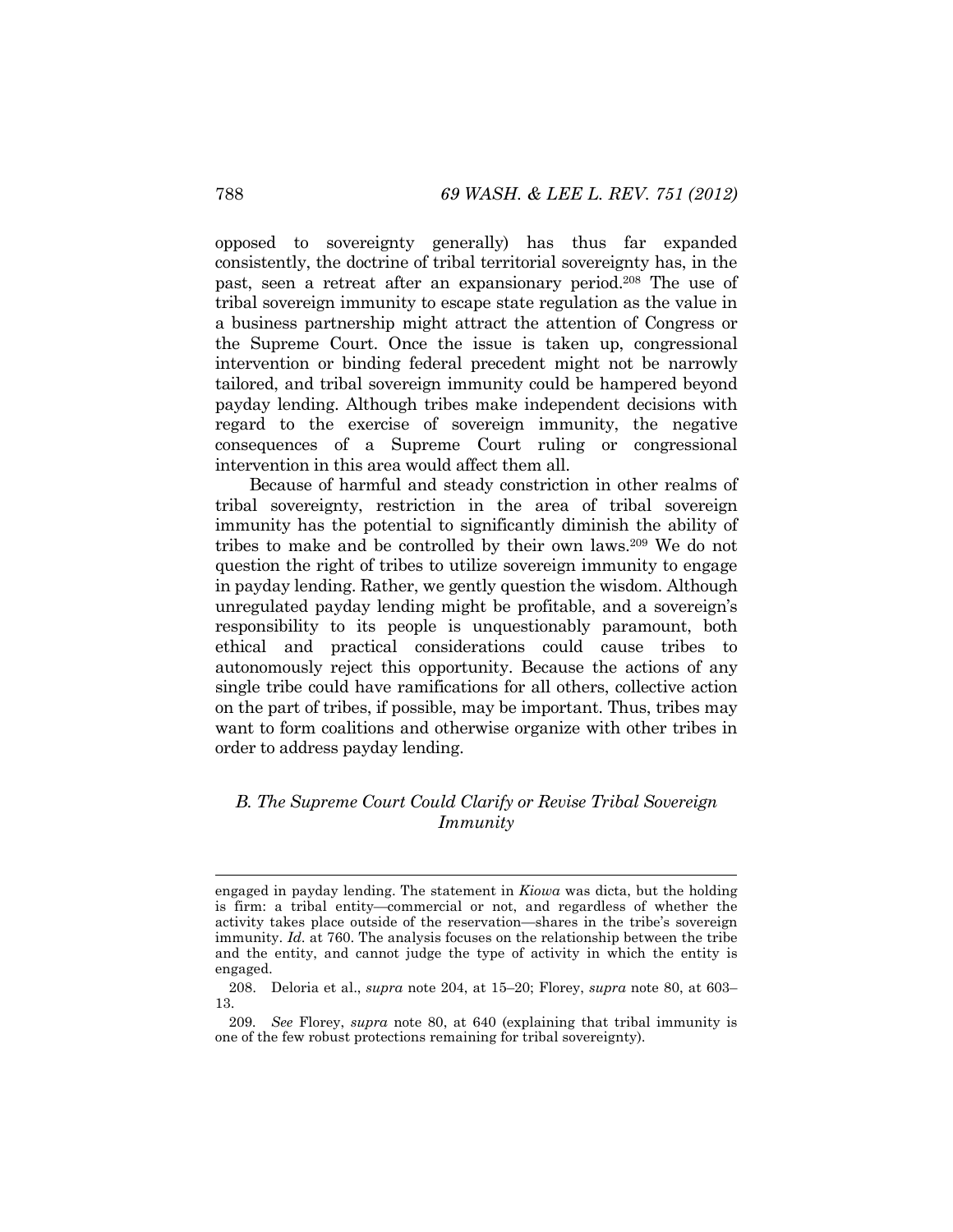The Supreme Court could clarify the arm-of-the-tribe test, or otherwise modify or even eliminate tribal sovereign immunity. While the Supreme Court already had an opportunity to clarify the arm-of-the-tribe test in *Kiowa*, and while the unambiguous holding in *Kiowa* allows little room for modification by the Court without overturning established precedent, the Court can still overrule *Kiowa* now, particularly in the face of abuses of power. Doing so would fly in the face of the Supreme Court's expressed deference to Congress in this area, but this does not mean that it will not be done.

Commentators have suggested that the Court shows "no inclination to step in" and limit tribal sovereign immunity, $2^{10}$  yet recent cases cast doubt on whether the Court truly intends to remain uninvolved, deferring indefinitely to Congress. In *Madison County, New York v. Oneida Indian Nation of New York*, 211 the Court granted certiorari on the question of "whether tribal sovereign immunity from suit, to the extent it should continue to be recognized, bars taxing authorities from foreclosing."212 Currently before the Court is a Petition for a Writ of Certiorari begging specifically that the Supreme Court abrogate the doctrine of tribal sovereign immunity altogether.<sup>213</sup> These cases show that although the law might seem well settled by *Kiowa*, each time the issue of tribal sovereignty is raised in the courts, the risk of radical change is presented. Payday lending cases fit squarely into the reasons the *Kiowa* dissent and the majority dicta expressed reservations with the tribal sovereign immunity doctrine as a whole.214 Thus, tribally-

<sup>210</sup>*. See id*. at 625 (recounting that Congress declined to restrict sovereign immunity, and that the Supreme Court has also not made any efforts to do so); *see also* Andrea M. Seielstad, *The Recognition and Evolution of Tribal Sovereign Immunity Under Federal Law*, 37 TULSA L. REV. 661, 665–666 (2002) (discussing the development of federal policy with respect to tribal immunity and the Court's deference to the legislative and executive branches in this policy area).

<sup>211</sup>*. See* Madison Cnty., New York v. Oneida Indian Nation, 131 S. Ct. 704, 704 (2011) (remanding to the Court of Appeals for the Second Circuit the question of whether the Oneida nation had waived its sovereign immunity).

<sup>212</sup>*. Id.* at 704.

 <sup>213.</sup> Petition for Writ of Certiorari at ii, Reed v. Gutierrez, (No. 10-1390), 2011 WL 1821576 (2011), *available at* http://www.narf.org/sct/reedvgutierrez/ petition\_for\_cert.pdf.

<sup>214</sup>*. See supra* notes 112–15 and accompanying text. The dissent points out that tribal sovereign immunity doctrine is "unjust" as applied to off-reservation commercial conduct and that sovereigns should "be held accountable for their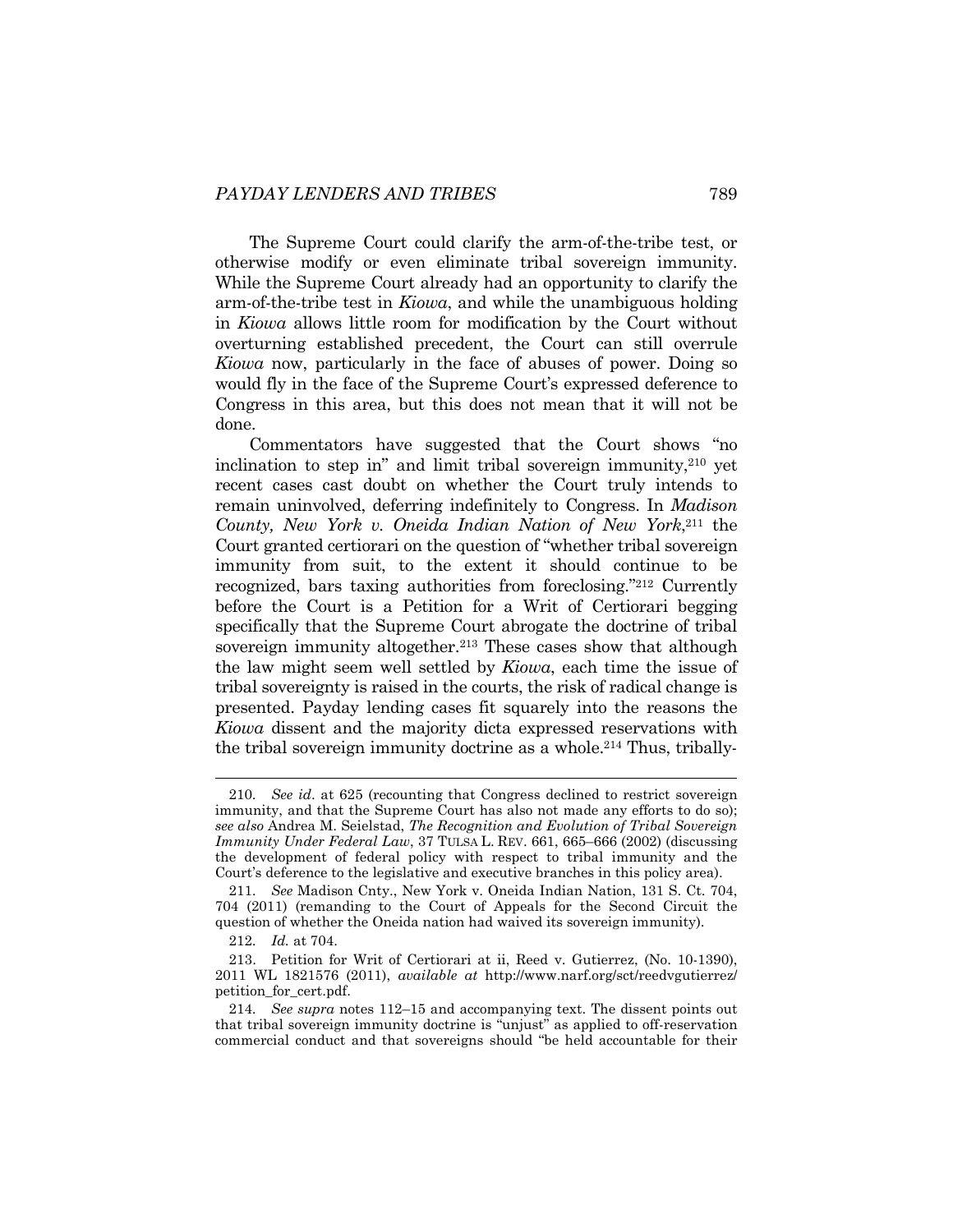affiliated payday lending presents increased risk to all tribes who depend on tribal sovereign immunity as a tool for economic development and a buttress to tribal sovereignty.

#### *C. Congressional Action*

At the time of the decision in *Kiowa*, Congress was actively debating legislation that would have imposed very general limitations on tribal sovereign immunity.215 It would not be unprecedented for Congress to reconsider and reconstruct the contours of tribal sovereign immunity in general. Payday lending, and the "tribal sovereignty" model in particular, have recently attracted negative attention<sup>216</sup>—attention that could inspire Congress to revisit the issue of tribal sovereign immunity.

Congress has plenary power over Indian affairs,  $2^{17}$  and therefore congressional action would be the most definitive of the potential solutions to the loophole. Unless held unconstitutional, any congressional action would be binding and definitive unless superseded by subsequent legislation. Congressional action has the benefit of providing certainty and could stem the growth of wasteful lawsuits in this area. Congressional intervention would bring considerable risk to tribal interests that tribal sovereign immunity would be impacted well beyond the specific issue of internet payday lending.

Congressional action would likely be welcomed by a potentially powerful, if highly unusual, coalition of consumer protection advocates, brick-and-mortar payday lenders,<sup>218</sup> states' rights

unlawful, injurious conduct." *Kiowa*, 523 U.S. at 765–66.

 <sup>215.</sup> Seielstad, *supra* note 210, at 711.

<sup>216</sup>*. See, e.g.*, *CBS Evening News: How "Payday" Lenders Pull Off Crippling Rates* (CBS television broadcast Sept. 26, 2011), *available at* http://www.cbsnews.com/stories/2011/09/26/eveningnews/main20111913.shtml.

<sup>217</sup>*. See* Cherokee Nation v. Georgia, 30 U.S. 1, 44 (1831).

 <sup>218.</sup> Brick and mortar payday lenders, who, as a whole, tenaciously fought regulation, now view tribally-affiliated lenders who are able to avoid regulation as a significant threat. *Cf.* Wayne Greene, *Regulators in Dispute Over Internet Payday Loans by Tribes*, TULSA WORLD (Oct. 25, 2011), http://www.tulsa world.com/news/article.aspx?subjectid=336&articleid=20111025\_16\_A1\_Intern4 72461&r=2667 (last visited Feb. 5, 2012) (explaining the difficulties of regulating tribal lenders and the impact of tribal businesses on non-tribal lenders) (on file with the Washington and Lee Law Review).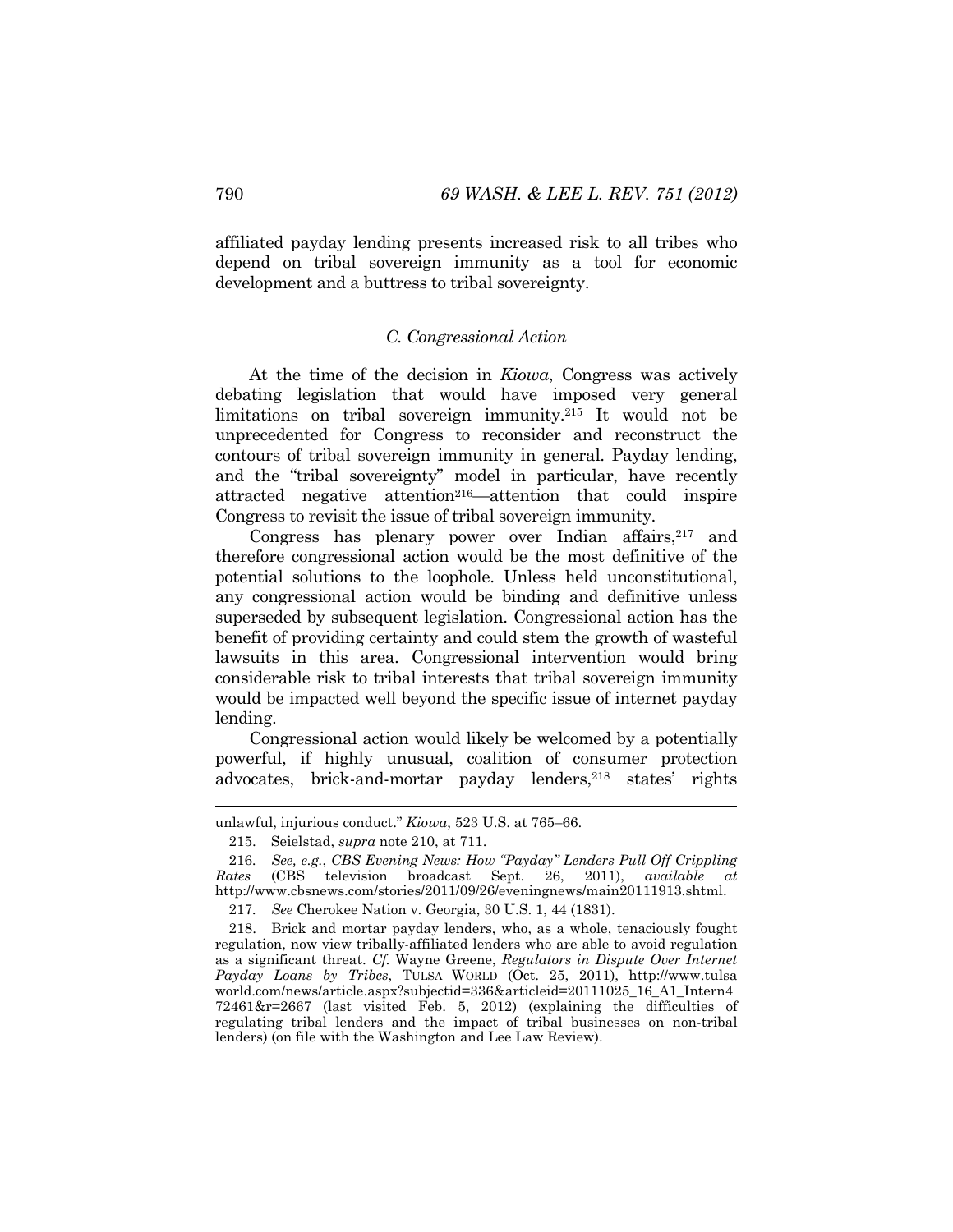advocates, and those who take a narrow view of Native American rights. Some commentators note that when Congress took up the issue of tribal immunity around the time of the *Kiowa* decision, the contemplated action would have "effectively eliminate[d] tribal sovereign immunity."219

Given the potentially broad base of support for the limitation of tribal sovereign immunity, and the type of drastic action once contemplated by Congress, it is very possible that congressional action would carve into tribal immunity more generally than would be required in order to simply regulate payday lending. Congressional action could clearly establish the contours of the tribal sovereignty model, or eliminate it entirely. If Congress acted more broadly, it could significantly damage tribal autonomy.

Hopefully, if Congress does decide to regulate internet payday lending, and other products such as similarly-priced internet installment loans, Congress will do so narrowly, without abrogating more tribal immunity than necessary.

# *D. Agency Action*

# *1. The Federal Trade Commission Could Act*

The Federal Trade Commission's (FTC) Bureau of Consumer Protection, one of several Bureaus within the FTC, enforces federal laws related to consumer affairs and rules promulgated by the FTC.220 Its functions include investigations, enforcement actions, and consumer and business education.221 Some of the issues that have caught the FTC's attention include telemarketing fraud, shady practices by nursing homes, and identity theft.222 The FTC also

 <sup>219.</sup> Seielstad, *supra* note 210, at 711.

<sup>220</sup>*. See* Federal Trade Commission, *About the Bureau of Consumer Protection* (Jun. 16, 2009), http://www.ftc.gov/bcp/about.shtm (last visited Feb. 5, 2012) (on file with the Washington and Lee Law Review).

<sup>221</sup>*. Id.*

<sup>222</sup>*. See, e.g.*, Federal Trade Commission, *About the Bureau of Consumer Protection, Division of Marketing Practices* (Oct. 23, 2007), http://www.ftc.gov/ bcp/bcpmp.shtm (last visited Feb. 5, 2012) (explaining enforcement efforts against telemarketing fraud) (on file with the Washington and Lee Law Review); Federal Trade Commission, *About the Bureau of Consumer Protection*, *Division of Privacy and Identity Protection* (Oct. 23, 2007), http://www.ftc. gov/bcp/bcppip.shtm (last visited Feb. 5, 2012) (outlining some of the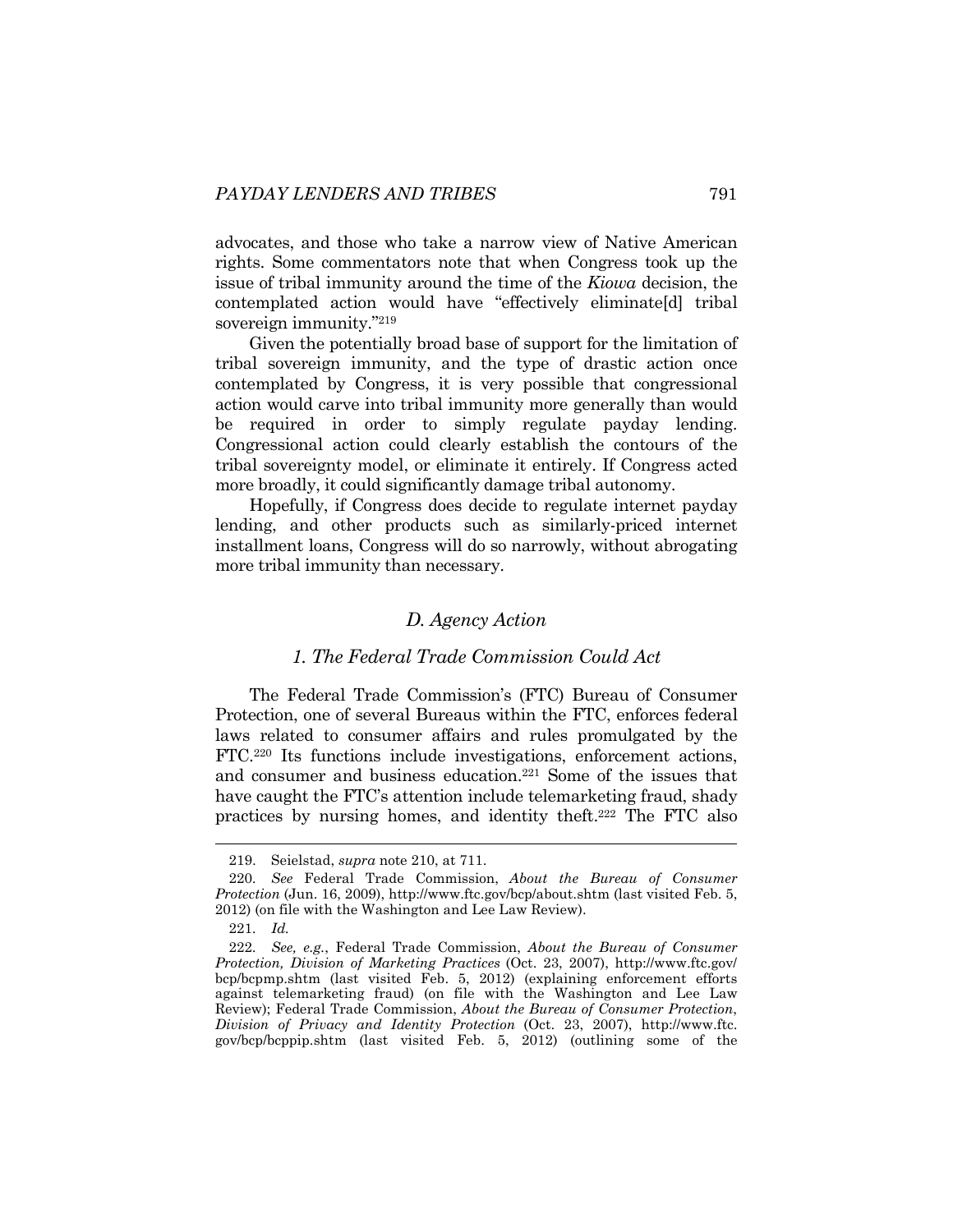oversees online advertising, behavioral targeting, and all issues dealing with online privacy concerns.223

The FTC lacks authority over banks but does have authority over payday lenders.224 While accused at times of being toothless or doing too little on behalf of consumers generally, recent payday lending practices have caught the commissioners' attention.225 The FTC recently sued several lenders, doing business as Lakota Cash and Big Sky Cash, who allegedly send documents to their borrowers' employers that mimic a garnishment by the federal government.<sup>226</sup> Federal agencies can garnish without a court order.<sup>227</sup>

The FTC has not addressed the fundamental practices of payday lending, however, such as charging triple-digit interest rates

 223. Areas of principal concern for the FTC are: advertising and marketing, financial products and practices, telemarketing fraud, privacy and identity protection. S*ee, e.g*., *supra* note 221 and accompanying text; *see also* Michael D. Scott, *The FTC, The Unfairness Doctrine, and Data Security Breach Litigation: Has the Commission Gone Too Far?*, 60 ADMIN. L. REV. 127, 133 (2008).

224. Federal Trade Commission Act, 15 U.S.C.A. §§ 41–58 (2012).

225*. See FTC Action Halts Allegedly Illegal Tactics of Payday Lending Operation That Attempted to Garnish Consumers' Paychecks*, Federal Trade Commission (Sept. 12, 2011), http://www.ftc.gov/opa/2011/09/payday.shtm (last visited Jan. 25, 2012) (recounting recent FTC suits against payday lenders who illegally attempted to garnish borrowers' wages) (on file with the Washington and Lee Law Review).

226*. Id*.

227*. See id*. The FTC alleges that these lenders illegally revealed consumers' unproven debts to their employers and deprived consumers of their right to dispute the debts or make payment arrangements. *Id.* The complaint further alleges that lenders misrepresented to employers that the defendants are legally authorized to garnish an employee's wages, without first obtaining a court order; falsely represented to employers that the defendants have notified consumers about the pending garnishment and have given them an opportunity to dispute the debt; unfairly disclosed the existence and the amounts of consumers' supposed debts to employers and co-workers without the consumers' knowledge or consent; violated the FTC's Credit Practices Rule by requiring consumers taking out payday loans to consent to have wages taken directly out of their paychecks in the event of a default; and violated the Electronic Funds Transfer Act and Regulation E by requiring authorization for electronic payments from their bank account as a condition of obtaining payday loans. *Id.* 

Commission's approach to combating identity theft) (on file with the Washington and Lee Law Review); Federal Trade Commission, *About the Bureau of Consumer Protection, Who Cares: Sources of Information About Healthcare Products and Services*, *Assisted Living and Nursing Homes*, http://www.ftc.gov/bcp/edu/microsites/whocares/nursinghomes.shtm (last visited Feb. 5, 2012) (offering resources to assess services provided by nursing homes) (on file with the Washington and Lee Law Review).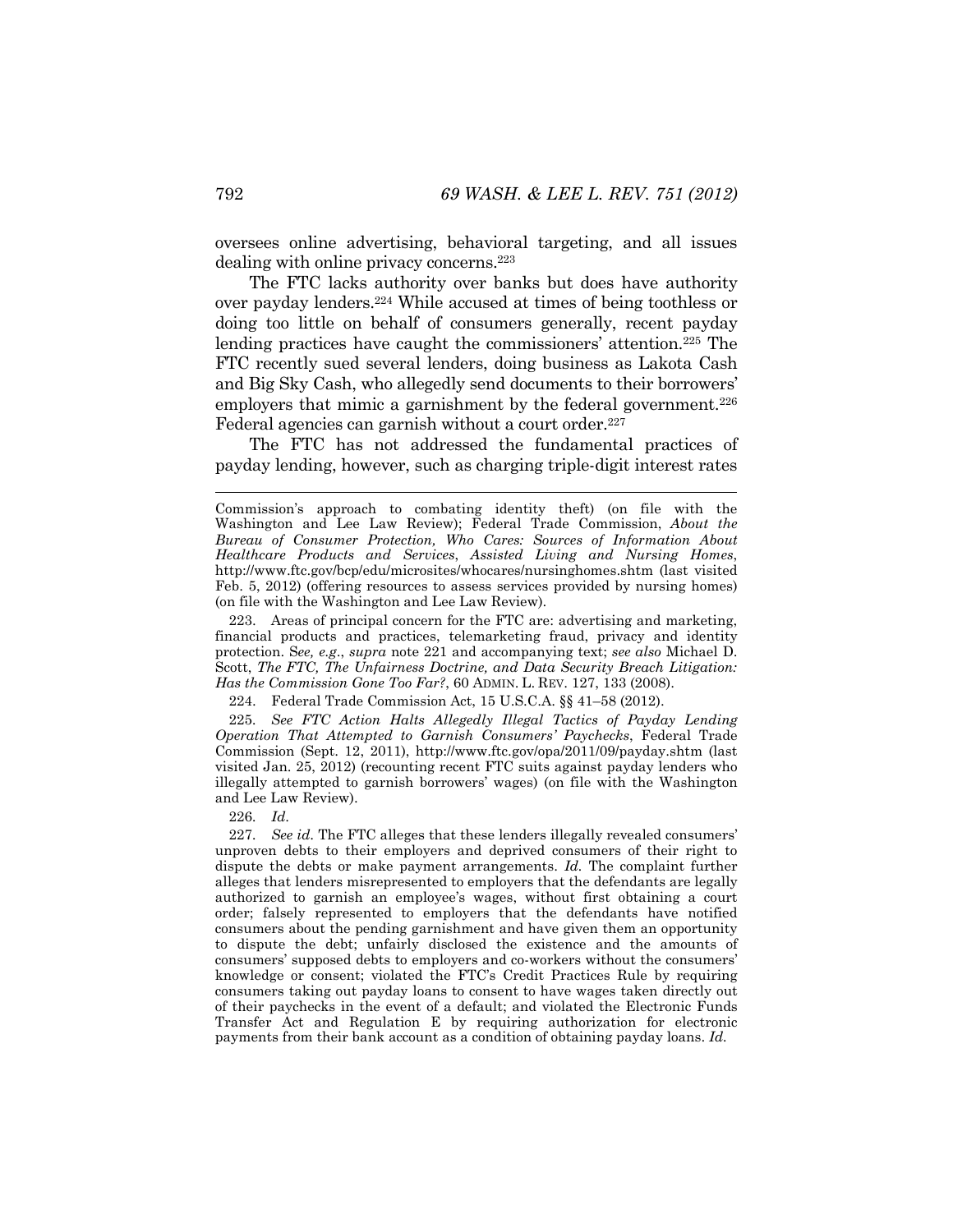l

for so-called short-term loans that are in reality far from short-term. This task, if it is to be taken on, is most likely to be tackled by the new Consumer Financial Protection Bureau (CFPB).228

## 2. *Consumer Financial Protection Bureau Could Act*

#### *a. The General Powers of the CFPB*

Leaving aside the issue of whether Congress might act to limit sovereign immunity, Congress already has spoken on the issue of regulating payday loans in general.229 On July 21, 2010, the Dodd– Frank Act went into effect, which in turn created the CFPB.230 While the CFPB cannot set interest rate caps, it clearly has the authority to regulate payday loans in other ways. It also appears that the CFPB has the power to jettison the tribal-affiliation loophole.<sup>231</sup>

 229. This section of the Article borrows extensively from Nathalie Martin, *Regulating Payday Loans: Why This Should Make the CFPB'S Short List*, 2 HARV. BUS. L. REV. ONLINE 44 (2011).

230*. See* Dodd–Frank Wall Street Reform and Consumer Protection Act, H.R. 4173, Pub. L. No. 111-203, 124 Stat. 1376 (July 21, 2010).

 231. This is not altogether clear. Under the Constitution, Congress is granted power over Indian affairs. Congress is, of course, the legislative branch, whereas the CPFB—and all agencies—are created by Congress but fall under the executive branch. At times, the courts have claimed that even Congress must be explicit in its intention to abrogate tribal sovereign immunity. *See* Santa Clara Pueblo v. Martinez, 436 U.S. 49 (1978). At other times, it seems that the presumption is that congressional Acts of general applicability are applicable to Native Americans. *See* Donovan v. Coeur d'Alene Tribal Farm, 751 F.2d 1113 (9th Cir. 1985). With regard to regulatory agencies: the EPA, for instance, has been authorized by Congress through specific amendments to treat tribes as states with regard to most environmental statutes. In short, the question is what Congress has said in the Dodd–Frank Act itself, and how explicitly Congress said it. *See* Dodd–Frank Act*.* § 1024 (a)(1). If the CFPB's regulations are strongly pro-consumer (and after all, the purpose of the agency is to protect consumers), preemption of state laws should become less of an issue

 <sup>228.</sup> This assumes that federal agencies have the power to regulate tribes, an issue about which there is current disagreement. For example, in a case dealing with the Occupational Safety and Health Act (OSHA), administered by the Occupational Safety and Health Administration, see *Donovan v. Navajo Forest Products Industries*, 692 F.2d 709 (10th Cir. 1982) (holding that OSHA was not applicable to the Navajo in derogation of the treaty-granted exclusivity) and *Department of Labor v. Occupational Safety and Health Review Comm'n*, 935 F.2d 182 (9th Cir.1991) (holding the opposite with regards to a sawmill owned by the Confederated Tribes of Warm Springs).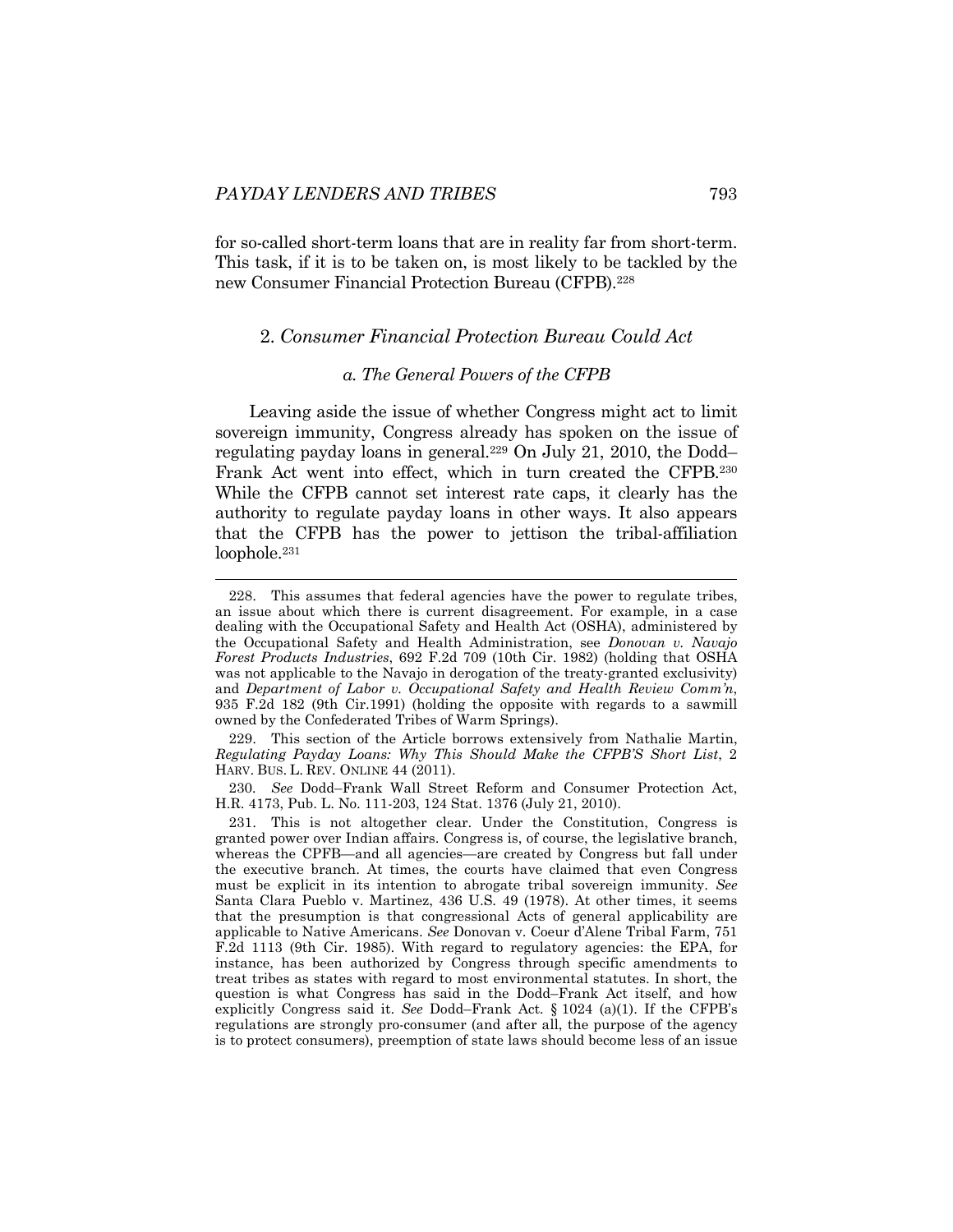Generally speaking, the CFPB is charged with policing activities relating to financial products and services for unfair, deceptive, and abusive acts or practices,  $232$  and routinely examining non-depository entities for compliance with federal consumer financial laws.233 The agency has general authority to monitor financial products and services for risks to consumers,234 and as part of this monitoring function, it may require lenders to file reports and participate in interviews and surveys, and also may gather information from consumers.235 More importantly, the Act specifically prohibits all unfair, deceptive, or abusive acts or practices by covered persons and their service providers.236 The CFPB is thus given broad power to make rules and take enforcement action with respect to any "unfair, deceptive, or abusive act or practice ... in connection with any transaction with a

234*.* 12 U.S.C.A. § 5512(c)(1) (2012); *see also* H.R. 4173 § 1022(c)(2)(A).

235*.* 12 U.S.C.A. § 5512(c)(4)(B)(i) (2012); 12 U.S.C.A. § 5516(b), (c) (2012); 12 U.S.C.A. § 5531 (2012); *see also* H.R. 4173 §§ 1022(c)(4)(B)(1), 1026(b), (c), 1031.

because the federal laws will be more rather than less protective that state laws. *See* Jared Elosta, *Dynamic Federalism and Consumer Financial Protection: How the Dodd–Frank Act Changes the Preemption Debate*, 89 N.C. L. REV. 1273, 1273, 1286–87. Moreover, if a state law is more protective, the CFPB regulation will not preempt it. *Id.*

<sup>232</sup>*. See* 12 U.S.C. § 5511(b)(2); *see also* H.R. 4173 § 1021(b)(2).

<sup>233</sup>*.* 12 U.S.C.A. § 5512(a) (2012); H.R. 4173 § 1022(a). The CFPB has become the administrator for all "federal consumer financial laws," which include nearly every existing federal consumer financial statute, as well as new consumer financial protection mandates prescribed by the Act. 12 U.S.C.A. § 5481(14) (2012); *see also* H.R. 4173 § 1002(14). Thus, the CFPB has the exclusive authority to promulgate regulations, issue orders, and provide guidance to administer the federal consumer financial laws.

<sup>236</sup>*.* 12 U.S.C.A. § 5536 (2012); H.R. 4173 § 1036; *see also* 12 U.S.C.A. § 5481(6) (2012); H.R. 4173 § 1002(6) (defining a "covered person" as "(A) any person that engages in offering or providing a consumer financial product or service; and (B) any affiliate of a person described in subparagraph (A) if such affiliate acts as a service provider to such person."). A "service provider" is a person that provides a material service to a covered person in connection with the offering or provision of a consumer financial product or service. 12 U.S.C.A. § 5481(26) (2012); H.R. 4173 § 1002(26). Service providers also may be subject to CFPB supervision. 12 U.S.C.A. § 5514(e) (2012); H.R. 4173 § 1024(e). Under the Act, "person" "means an individual, partnership, company, corporation, association (incorporated or unincorporated), trust, estate, cooperative organization, or other entity." 12 U.S.C.A. § 5481(19) (2012); H.R. 4173 § 1002(19).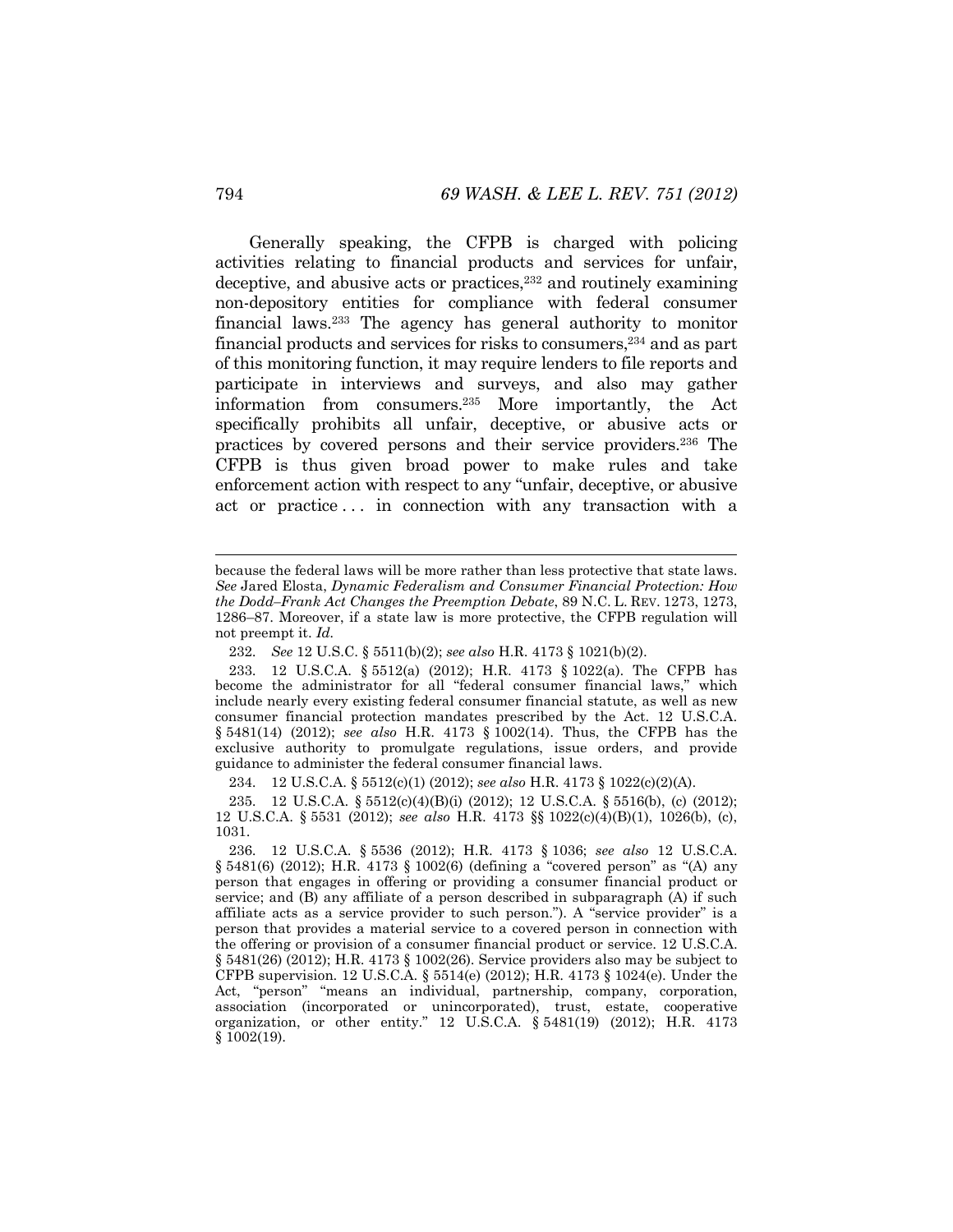consumer for a consumer financial product or service, or the offering of a consumer financial product or service."237

An act or practice is considered "unfair" if it is likely to cause substantial injury to consumers that cannot be reasonably avoided by consumers, whenever this substantial injury is not outweighed by countervailing benefits to consumers or to competition.238 An act or practice can be deemed abusive in two different ways. First, it can be found to be abusive if it materially interferes with the ability of a consumer to understand a term or condition of a consumer financial product or service.239 Second, an act can be found to be abusive if it takes unreasonable advantage of one of three things:

1. a lack of understanding on the part of the consumer of the material risks, costs, or conditions of the product or service; or

2. the inability of the consumer to protect the interests of the consumer in selecting or using consumer financial products or services, and

3. the reasonable reliance by the consumer on a covered person to act in the interests of the consumer.240

"Abusive" is defined broadly to include situations in which the consumer lacks understanding of a consumer financial product, particularly where a covered person's acts or omissions contribute to this lack of understanding.241 This definition might even apply to disallow complicated disclosure terms, the provision of terms that are not translated to the native language of a consumer, or even an agreement that the consumer fully understands, but that the CFPB

l

241*.* Michael B. Mierzewski, Beth S. DeSimone, Jeremy W. Hochberg & Brian P. Larkin, *The Dodd–Frank Act Establishes the Bureau of Consumer Financial Protection as the Primary Regulator of Consumer Financial Products and Services*, 127 BANKING L. J. 722, 730 (2010).

<sup>237</sup>*.* 12 U.S.C.A. § 5531(a) (2012); H.R. 4173 § 1031(a).

<sup>238</sup>*.* 12 U.S.C.A. § 5531(c)(1) (2012); H.R. 4173 § 1031(c)(1). Because this is a consumer protection statute, even the benefit to competition must benefit consumers.

<sup>239</sup>*.* 12 U.S.C.A. § 5531(d)(1) (2012); H.R. 4173 § 1031(d)(1).

<sup>240</sup>*. See* 12 U.S.C.A. § 5531(d)(2) (2012); H.R. 4173 § 1031(d)(2). The CFPA does not define the term "deceptive," so the meaning of "deceptive" may be construed under § 5 of the FTC Act and the regulations and other guidance of the FTC. 15 U.S.C.A.  $\S$  45(a)(4)(A) (2012). The Senate report states that the existing law prohibits unfair and deceptive practices, suggesting that the term is used with the same meaning here. S. Rep. No. 111-176 (2010).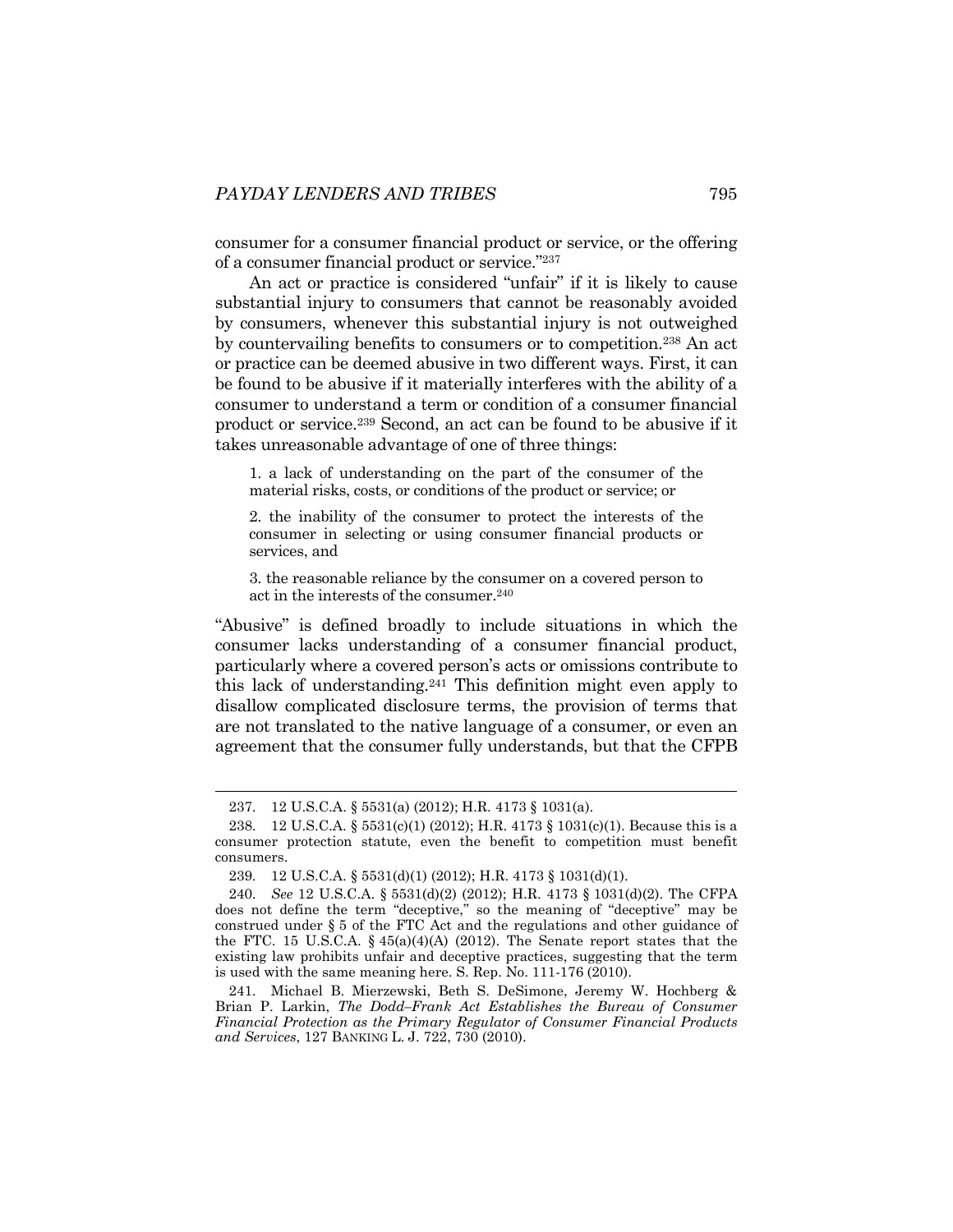feels is not reasonably in the consumer's interest.242 Depending on how the CFPB interprets the definition of "abusive," payday lending could be forbidden entirely.243

#### *b. The CFPB and Payday Lending in General*

As set out in the prior section, the CFPB can ban outright any product that is either unfair or abusive. The CFPB can also regulate all products that have the potential to be abusive or unfair.<sup>244</sup> Payday loans arguably fall within both categories.<sup>245</sup> Because these loans are most frequently used by people of lesser means<sup>246</sup> for nonemergencies,<sup>247</sup> the loans can cause substantial injury that is not

244*. See, e.g.*, 12 U.S.C.A. § 5511 (2012) (outlining the purposes and objectives of the CFPB).

 245. A practice or product is unfair if it is likely to cause substantial injury to consumers that cannot be reasonably avoided, whenever this substantial injury is not outweighed by countervailing benefits to consumers or competition. 12 U.S.C.A. § 5531(c) (2012). While consumers could arguably avoid substantial injury from payday loans by using them less frequently and not rolling them over, the CFPB could still target payday lenders for unfair or abusive practices because such lenders rely on tactics that hinder these potential protective measures by consumers and instead make sure consumers use their products continuously.

<sup>242</sup>*. Id.*

<sup>243</sup>*. Id.* Covered persons and their service providers are also required to maintain and share information about their practices with the CFPB. 12 U.S.C.A. § 5536(a)(2) (2012); H.R. 4173 § 1036(a)(2). Furthermore, "[a]ny person" who knowingly or recklessly provides "substantial assistance" to covered persons and service providers who violate these prohibitions will be equally liable for the violation. *See* 12 U.S.C.A. § 5536(a)(3) (2012); H.R. 4173 § 1036(a)(3). Disclosures must be provided not just at the time of the initial loan, but over the term of the relationship, and these disclosures must allow consumers "to understand the costs, benefits, and risks associated with the product or service." 12 U.S.C.A. § 5532(a) (2012); H.R. 4173 § 1032(a). Form disclosures must contain "plain language comprehensible to consumers," have "a clear format and design," explain necessary information "succinctly," and "be validated through consumer testing." 12 U.S.C.A. § 5532(b)(2)–(3) (2012); H.R.  $4173 \text{ }\frac{\text{S}}{2} 1032 \text{ (b)} (2) - (3)$ . Large fines can be assessed for non-compliance with these requirements. *See* 12 U.S.C.A. § 5565(c) (2012); H.R. 4173 § 1055(c).

<sup>246</sup>*.* Francis, *supra* note 25, at 613; *see also* John P. Caskey, *supra* note 33, at 3 (noting that payday lenders serve people of lesser means but not the very poor).

<sup>247</sup>*. See* Martin, *supra* note 27, at 608–09 (showing that few payday borrowers said they used the loans for emergency expenses; most used the loans for regular bills).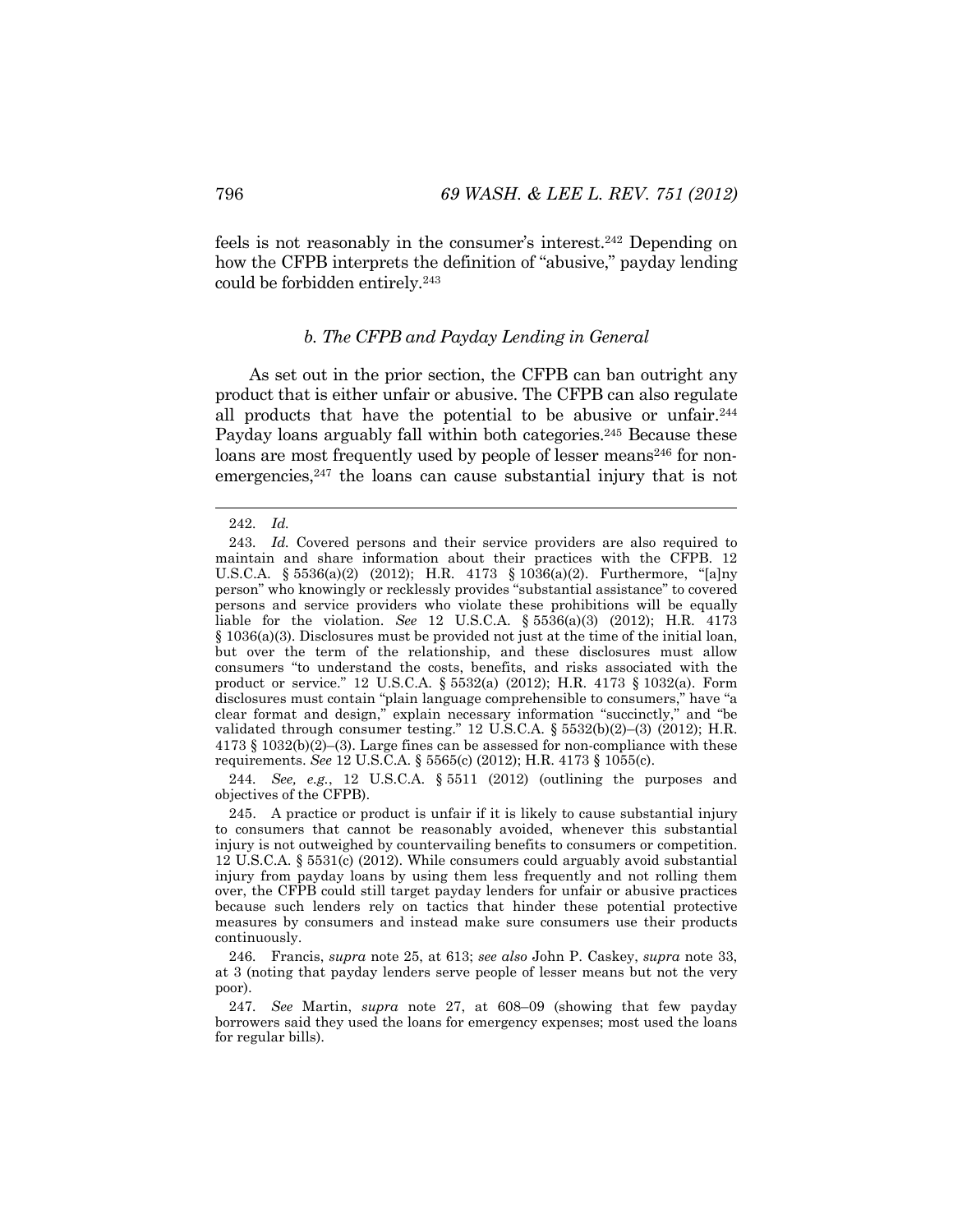outweighed by a countervailing benefit. Enforcing this part of the Act requires the CFPB to ask specifically whether the loan's cost is worth what the consumer pays for it over the full life of the loan.<sup>248</sup> Lending practices suggest that lenders do take unreasonable advantage of consumers' lack of knowledge of the loan terms.249 Lenders also encourage borrowing whenever possible and discourage paying off the loans.250

Customers also have various behavioral biases, including optimism bias and framing.251 There is also much more at stake for

 250. This is particularly a problem with internet payday loans, in which the lender often just takes out the interest on the loan automatically, creating no easy way to pay off the whole loan. *See* CONSUMER FED'N OF AM., CFA SURVEY OF ONLINE PAYDAY LOAN WEBSITES 9 (reporting on a 2011 study and stating that online loans are often structured to automatically withdraw only the finance charge and continue the loan for another pay cycle). Nor is this a new problem. A 2004 study by the Consumer Federation of America explains how this is done, which was then described on a government web site:

Although loans are due on the borrower's next payday, many surveyed sites automatically renew the loan, withdrawing the finance charge from the borrower's bank account and extending the loan for another pay cycle. Sixty-five [of 100] of the surveyed sites permit loan renewals with no reduction in principal. At some lenders, consumers have to take additional steps to actually repay the loan. After several renewals, some lenders require borrowers to reduce the loan principal with each renewal.

Robert Longley, Consumers Warned of Online Payday Loan Sites, ABOUT.GOV U.S. GOVERNMENT INFO, http://usgovinfo.about.com/od/consumerawareness/a/pay dayloans.htm (last visited Mar. 16, 2012) (on file with the Washington and Lee Law Review).

 251. Regarding the influence of framing, because consumers are used to hearing interest rates stated in terms of twenty to twenty-five percent, they

 <sup>248.</sup> *See* 12 U.S.C.A. § 5531 (2012). A product is abusive if it "materially interferes with the ability of a consumer to understand a term or condition of a consumer financial product or service" or "takes unreasonable advantage" of one of the following: (1) "a lack of understanding on the part of the consumer of the material risks, costs, or conditions of the product or service"; (2) "the inability of the consumer to protect the interests of the consumer in selecting or using a consumer financial product or service"; or (3) "the reasonable reliance by the consumer on a covered person to act in the interests of the consumer." *Id.* § 5531(d). Only one of these three conditions is required to find an act or product abusive, and in this instance at least two of the three conditions are satisfied.

 <sup>249.</sup> There is tremendous subterfuge of the actual terms of payday loans, as is true in so many consumer-lending contexts today. Yet subterfuge in payday lending causes more individual harm than subterfuge in other contexts. It is difficult to calculate the actual costs of these products over time, up front, given that the loans are short term and interest-only, but usually renewed and rolled into a new loan.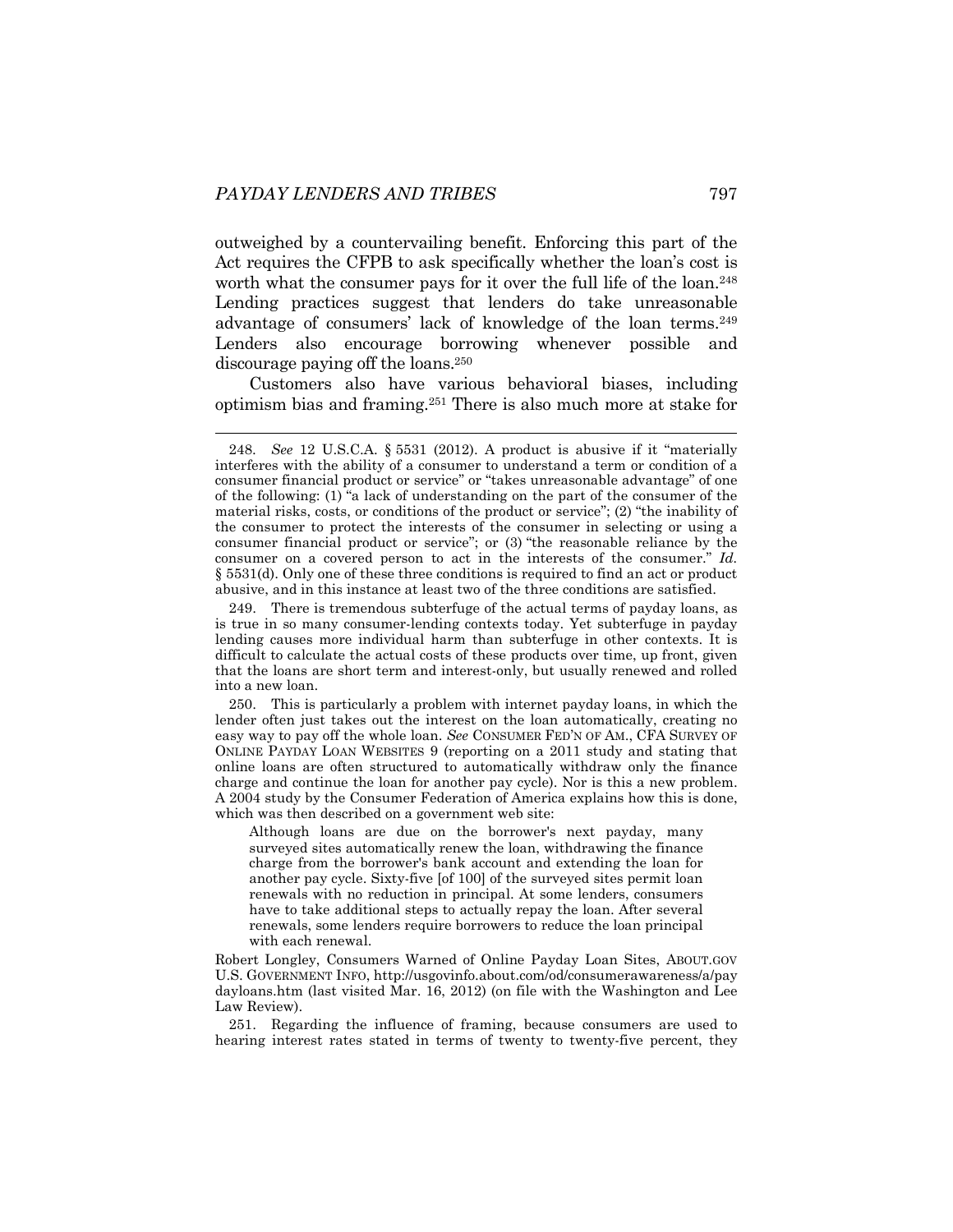them in taking out these loans, which ultimately represent a huge percentage of their overall cash flow. The costs are high by any standard, but by the average payday loan customer's standard, they are excessive beyond imagination.252

Another step the CFPB can take is to conclusively prohibit the use of wage assignments and demand drafts for payday loans, closing one arguable loophole in the Electronic Funds Transfer Act.253

## *c. The CFPB and Tribes*

The CFPB applies to Native Americans as consumers. It was formed to protect all Americans from abusive lending practices.254 The U.S. Treasury's web site contains a detailed memo regarding how the CFPB applies to Native Americans and why the issue is important.255 Though this memo does not carry the force of law, it is an indication of the CFPB's intent. As the Treasury memo explains, Native Americans are more likely to use alternative financial services than other Americans.<sup>256</sup>

253*. See, e.g.*, Electronic Funds Transfer Act, 12 U.S.C. § 1693(a).

 254. Some commentators suspect that the CFPB will focus on store-front payday lenders while continuing to ignore tribally-affiliated internet lenders. *See* Natasha Mayer, *The Free-Market Bandits*, THE DAILY CALLER (Feb. 23, 2011, 2:58 PM), http://dailycaller.com/2011/02/22/the-free-market-bandits/ (last visited Feb. 5, 2012) (on file with the Washington and Lee Law Review).

255*. See* U.S. Dep't of the Treasury, *The Dodd–Frank Wall Street Reform and Consumer Protection Act Benefits Native Americans* (Jan. 26, 2011), http://www.treasury.gov/initiatives/wsr/Pages/Native-Americans.aspx (last visited Feb. 5, 2012) (on file with the Washington and Lee Law Review).

 256. The Treasury memorandum further explains the applicability of the CFPB's regulations to Native families:

For Native American families using alternative financial services: The Wall Street Reform and Consumer Protection Act establishes, for the first time, robust federal supervision and oversight over larger alternative financial service companies such as

believe that twenty percent over two weeks also equals twenty percent per annum.

 <sup>252.</sup> Additionally, consumers cannot protect their interests because the true terms of the loans are often hidden from consumers at the point of sale. Finally, consumers cannot protect their interests because all of the products are offered under the same or similar unfavorable terms. The market is simply not working. Considering all of the above, it is hard to picture a product more likely to fit within these definitions of unfair and abusive than a payday loan.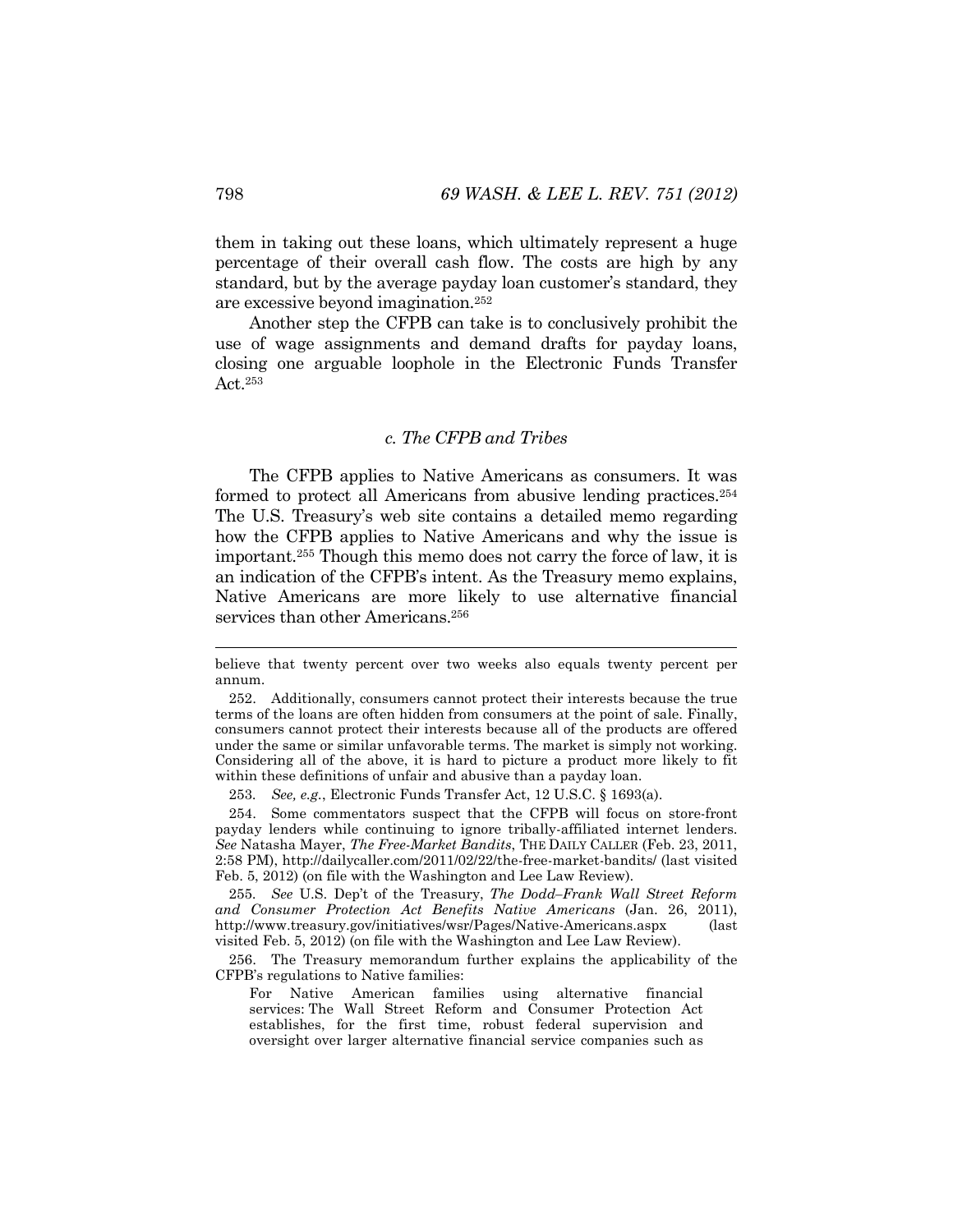Moreover, as established in *Donovan v. Coeur d'Alene Tribal*  Farm,<sup>257</sup> and other cases,<sup>258</sup> federal regulations apply to Native American tribes and may be enforced by the federal government. In *Coeur d'Alene*, the Coeur D'Alene Tribe argued that it was not subject to Occupational Safety and Health Act (OSHA) requirements as a result of tribal immunity.259 The Tribe operated a farm that produced grain and lentils for sale on the open market, and employed both tribal and non-tribal members.260 After an inspection, the Tribe was cited for twenty-one violations of OSHA.261 The farm did not dispute the facts but argued that OSHA did not apply to them because of tribal immunity.262

 257. Donovan v. Coeur d'Alene Tribal Farm, 751 F.2d 1113 (9th Cir. 1985) (holding that the OSHA applied to commercial activities carried on by an Indian tribal farm).

 258. *See* Florida Paraplegic Ass'n v. Miccosukee Tribe of Indians, 166 F.3d 1126, 1127, 1129–30 (11th Cir. 1999) (applying the Americans with Disabilities Act to a tribal restaurant and holding that although private suit was barred by sovereign immunity, the Attorney General of the United States could bring actions against the tribe); San Manuel Indian Bingo & Casino, 475 F.3d 1306 (D.C. Cir. 2007) (construing the National Labor Relations Act as applying to tribe); Smart v. State Farm Ins. Co., 868 F.2d 929 (7th Cir. 1989) (applying Employee Retirement Income Security Act to group insurance policy issued to Indian-owned hospital); Phillips Petroleum Co. v. EPA, 803 F.2d 545, 547 (10th Cir. 1986) (finding that the Safe Drinking Water Act may be imposed in Indian country).

- 259*. Donovan*, 751 F.2d at 1115.
- 260*. Id*. at 1114.

262*. Id.* at 1114–15.

check cashers and payday lenders, including on reservations. The CFPB will be able to combat abusive practices that harm consumers, helping families avoid hidden fees and keep more money in their pocketbooks.

*Id*. As for minorities in general, an analysis of the 2007 Survey of Consumer Finances by the Center for American Progress found that "[t]hirty-eight percent of families who has borrowed a payday loan within the last year were nonwhite while just twenty-two percent of families who did not take out such a loan were nonwhite." Amanda Logan and Christian E. Weller, *Who Borrows From Payday Lenders?: An Analysis of Newly Available Data*, CENTER FOR AMERICAN PROGRESS (March 2009), *available at* http://www.americanprogress.org/issues/ 2009/03/pdf/payday\_lending.pdf. As for Native Americans specifically, a survey of attendees at a National American Indian Housing Council meeting found that at least half of respondents believed that the following alternative financial services were a problem in their communities: loans against tax refunds (sixtyeight percent), payday loans (sixty-seven percent), pawn shops (fifty-eight percent), and car title loans (fifty percent).

<sup>261</sup>*. Id.*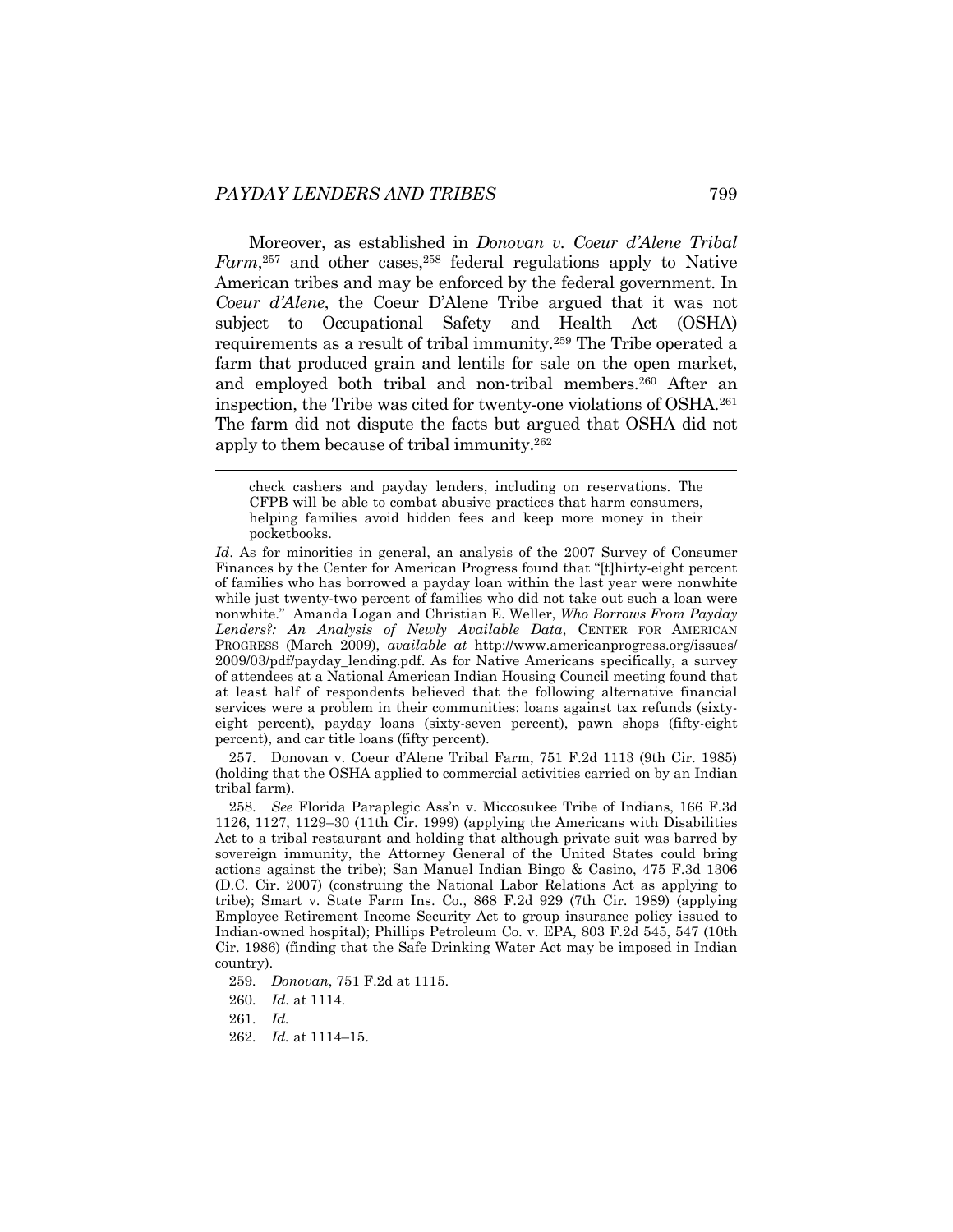Holding that generally applicable federal law applies equally to tribes and everyone else, the Ninth Circuit Court of Appeals established three exceptions to the rule.263 The court held that a "federal statute of general applicability that is silent on the issue of applicability to Indian tribes" will not apply to tribes if: "(1) the law touches 'exclusive rights of self-governance in purely intramural matters'; (2) the application of the law to the tribe would 'abrogate rights guaranteed by Indian treaties'; or (3) there is proof 'by legislative history or some other means that Congress intended [the law] *not* to apply to Indians on their reservations.'"264 In any of these three situations, Congress must expressly state that a law applies to native people before the court will apply that law to native communities or individuals.265

#### *i. Interference with Tribal Self-Government*

The first prong of the *Coeur d'Alene* test asks whether the applicability of the federal law in question would interfere with rights of tribal self-government.266 If so, the federal law cannot be applied to tribes unless there is a "clear" expression of congressional intent that the law should apply to tribes.267 In *Coeur d'Alene*, applying OSHA, the court found that interpreting this exception as broadly as the tribe argued would except all tribal businesses from federal regulation. The court stated:

[I]f the right to conduct commercial enterprises free of federal regulation is an aspect of tribal self-government, so too, it would seem, is the right to run a tribal enterprise free of the potentially ruinous burden of federal taxes. Yet our cases make clear that federal taxes apply to reservation activities even without a "clear" expression of congressional intent.268

The court went on to say, "we believe that the tribal self-government exception is designed to except purely intramural matters such as conditions of tribal membership, inheritance rules, and domestic

<sup>263</sup>*. Id*. at 1115–16.

<sup>264</sup>*. Id*. at 1116 (emphasis added).

<sup>265</sup>*. Id.*

<sup>266</sup>*. Id.* 

<sup>267</sup>*. Id.*

<sup>268</sup>*. Id.* (citations omitted).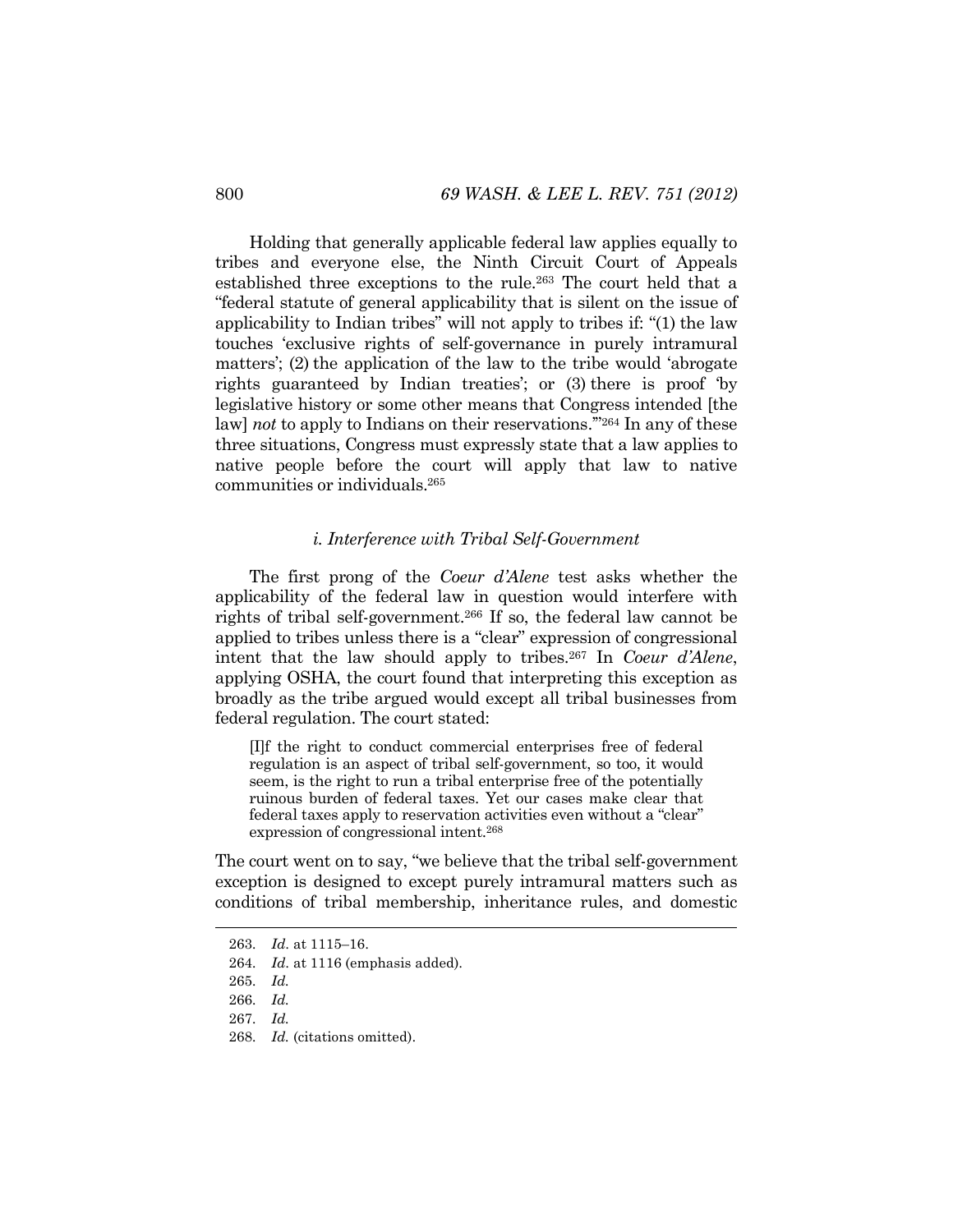relations from the general rule that otherwise applicable federal statutes apply to Indian tribes" engaging in regulated open market commerce.269

#### *ii. The "Treaty Rights" Exception*

The tribe next argued that OSHA cannot apply to a tribe's activities absent a clear expression of congressional intent because application of the Act would infringe on treaty rights.270 Because the court found no treaty at all between the Coeur d'Alene tribe and the United States, it found that the second exception did not apply either.271

#### *iii. The "Other Indications" Exception*

As set out above, if neither of the first two exceptions apply, there is a third, catch-all exception for situations in which Congress expressed explicit intent that the law *not* apply to tribes.272 This exception asks whether the legislative history surrounding the law in question (in *Coeur d'Alene* it was OSHA) indicates any congressional desire to exclude tribal enterprises from the scope of its coverage.273 This exception requires that there be express intent to exclude tribes.

In applying *Coeur d'Alene* to the CFPB's regulations, there is no question that the Dodd–Frank Act that created the CFPB is a law of general applicability. This means the CFPB's regulations apply as long as none of the three exceptions set out in *Coeur d'Alene* apply.274 None of these exceptions appear to apply to internet payday lending. As in *Coeur d'Alene*, the business in question here is in regular commerce, and there is nothing about regulating payday lending that bears upon tribal membership, inheritance

<sup>269</sup>*. Id.* The tribe also argued that the inspector's presence interfered with the tribe's immunity, but the Court disagreed. *See id.* at 1116–17.

<sup>270</sup>*. Id*. at 1117.

<sup>271</sup>*. Id*. at 1117–18.

 <sup>272.</sup> *Id.* at 1116.

<sup>273</sup>*. Id*. at 1118.

<sup>274</sup>*. Id*. at 1115–16.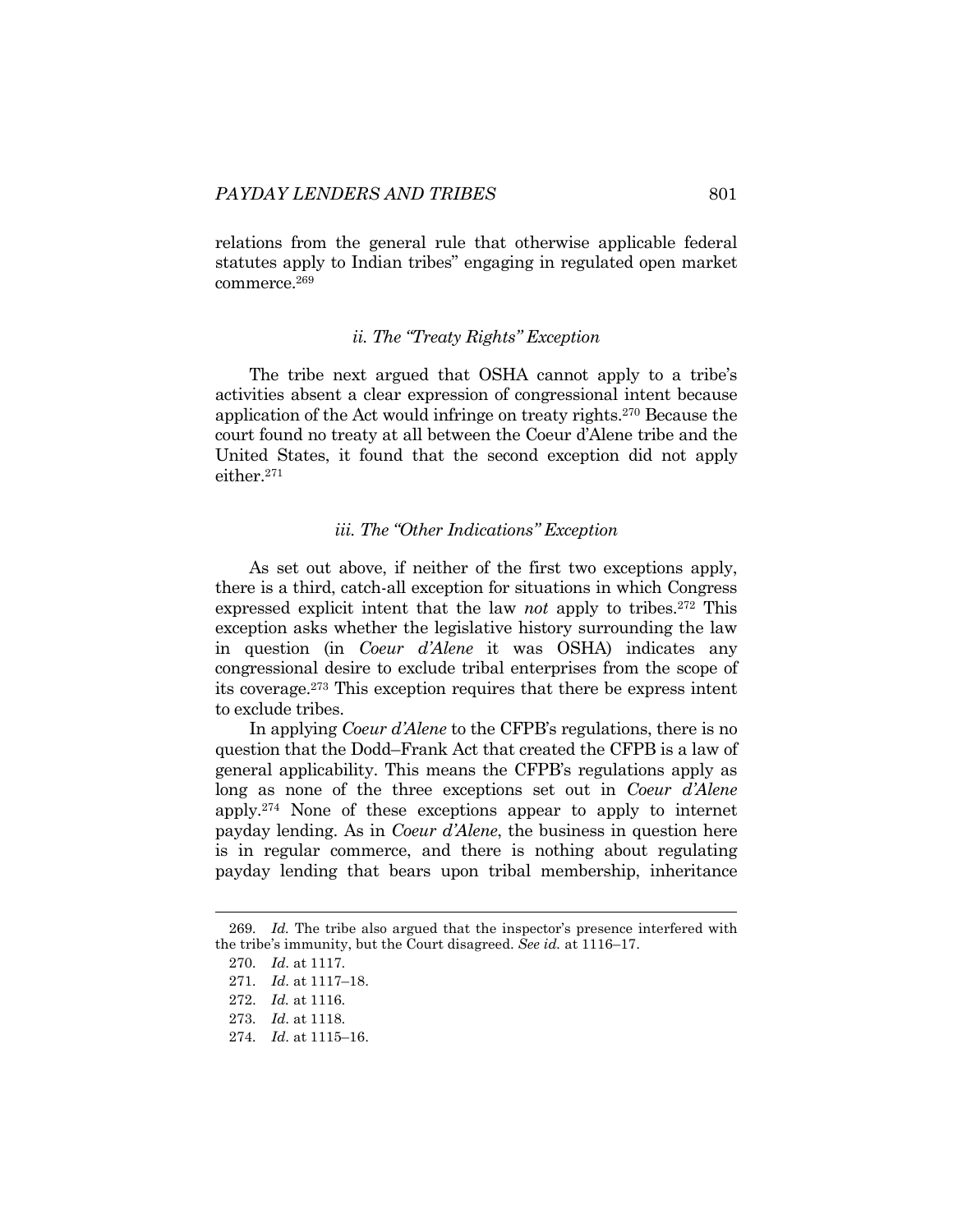rules, and domestic relations, or any other internal governance matter.275 Moreover, unlike *Coeur d'Alene,* there is no intrusion onto tribal land at all, as the CFPB will likely be regulating internet lending, not store-front lending.276 As to prong two, like *Coeur d'Alene*, at least in the cases identified thus far, there is no treaty between the United States and the tribes involved in internet payday lending. Finally, there is no express intent here for the CFPB to exclude tribes or native people. To the contrary, as the Treasury memorandum indicates, there was express intent for the exact opposite, namely, for the CFPB to apply equally to tribes and everyone else.277

In summary, federal laws of general application apply to tribes and can be enforced by the federal government unless one of the *Coeur d'Alene* factors applies.278 Thus, if nothing else, the CFPB is in a position to outlaw or limit internet payday lending in general, regardless of who is doing the lending. Given the difficulties created by the sovereign immunity model, as well as off-shore lending models, the role of the CFPB is critical.

The CFPB's investigative powers could also be very useful to the offices of state attorneys general in thwarting the overarching participation of non-immune, non-tribal financiers (such as Mr. Tucker) in this market, who should be targeted. State attorneys general will have access to CFPB investigations of tribes pursuant to memoranda of understanding required by Dodd-Frank to pursue the non-tribal financiers of tribal lending entities under state law as aiders, abettors, conspirators, or control persons.

Tribal immunity does not make tribal lending in contravention of state law legal, but it does make tribes immune from prosecution. It will likely be more effective for attorneys general to not join the tribes as defendants in order to pursue non-tribal defendants in illegal lending schemes. Using the CFPB's investigative and enforcement actions, no change in law or interpretation is required

<sup>275</sup>*. Id*. at 1116 (explaining that the tribal self-government exception is intended to apply to matters such as those listed in the text above).

 <sup>276.</sup> As the court noted, the regulators would not need to enter reservation land, but even if they did, this would not be not interference under *Coeur d'Alene. See id.* at 1116–17.

<sup>277</sup>*. See* U.S. Dep't of the Treasury, *supra* note 256.

 <sup>278.</sup> *See* WILLIAM C. CANBY, JR., AMERICAN INDIAN LAW IN A NUTSHELL 282– 86 (4th ed. 2004).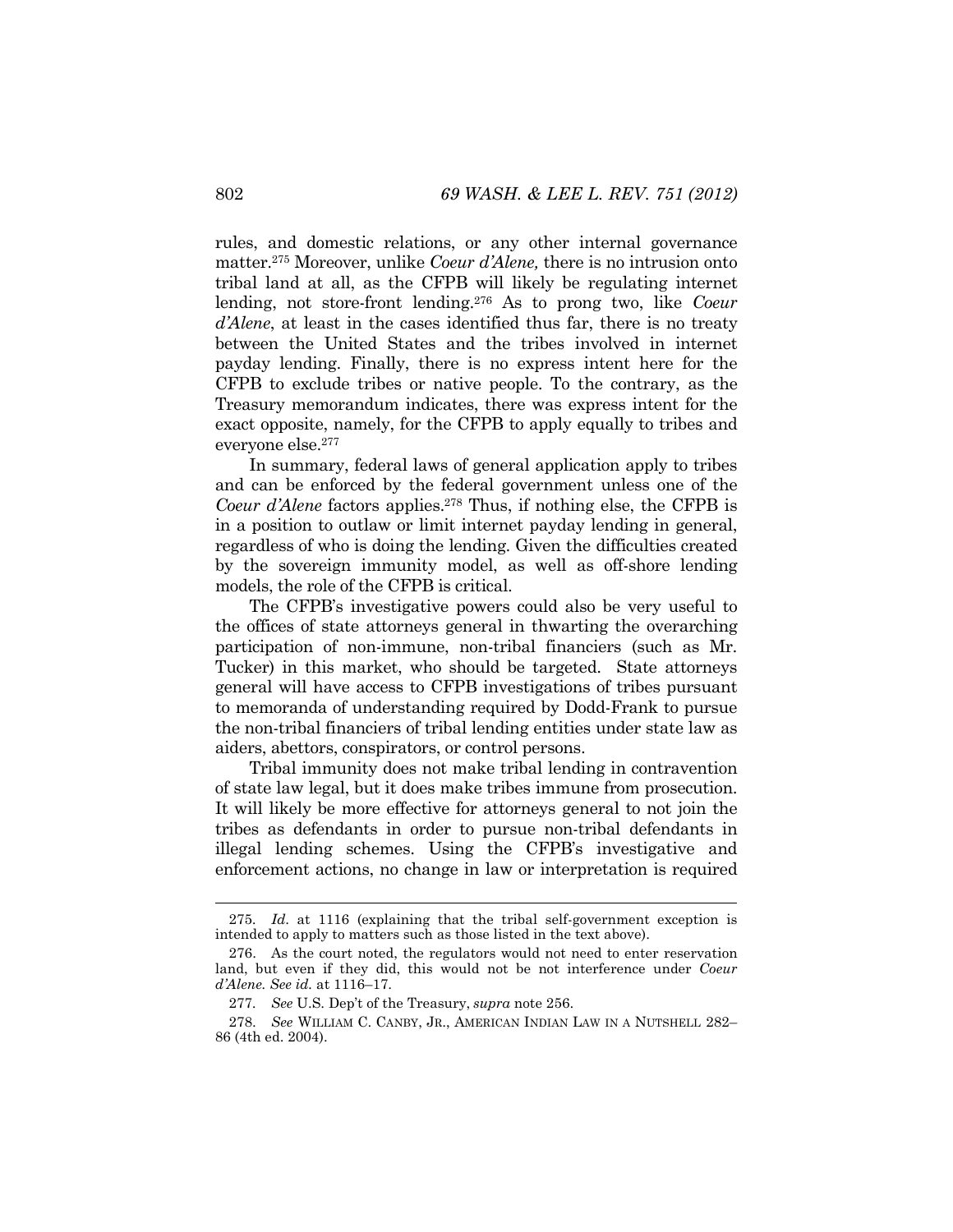for this attorney general action to take place. The CFPB, however, would need to take an immediate and active role in investigating online payday lending.

#### *VII. Conclusion: Who Loses When Sovereignty Is Sold?*

Sovereignty is the linchpin of tribal self-determination.<sup>279</sup> Scholars are already concerned that broadening sovereign immunity to off-reservation business enterprises will cause the Supreme Court and Congress to limit that immunity, particularly where the immunity extends to non-Indians*.* <sup>280</sup> Indeed, the Supreme Court may already be reevaluating its stance toward tribal immunity,281 a step in the wrong direction for tribes.282 There has been marked and insidious erosion in tribal sovereignty as it relates to tribal territory since *Kiowa*. This development is so pronounced that it might outweigh the significant benefits tribal economic development has brought to tribes.283 Tribal payday lending could further erode this sovereignty.

Courts, litigants, and scholars continue to challenge the fairness of corporate immunity for casinos and other businesses that compete in the economic mainstream.284 Thus far, the Supreme Court has somewhat begrudgingly continued to recognize broad tribal immunity in the commercial context, though the precise parameters of sovereign immunity in the business context remain undefined. Tribes need not allow these parameters to lie in the

<sup>279</sup>*. See* S. Chloe Thompson, *Exercising and Protecting Tribal Sovereignty in Day-to-Day Business Operations: What the Key Players Need to Know*, 49 WASHBURN L.J. 661, 661 (2010).

<sup>280</sup>*. See id*. at 661–662; Kunesh, *supra* note 138, at 398; Charles Trimble, *Sovereignty for Rent with Payday Loan Businesses*, INDIANZ.COM (Mar. 14, 2011), http://64.38.12.138/News/2011/000756.asp (last visited Feb. 5, 2012) (on file with the Washington and Lee Law Review).

<sup>281</sup>*. See* Philip P. Frickey, *A Common Law for Our Age of Colonialism: The Judicial Divestiture of Indian Tribal Authority Over Nonmembers*, 109 YALE L.J. 1, 7 (1999); David H. Getches, *Conquering the Cultural Frontier: The New Subjectivism of the Supreme Court in Indian Law*, 84 Cal. L. Rev. 1573, 1574 (1996); Sarah Krakoff, *The Virtues and Vices of Sovereignty*, 38 CONN. L. REV. 797, 797 (2006); Kunesh, *supra* note 138, at 398.

 <sup>282.</sup> Getches, *supra* note 281, at 1574.

 <sup>283.</sup> Thompson, *supra* note 279, at 661.

<sup>284</sup>*. Id.* at 664–65.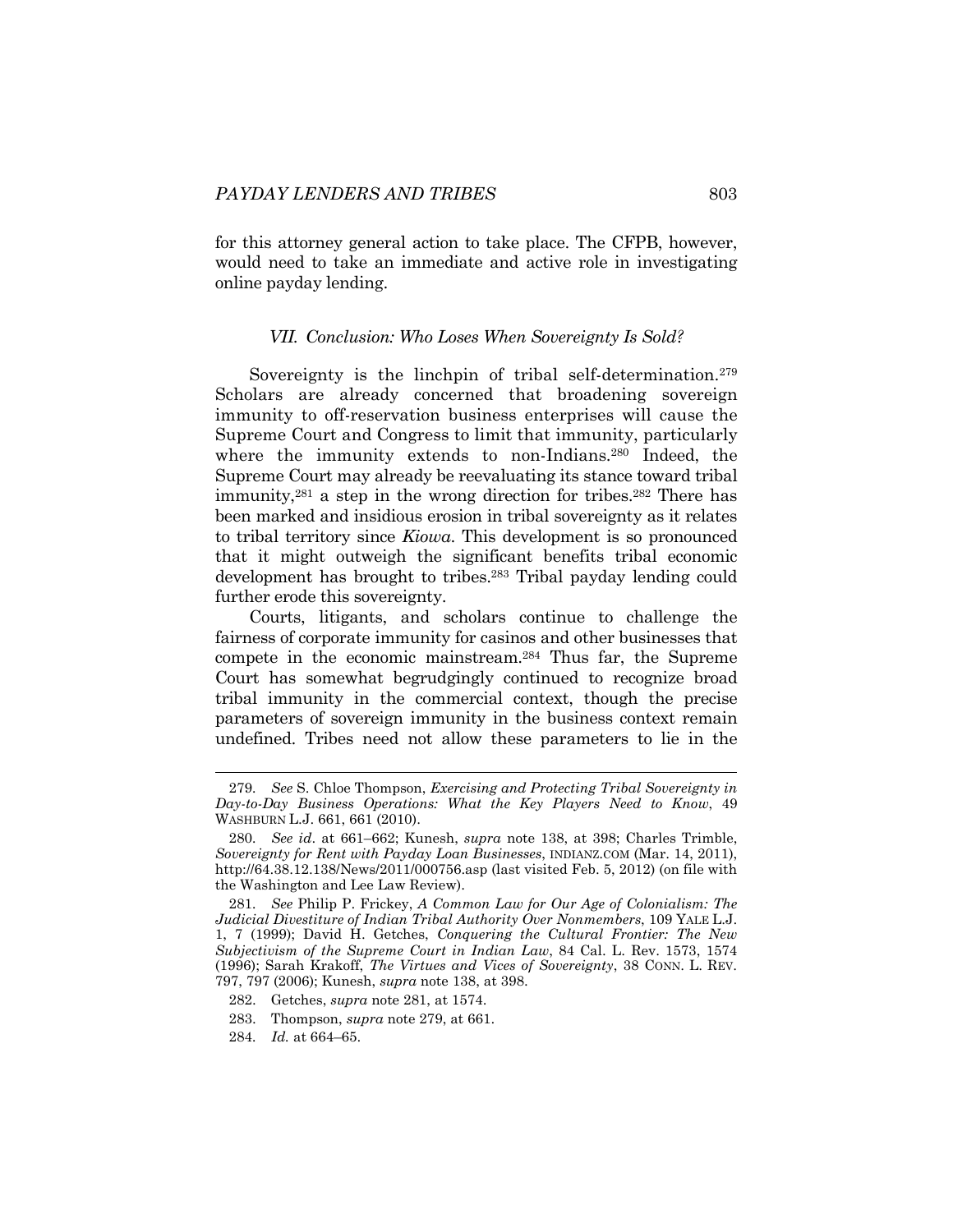hands of random courts, the Supreme Court, or Congress. Rather, they can take things into their own hands and regulate or forbid payday lending by their members and corporate entities.

Tension about the extent of tribal sovereign immunity is evident in recent Supreme Court jurisprudence. For example in *Kiowa*, Justice Stevens's dissent expressed serious doubts about the legal premise and fairness of tribal immunity from suit for offreservation commercial activities.285 Justice Stevens claimed that sovereign immunity in the context of commercial activity is unjust, adding that "[g]overnments, like individuals, should pay their debts and should be held accountable for their unlawful, injurious conduct."286

Some tribal members recognize the risk in selling sovereignty too cheaply. As Charles Trimble, a member of the Oglala Sioux tribe, stated on his popular Native American blog:

[Payday lending] is fodder for those forces that still argue that tribes are not up to the standards of discipline and law for sovereignty and self-governance. Instead they are seen by many as havens of corruption and lawlessness, and fronts for sleazy businesses. These are the things that could feed a backlash; and as I have written before, even if our sovereignty is secure, those forces could make it more difficult to exercise it for the good of our people.

For example, anti-tribal forces could push Congress to just extend the Indian Gaming Regulatory Act's requirement for state-tribal compacts for other non-gaming businesses. Or ultra-conservative budget cutters could use the excuse of not wanting to promote state law circumvention by subsidizing the payday lenders through the tribes.287

He added that "[t]here is great dignity in sovereignty and great discipline is needed for its preservation."288 Similarly, Professor Patrice Kunesh suggests that tribes remain mindful that "improvident use of tribal sovereign immunity may impede actualization of full tribal self-determination and obstruct ultimate tribal vindication of important legal rights."289 With immunity

<sup>285</sup>*. See Kiowa*, 523 U.S. at 760–66 (Stevens, J., dissenting).

<sup>286</sup>*. Id*. at 766.

 <sup>287.</sup> Trimble, *supra* note 280.

<sup>288</sup>*. Id*.

<sup>289</sup>*. See* Kunesh, *supra* note 138, at 416; *see also* Kevin K. Washburn, *Tribal*